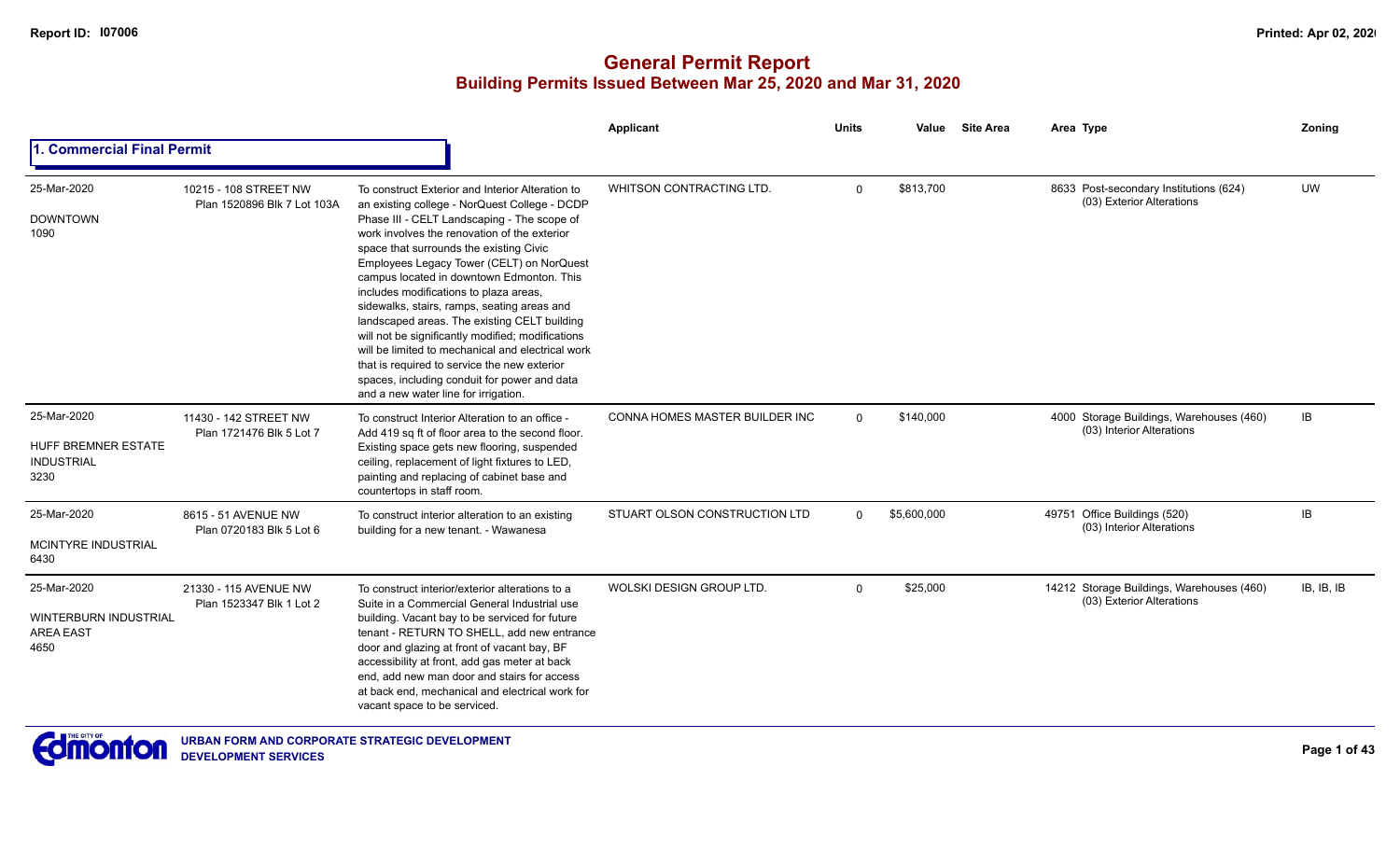|                                 |                                                                    |                                                                                                      | Applicant                                                               | <b>Units</b> | Value     | <b>Site Area</b> | Area Type                                                        | Zoning                           |
|---------------------------------|--------------------------------------------------------------------|------------------------------------------------------------------------------------------------------|-------------------------------------------------------------------------|--------------|-----------|------------------|------------------------------------------------------------------|----------------------------------|
| 1. Commercial Final Permit      |                                                                    |                                                                                                      |                                                                         |              |           |                  |                                                                  |                                  |
| 25-Mar-2020                     | 8882 - 170 STREET NW<br>Plan 8421891 Blk 28 Lot 5                  | (WEM) To construct interior alterations within<br>retail building - tenant improvement within retail | <b>WEST EDMONTON MALL</b>                                               | $\Omega$     | \$215,000 |                  | 986 Malls, Office/Retail (512)<br>(03) Interior Alterations      | DC2, DC2, DC<br>DC <sub>2</sub>  |
| <b>SUMMERLEA</b><br>4520        |                                                                    | suite - "BAILEY NELSON"                                                                              |                                                                         |              |           |                  |                                                                  |                                  |
| 25-Mar-2020                     | 11100 - STADIUM ROAD NW<br>Plan 2191EO Blk OT                      | To construct Interior Alteration to an existing<br>retail area - Edmonton Eskimos Team Stores        | GH CONSTRUCTION LTD O/A GOLDEN<br><b>HAMMER CONSTRUCTION, NADDER</b>    | $\mathbf 0$  | \$100,000 |                  | 2325 Retail and Shops (510)<br>(03) Interior Alterations         | US                               |
| <b>MCCAULEY</b><br>1140         |                                                                    |                                                                                                      |                                                                         |              |           |                  |                                                                  |                                  |
| 25-Mar-2020                     | 8927 - 82 AVENUE NW<br>Plan 5036S Blk 24 Lots 23-30                | To construct Exterior Alteration (Paint existing<br>brick facade, replace old siding, new facade at  | <b>LANGIER REAL ESTATE DEVELOPMENT</b><br>LTD. O/A LANGIER DEVELOPMENTS | $\mathbf 0$  | \$15,000  |                  | 32 Mixed Use (522)<br>(03) Exterior Alterations                  | CB1, CSC                         |
| <b>KING EDWARD PARK</b><br>6360 |                                                                    | building entrance, replace residential<br>windows/patio doors)<br>- The Edward                       |                                                                         |              |           |                  |                                                                  |                                  |
| 25-Mar-2020                     | 8882 - 170 STREET NW<br>Plan 8421891 Blk 28 Lot 5                  | WEM suite 1077 - To construct Interior<br>Alteration. Convert existing tenant "Below the             | <b>WEST EDMONTON MALL</b>                                               | $\Omega$     | \$230,000 |                  | 6527 Malls, Office/Retail (512)<br>(03) Interior Alterations     | DC2, DC2, DC.<br>DC <sub>2</sub> |
| <b>SUMMERLEA</b><br>4520        |                                                                    | belt" suite 1077 to permanent location for<br>"Lammle's western wear".                               |                                                                         |              |           |                  |                                                                  |                                  |
| 25-Mar-2020                     | 2804C - CALGARY TRAIL NW<br>Condo Common Area (Plan                | To construct Interior Alteration for a new office<br>- Greatway financial edmonton                   | URBAN RENOVATION + CONSTRUCTION                                         | $\Omega$     | \$420,000 |                  | 11500 Office Buildings (520)<br>(03) Interior Alterations        | DC2, CB2                         |
| CALGARY TRAIL SOUTH<br>5120     | 1025554,1822197)<br>2820 - CALGARY TRAIL NW<br>Plan 1025554 Unit 4 |                                                                                                      |                                                                         |              |           |                  |                                                                  |                                  |
| 25-Mar-2020                     | 2003 - CAMERON RAVINE WAY<br><b>NW</b>                             | To construct original tenant fit up within<br>assembly building for daycare " Li'l Einsteins         | <b>HOXTON HOMES INC</b>                                                 | $\Omega$     | \$250,000 |                  | 4187 Day Cares, Nursing Homes (650)<br>(03) Interior Alterations | DC <sub>2</sub>                  |
| <b>CAMERON HEIGHTS</b><br>4466  | Plan 0024559 Lot A                                                 | Inc". (maximum 90 children)                                                                          |                                                                         |              |           |                  |                                                                  |                                  |
| 25-Mar-2020                     | 9945 - 108 STREET NW<br>Plan NB Blk 7 Lots 23-26                   | To construct Interior Alteration to an existing<br>parkade "Petroleum Plaza". Parkade repairs.       | <b>REDCO CONSTRUCTION LTD.</b>                                          | $\Omega$     | \$15,200  |                  | 1615 Parkade (490)<br>(03) Interior Alterations                  | <b>CMU</b>                       |
| <b>DOWNTOWN</b><br>1090         |                                                                    |                                                                                                      |                                                                         |              |           |                  |                                                                  |                                  |

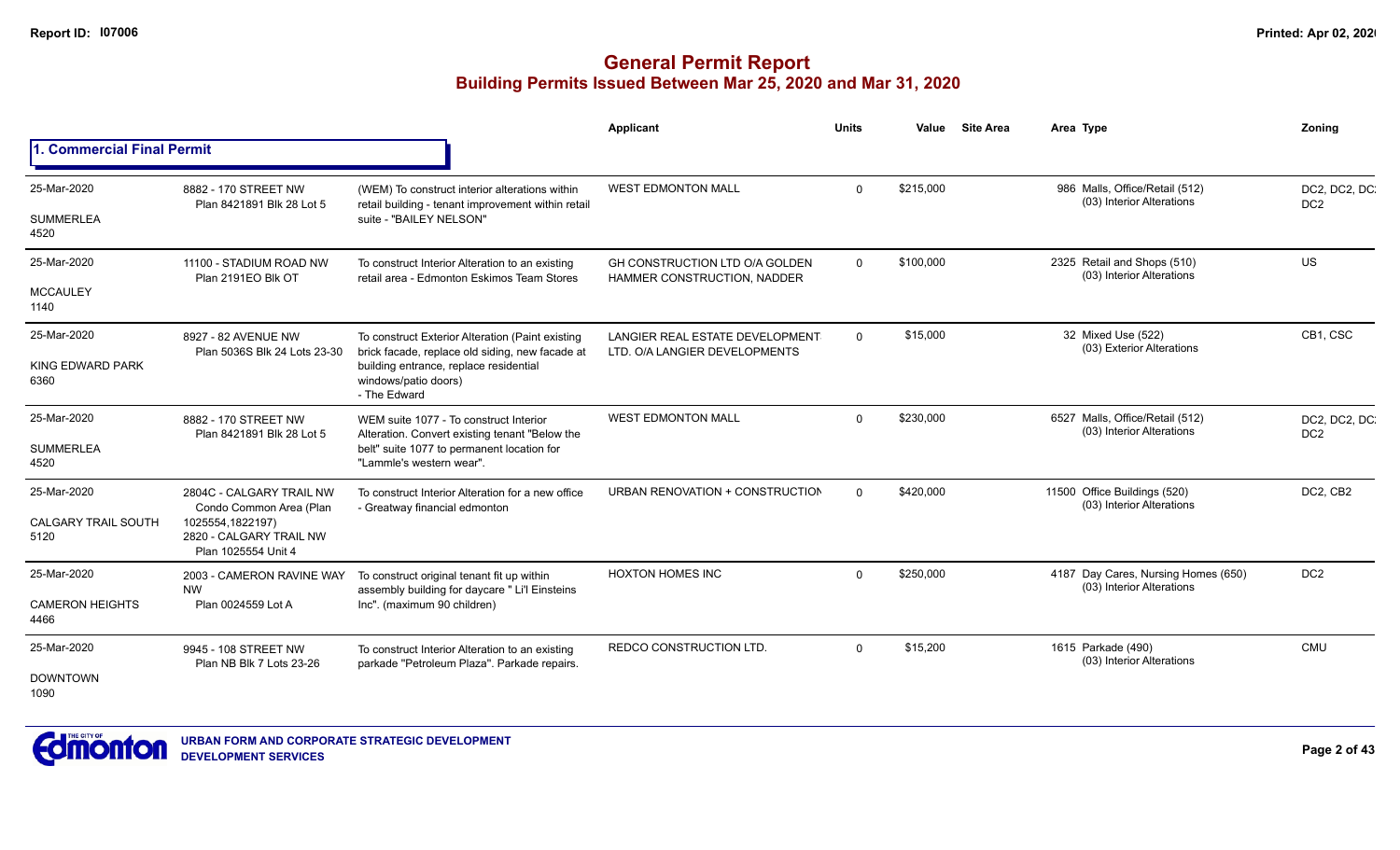|                                                   |                                                                                                                                                           |                                                                                                                                                                                                                                                                                                                   | <b>Applicant</b>                                                 | <b>Units</b> | Value        | <b>Site Area</b> | Area Type                                                              | Zoning          |
|---------------------------------------------------|-----------------------------------------------------------------------------------------------------------------------------------------------------------|-------------------------------------------------------------------------------------------------------------------------------------------------------------------------------------------------------------------------------------------------------------------------------------------------------------------|------------------------------------------------------------------|--------------|--------------|------------------|------------------------------------------------------------------------|-----------------|
| <b>1. Commercial Final Permit</b>                 |                                                                                                                                                           |                                                                                                                                                                                                                                                                                                                   |                                                                  |              |              |                  |                                                                        |                 |
| 25-Mar-2020<br><b>EMPIRE PARK</b><br>5170         | 5015 - 111 STREET NW<br>Plan 8922780 Blk D Lot 5<br>5015 - 111 STREET NW<br>Plan 8922780 Blk D Lot 12<br>5015 - 111 STREET NW<br>Plan 7821041 Blk D Lot 2 | To construct Exterior and Interior Alteration to a<br>suite in an existing mall - Phase 2: Selective<br>Demolition and Partial Structural Scope of Work<br>- Second phase of demolition work to support<br>ongoing demolition activities (Permit<br>#327697424-001) and preparation for<br>subsequent future work | KASIAN ARCHITECTURE INTERIOR<br><b>DESIGN &amp; PLANNING LTD</b> | $\Omega$     | \$10,000,000 |                  | 94173 Malls, Office/Retail (512)<br>(03) Exterior Alterations          | DC <sub>2</sub> |
| 26-Mar-2020<br><b>STRATHCONA</b><br>5480          | 10611 - 84 AVENUE NW<br>Condo Common Area (Plan<br>8121834)                                                                                               | To construct exterior alterations to residential<br>apartment building - structural repairs to<br>existing balconies, replacing wood cladding in<br>specified areas                                                                                                                                               | ABMK ENGINEERING LTD.                                            | $\Omega$     | \$30,000     |                  | 409 Apartments (310)<br>(03) Exterior Alterations                      | RA7             |
| 26-Mar-2020<br><b>OLIVER</b><br>1150              | 10110 - 120 STREET NW<br>Plan 2020675 Blk 20 Lot 1A                                                                                                       | To erect a TEMPORARY TOWER CRANE (luffing<br>boom) for the construction of a mixed use high<br>rise tower. PERMIT EXPIRES MAY 1,2020.                                                                                                                                                                             | ELLISDON CONSTRUCTION SERVICES<br>INC.                           | $\Omega$     | \$11,400     |                  | Temporary Structures (999)<br>$(01)$ New                               | DC <sub>2</sub> |
| 26-Mar-2020<br><b>WEIR INDUSTRIAL</b><br>6780     | 7303 - 36 STREET NW<br>Plan 7821234 Blk 8 Lot 4                                                                                                           | To construct interior renovations to an existing<br>building for a change of use from a F2 to a F1<br>occupancy (paint spray and fire proofing<br>application).<br>- Fireproofing & Coatings Skyway Canada<br>Limited                                                                                             | <b>KIEZIK CONSULTING LTD</b>                                     | $\Omega$     | \$150,000    |                  | 25328 Storage Buildings, Warehouses (460)<br>(03) Interior Alterations | IM              |
| 26-Mar-2020<br><b>GLENRIDDING HEIGHTS</b><br>5578 | 1203C - 163 STREET SW<br>Condo Common Area (Plan<br>1722769)                                                                                              | To Construct 6 dwellings of stacked row<br>house. (Building 6 Units 42-47; 46&47 stacked,<br>44&45 Stacked)                                                                                                                                                                                                       | <b>STREETSIDE DEVELOPMENTS</b>                                   | 6            | \$989,900    |                  | Apartment Condos (315)<br>$(01)$ New                                   | RA7             |
| 26-Mar-2020<br><b>OLIVER</b><br>1150              | 10110 - 120 STREET NW<br>Plan 2020675 Blk 20 Lot 1A                                                                                                       | To construct FOOTINGS AND FOUNDATIONS<br>(PARKADE P1-P5) ONLY for future mixed use<br>high rise - Canadian National Institute for the<br>Blind.                                                                                                                                                                   | <b>ELLISDON CONSTRUCTION SERVICES</b><br>INC.                    | $\Omega$     | \$5,000      |                  | 23745 Engineering (490)<br>(04) Footing & Foundation                   | DC <sub>2</sub> |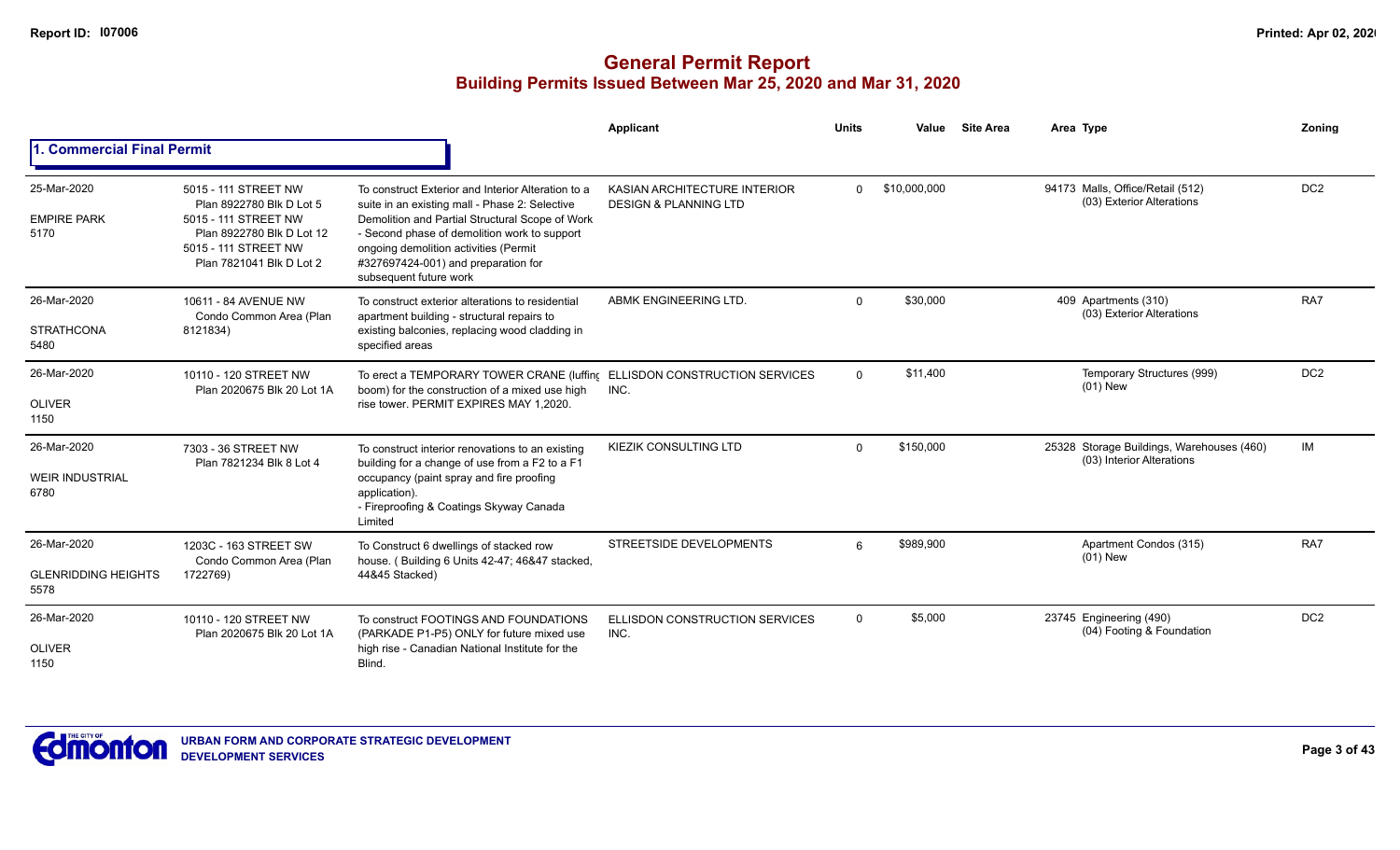|                                    |                                                              |                                                                                                                                     | <b>Applicant</b>                                | <b>Units</b> | Value        | <b>Site Area</b> | Area Type                                                      | Zoning     |
|------------------------------------|--------------------------------------------------------------|-------------------------------------------------------------------------------------------------------------------------------------|-------------------------------------------------|--------------|--------------|------------------|----------------------------------------------------------------|------------|
| 1. Commercial Final Permit         |                                                              |                                                                                                                                     |                                                 |              |              |                  |                                                                |            |
| 26-Mar-2020<br><b>DOWNTOWN</b>     | 9720C - 106 STREET NW<br>Condo Common Area (Plan<br>1920542) | Construction of pedestrian pedway (open-air<br>metal staircase) between existing Symphony<br>Tower and Alberta Legislature Grounds. | N/A                                             | $\Omega$     | \$214,000    |                  | 0 Apartment Condos (315)<br>(03) Exterior Alterations          | DC1        |
| 1090                               |                                                              |                                                                                                                                     |                                                 |              |              |                  |                                                                |            |
| 27-Mar-2020                        | 10954 - 84 STREET NW<br>Plan 1723564 Blk 6 Lot 2             | To construct BUILDING 2 apartment building<br>over existing parkade - Muttart Urban District.                                       | NORR ARCHITECTS - EDMONTON OFFI                 | 163          | \$25,576,400 |                  | 138251 Apartments (310)<br>$(01)$ New                          | DC1        |
| <b>BOYLE STREET</b><br>1020        |                                                              |                                                                                                                                     |                                                 |              |              |                  |                                                                |            |
| 27-Mar-2020                        | 12908 - 170 STREET NW<br>Plan 0940651 Blk 1 Lot 4            | To construct interior alterations within general<br>industrial suite - constructing new entrance                                    | TJ CONSTRUCTION MANAGEMENT LTD.<br><b>KERRY</b> | $\Omega$     | \$3,500      |                  | 40 Communication Buildings (470)<br>(03) Interior Alterations  | IB, IM     |
| KINOKAMAU PLAINS AREA<br>4475      |                                                              | vestibule-Canada Post                                                                                                               |                                                 |              |              |                  |                                                                |            |
| 27-Mar-2020                        | 17551 - 108 AVENUE NW<br>Plan 7721110 Blk 7 Lot 1            | To change the use from F-2 to D within F2<br>building (small group dog training and grooming                                        | IN-SYNC DOG TRAINING                            | $\mathbf 0$  | \$0          |                  | 0 Animal and Plant Services (410)<br>(03) Interior Alterations | IM         |
| <b>MCNAMARA INDUSTRIAL</b><br>4300 |                                                              | (no pet washing, no boarding) - In-Sync Dog<br>Training.                                                                            |                                                 |              |              |                  |                                                                |            |
| 27-Mar-2020                        | 9204 - ELLERSLIE ROAD SW<br>Plan 0626978 Blk 1 Lot 8         | To construct Interior Alteration for a new<br>pharmacy - Medicine Shoppe                                                            | N/A                                             | $\mathbf 0$  | \$65,000     |                  | 1033 Retail and Shops (510)<br>(03) Interior Alterations       | <b>CSC</b> |
| ELLERSLIE INDUSTRIAL<br>6214       |                                                              |                                                                                                                                     |                                                 |              |              |                  |                                                                |            |
| 27-Mar-2020                        | 10135 - 100 STREET NW                                        | To construct Interior Alterations due to flood -<br>The Westin Edmonton - Flood Restoration -                                       | <b>QUEST PROJECT MANAGEMENT</b>                 | $\Omega$     | \$900,000    |                  | 42174 Hotels (530)<br>(03) Interior Alterations                | <b>CCA</b> |
| <b>DOWNTOWN</b><br>1090            | Plan 1952TR Blk F Lot 1                                      | (Abatement and re-in-statement of damaged<br>finishes as a result of a flood.)                                                      |                                                 |              |              |                  |                                                                |            |
| 27-Mar-2020                        | 9820 - 104 STREET NW<br>Plan NB Blk 4 Lots 91-94.OT          | To construct interior alterations within<br>residential apartment building - renovation to                                          | <b>ATHAN HOMES INC</b>                          | $\Omega$     | \$300,000    |                  | 2935 Apartments (310)<br>(03) Interior Alterations             | <b>HDR</b> |
| <b>DOWNTOWN</b><br>1090            |                                                              | main floor lobby entrance and second floor<br>amenity space - The Palisades                                                         |                                                 |              |              |                  |                                                                |            |

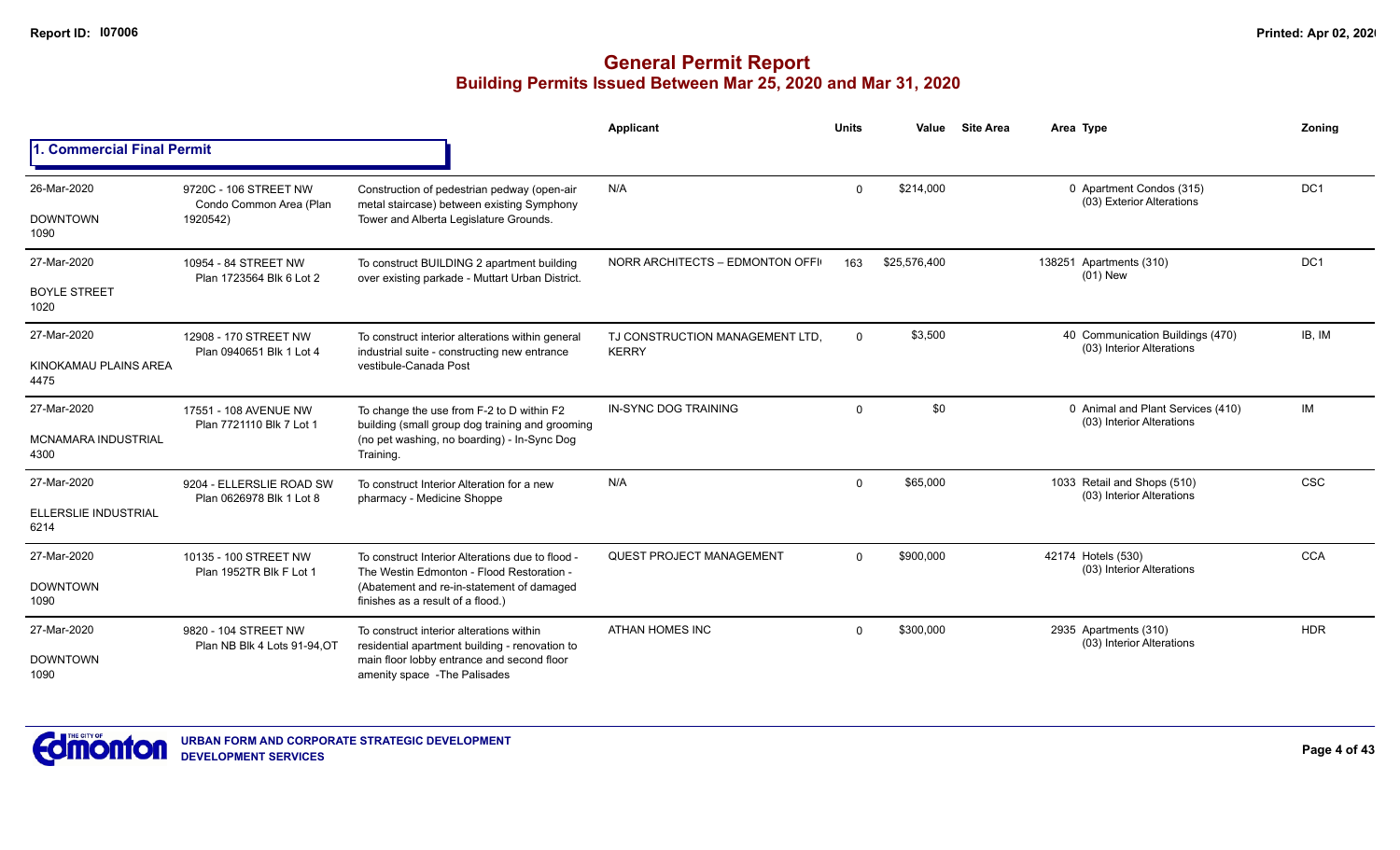|                                                  |                                                                                                                           |                                                                                                                                                                                                                                                                                            | <b>Applicant</b>               | <b>Units</b> | Value     | <b>Site Area</b> | Area Type                                                                | Zoning          |
|--------------------------------------------------|---------------------------------------------------------------------------------------------------------------------------|--------------------------------------------------------------------------------------------------------------------------------------------------------------------------------------------------------------------------------------------------------------------------------------------|--------------------------------|--------------|-----------|------------------|--------------------------------------------------------------------------|-----------------|
| 1. Commercial Final Permit                       |                                                                                                                           |                                                                                                                                                                                                                                                                                            |                                |              |           |                  |                                                                          |                 |
| 27-Mar-2020<br><b>DOWNTOWN</b><br>1090           | 10010 - 104 STREET NW<br>Plan 3727MC Blk 4 Lot 73                                                                         | To construct Interior Alteration for a new coffee<br>shop - Sunflower Coffee Shop                                                                                                                                                                                                          | SUPERIOR DRAFTING & DESIGN     | $\mathbf{0}$ | \$15,000  |                  | 975 Retail and Shops (510)<br>(03) Interior Alterations                  | <b>CMU</b>      |
| 27-Mar-2020<br><b>ALBERTA AVENUE</b><br>1010     | 11307 - 95 STREET NW<br>Plan RN43 Blk 29 Lot 2                                                                            | To change the Use from Business & Personal<br>Services to Specialty Foods<br>(pastries/breads/coffee) and to construct<br>interior alterations. First Tenant fit up in new<br>shell space. 1 BF washroom being installed                                                                   | N/A                            | $\mathbf{0}$ | \$15,000  |                  | Restaurants and Bars (540)<br>(03) Interior Alterations                  | CNC             |
| 27-Mar-2020<br><b>CLOVER BAR AREA</b><br>2160    | 500, 250 - AURUM ROAD NE<br>Plan 9624397 Blk 1 Lot 4PUL                                                                   | To Construct a new building - HSADF Post<br>Commissioning Upgrades - Heated enclosure<br>around existing machinery                                                                                                                                                                         | N/A                            | $\Omega$     | \$400,000 |                  | 429 Maintenance Buildings incl Hangars (450)<br>$(01)$ New               | DC <sub>2</sub> |
| 27-Mar-2020<br><b>GARNEAU</b><br>5200            | 11025 - 82 AVENUE NW<br>Plan 2770BO Blk 156 Lots<br>$8 - 13$                                                              | TO construct Interior Alteration to an existing<br>apartment - Cosmetic renovations including<br>painting, flooring, cabinetry/millwork, selected<br>dropped ceilings w/ new LED lighting fixtures,<br>replace/repair of existing plumbing fixtures,<br>updates to security camera system. | ATHAN HOMES INC                | $\Omega$     | \$150,000 |                  | 1194 Apartments (310)<br>(03) Interior Alterations                       | RA9, RA8        |
| 27-Mar-2020<br><b>CORONET INDUSTRIAL</b><br>6100 | 9730 - 51 AVENUE NW<br>Plan 4372TR Blk 18 Lot 4                                                                           | To construct interior alterations within general<br>industrial suite - tenant improvement for<br>Automotive Repair use (347971137-002)                                                                                                                                                     | SPAN ARCHITECTURE INC          | $\Omega$     | \$110,000 |                  | 6005 Service Stations, Repair Garages (572)<br>(03) Interior Alterations | IB              |
| 27-Mar-2020<br><b>QUEEN ALEXANDRA</b><br>5330    | 7609C - 109 STREET NW<br>Condo Common Area (Plan<br>1720082,1423850)<br>402, 7609 - 109 STREET NW<br>Plan 1423850 Unit 25 | To construct Interior Alteration for a new dental<br>clinic - Alberta Dental                                                                                                                                                                                                               | <b>KELLER CONSTRUCTION LTD</b> | $\Omega$     | \$200,000 |                  | 2888 Clinics, Health Units (642)<br>(03) Interior Alterations            | CB1             |

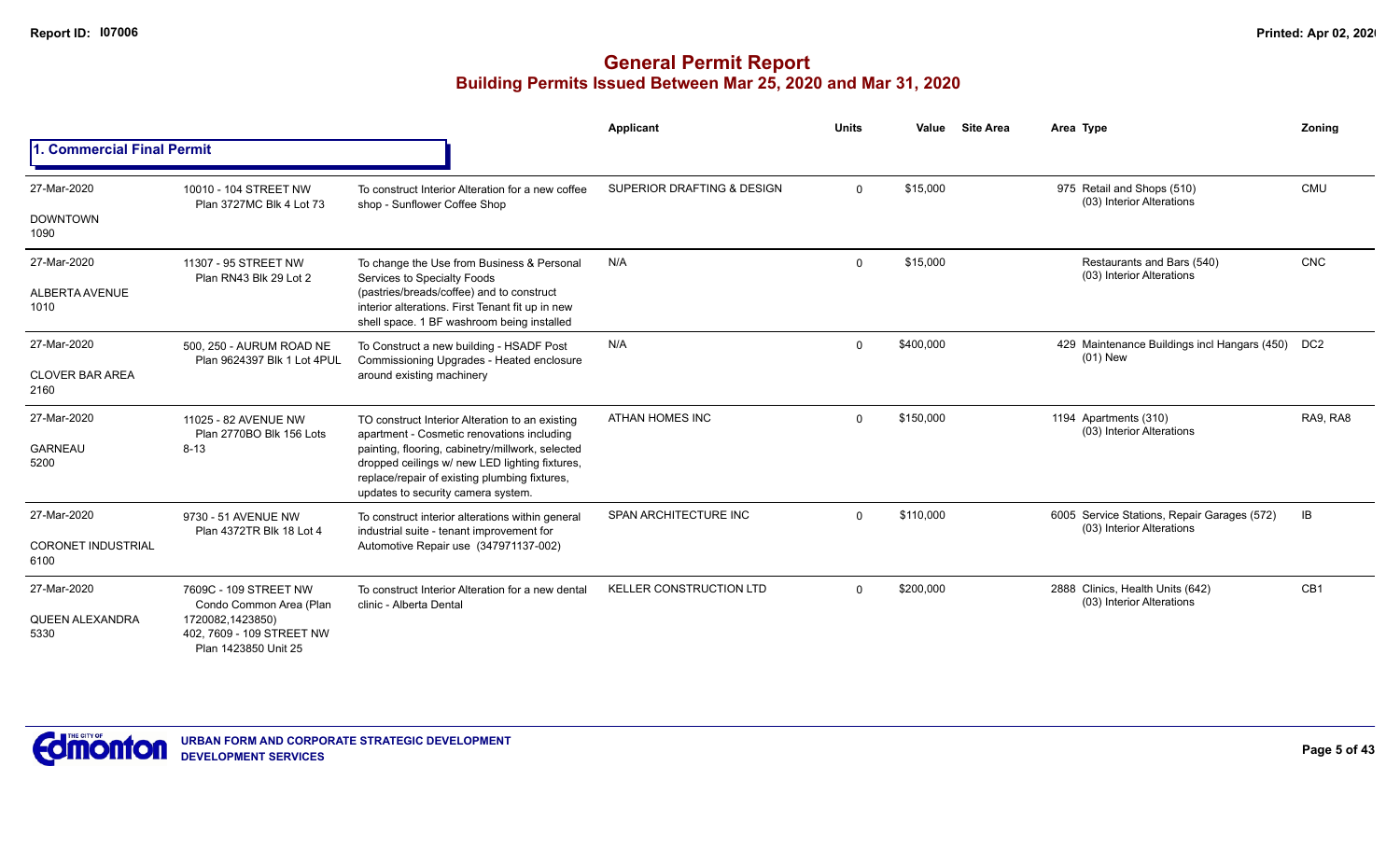|                                                    |                                                      |                                                                                                                                                                                                                                     | Applicant                             | <b>Units</b> | Value       | <b>Site Area</b> | Area Type                                                              | Zoning          |
|----------------------------------------------------|------------------------------------------------------|-------------------------------------------------------------------------------------------------------------------------------------------------------------------------------------------------------------------------------------|---------------------------------------|--------------|-------------|------------------|------------------------------------------------------------------------|-----------------|
| 1. Commercial Final Permit                         |                                                      |                                                                                                                                                                                                                                     |                                       |              |             |                  |                                                                        |                 |
| 30-Mar-2020                                        | 10216 - 124 STREET NW                                | To construct interior alterations in an existing                                                                                                                                                                                    | BLUE GRAPHITE INTERIOR DESIGN INC     | $\Omega$     | \$200,000   |                  | 3692 Office Buildings (520)<br>(03) Interior Alterations               | DC <sub>2</sub> |
| WESTMOUNT<br>3440                                  | Plan RN22 Blk 33 Lots 14-16                          | office building - tenant improvement for a new<br>office fit-up "CSC" within Plaza 124. (Suite 230)                                                                                                                                 |                                       |              |             |                  |                                                                        |                 |
| 30-Mar-2020                                        | 3504 - EWING TRAIL SW<br>Plan 1324849 Blk 5 Lot 10   | To construct a 1-story Commercial Building;<br>Rapid Drive-through Vehicle Service building                                                                                                                                         | CANBIAN INC.                          | $\Omega$     | \$250,000   |                  | Storage Buildings, Warehouses (460)<br>991<br>$(01)$ New               | <b>EIB</b>      |
| ELLERSLIE INDUSTRIAL<br>6214                       |                                                      | (Car Wash; NOT TO BE USED AS a repair<br>garage) - SHELL ONLY, one makeup air unit on<br>the roof "building C ONLY" - Touch-less Car<br>Wash -                                                                                      |                                       |              |             |                  |                                                                        |                 |
| 30-Mar-2020<br><b>HIGH PARK INDUSTRIAL</b><br>4210 | 15205 - 112 AVENUE NW<br>Plan 7015ET Blk 8 Lots 5-6  | To construct interior alterations (new tenant<br>fitup on main & 2nd floor - PSCL) and exterior<br>alterations (replace existing 2 rear/south<br>overhead doors & 1 new front/north new<br>opening with glazed window framing) in a | YORK REALTY INC.                      | $\Omega$     | \$1,000,000 |                  | 15092 Storage Buildings, Warehouses (460)<br>(03) Interior Alterations | IM              |
| 30-Mar-2020                                        | 10711 - 124 STREET NW                                | commercial building<br>To change the use from a D occupancy to a E                                                                                                                                                                  | <b>CANNABIS ESSENTIALS SMOKE SHOP</b> | $\Omega$     | \$0         |                  | 0 Retail and Shops (510)                                               | CB <sub>1</sub> |
| WESTMOUNT<br>3440                                  | Plan RN22 Blk 25 Lots 7-8                            | occupancy for a new retail store - Smoke Shop                                                                                                                                                                                       |                                       |              |             |                  | (03) Interior Alterations                                              |                 |
| 30-Mar-2020                                        | 7003 - ROPER ROAD NW                                 | To construct interior alterations within general                                                                                                                                                                                    | SEAGATE CONTRACT MANAGEMENT           | $\Omega$     | \$72,000    |                  | 2000 Storage Buildings, Warehouses (460)<br>(03) Interior Alterations  | IB              |
| <b>ROPER INDUSTRIAL</b><br>6640                    | Plan 0227727 Blk 9 Lot 11                            | industrial building-construction of 2 hr FRR<br>demising wall                                                                                                                                                                       | LTD.                                  |              |             |                  |                                                                        |                 |
| 30-Mar-2020                                        | 10158 - 103 STREET NW<br>Plan NB1 Blk 3 Lots 211-213 | To construct Interior Alterations for an office<br>fit-up - Beaverhouse                                                                                                                                                             | N/A                                   | $\Omega$     | \$40,000    |                  | 27394 Office Buildings (520)<br>(03) Interior Alterations              | HA              |
| <b>DOWNTOWN</b><br>1090                            |                                                      |                                                                                                                                                                                                                                     |                                       |              |             |                  |                                                                        |                 |

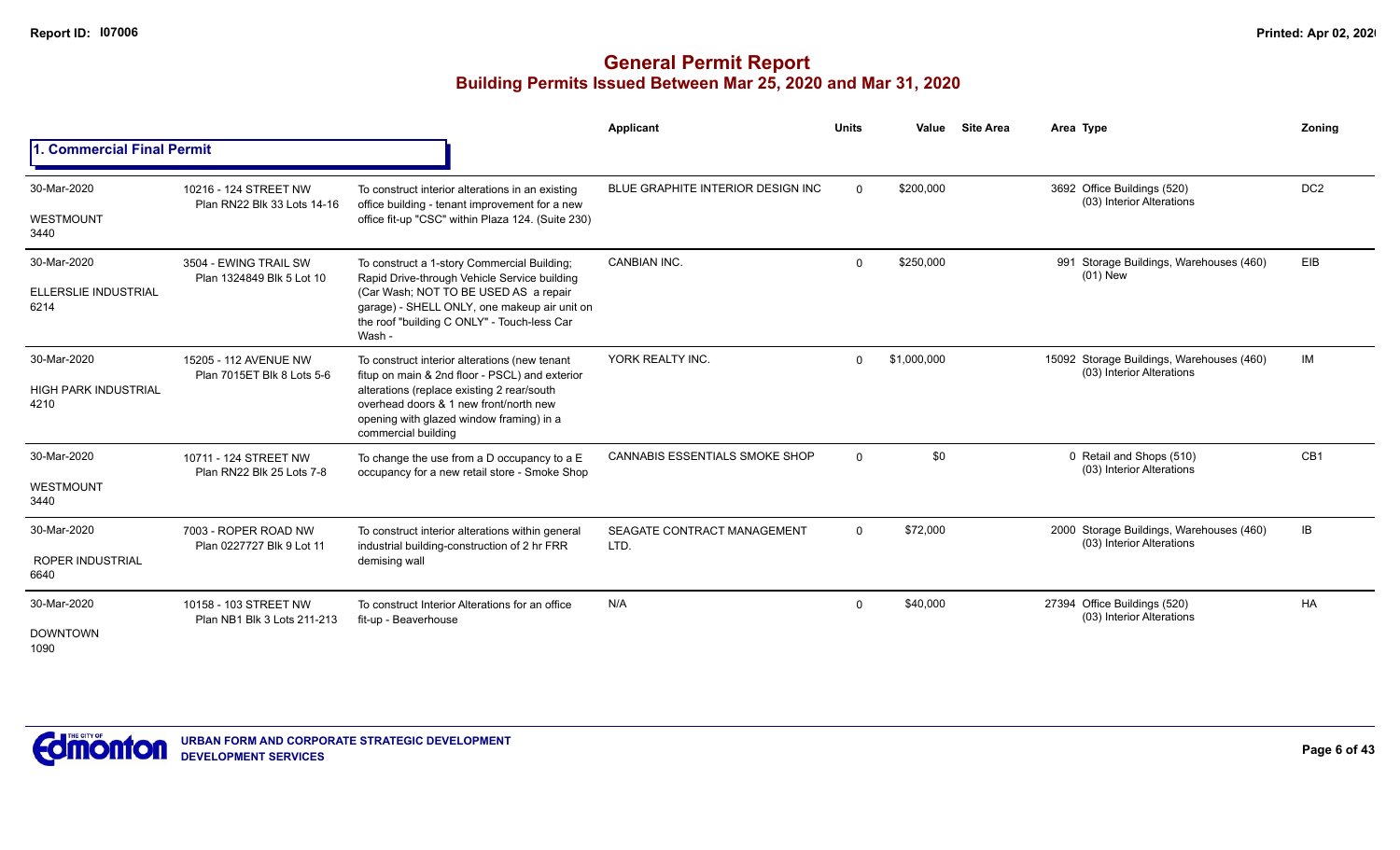|                                  |                                                  |                                                                                                                                                                                                                               | <b>Applicant</b>               | <b>Units</b>         | Value       | <b>Site Area</b>                                        | Area Type                                                  | Zoning                                                              |
|----------------------------------|--------------------------------------------------|-------------------------------------------------------------------------------------------------------------------------------------------------------------------------------------------------------------------------------|--------------------------------|----------------------|-------------|---------------------------------------------------------|------------------------------------------------------------|---------------------------------------------------------------------|
| 1. Commercial Final Permit       |                                                  |                                                                                                                                                                                                                               |                                |                      |             |                                                         |                                                            | IM, IB<br><b>CCA</b><br><b>CCA</b><br>CB <sub>1</sub><br>CB1<br>RA7 |
| 31-Mar-2020                      | 4155 - 84 AVENUE NW<br>Plan 3264HW Lot A         | To construct an Accessory Building (Quonset)                                                                                                                                                                                  | PILLAR RESOURCE SERVICES INC.  | $\mathbf 0$          | \$101,200   |                                                         | Storage Buildings, Warehouses (460)<br>$(01)$ New          |                                                                     |
| <b>MORRIS INDUSTRIAL</b><br>6540 |                                                  | existing without permits.                                                                                                                                                                                                     |                                |                      |             |                                                         |                                                            |                                                                     |
| 31-Mar-2020                      | 10019 - 102 AVENUE NW<br>Plan F Lots 47-50       | To erect a TEMPORARY crane and crane base<br>on the roof of an existing building (permit                                                                                                                                      | DELNOR CONSTRUCTION LTD        | \$25,000<br>$\Omega$ |             | Temporary Structures (999)<br>(12) Move Building OnSite |                                                            |                                                                     |
| <b>DOWNTOWN</b><br>1090          |                                                  | expires June 30/20) - Telus Toll building.                                                                                                                                                                                    |                                |                      |             |                                                         |                                                            |                                                                     |
| 31-Mar-2020                      | 10019 - 102 AVENUE NW<br>Plan F Lots 47-50       | To construct a TEMPORARY covered hoarding<br>(permit expires June 30/17). Hoarding Second                                                                                                                                     | DELNOR CONSTRUCTION LTD        | $\Omega$             | \$9,500     |                                                         | Hoarding (910)<br>$(01)$ New                               |                                                                     |
| <b>DOWNTOWN</b><br>1090          |                                                  | Extension (expires June 30, 2018)<br>Hoarding Third Extension (expires June 30,<br>2019)<br>Fourth Extension (expires October 31, 2019)<br>Fith Extension (expires April 30, 2020)<br>Sixth Extension (expires June 30, 2020) |                                |                      |             |                                                         |                                                            |                                                                     |
| 31-Mar-2020                      | 10708 - 124 STREET NW<br>Plan RN22 Blk 28 Lot 12 | To erect a tower crane for the construction of a<br>new building. (Roxy Theatre)                                                                                                                                              | <b>CHANDOS CONSTRUCTION</b>    | $\Omega$             | \$20,000    |                                                         | Temporary Structures (999)<br>(12) Move Building OnSite    |                                                                     |
| WESTMOUNT<br>3440                |                                                  |                                                                                                                                                                                                                               |                                |                      |             |                                                         |                                                            |                                                                     |
| 31-Mar-2020                      | 10708 - 124 STREET NW<br>Plan RN22 Blk 28 Lot 12 | To construct a Spectator Entertainment<br>Establishment Building with a rooftop patio.                                                                                                                                        | CHANDOS CONSTRUCTION           | $\Omega$             | \$6,191,000 |                                                         | 18471 Theatre and Performing Arts Ctrs (550)<br>$(01)$ New |                                                                     |
| WESTMOUNT<br>3440                |                                                  | (Roxy)                                                                                                                                                                                                                        |                                |                      |             |                                                         |                                                            |                                                                     |
| 31-Mar-2020                      | 11934 - 105 STREET NW<br>Condo Common Area (Plan | To construct interior alterations to suites in an<br>apartment building. Convert 1 unit into an admin                                                                                                                         | <b>HOMEWARD TRUST HOLDINGS</b> |                      | \$150,000   |                                                         | 1238 Apartments (310)<br>(03) Interior Alterations         |                                                                     |
| WESTWOOD<br>1250                 | 0821299)                                         | office for the tenants & reduce a 2 bedroom<br>unit to a 1 bedroom unit and use the leftover<br>area for a common amenity. Take down some<br>interior partition walls, interior painting, misc.<br>repairs.                   |                                |                      |             |                                                         |                                                            |                                                                     |

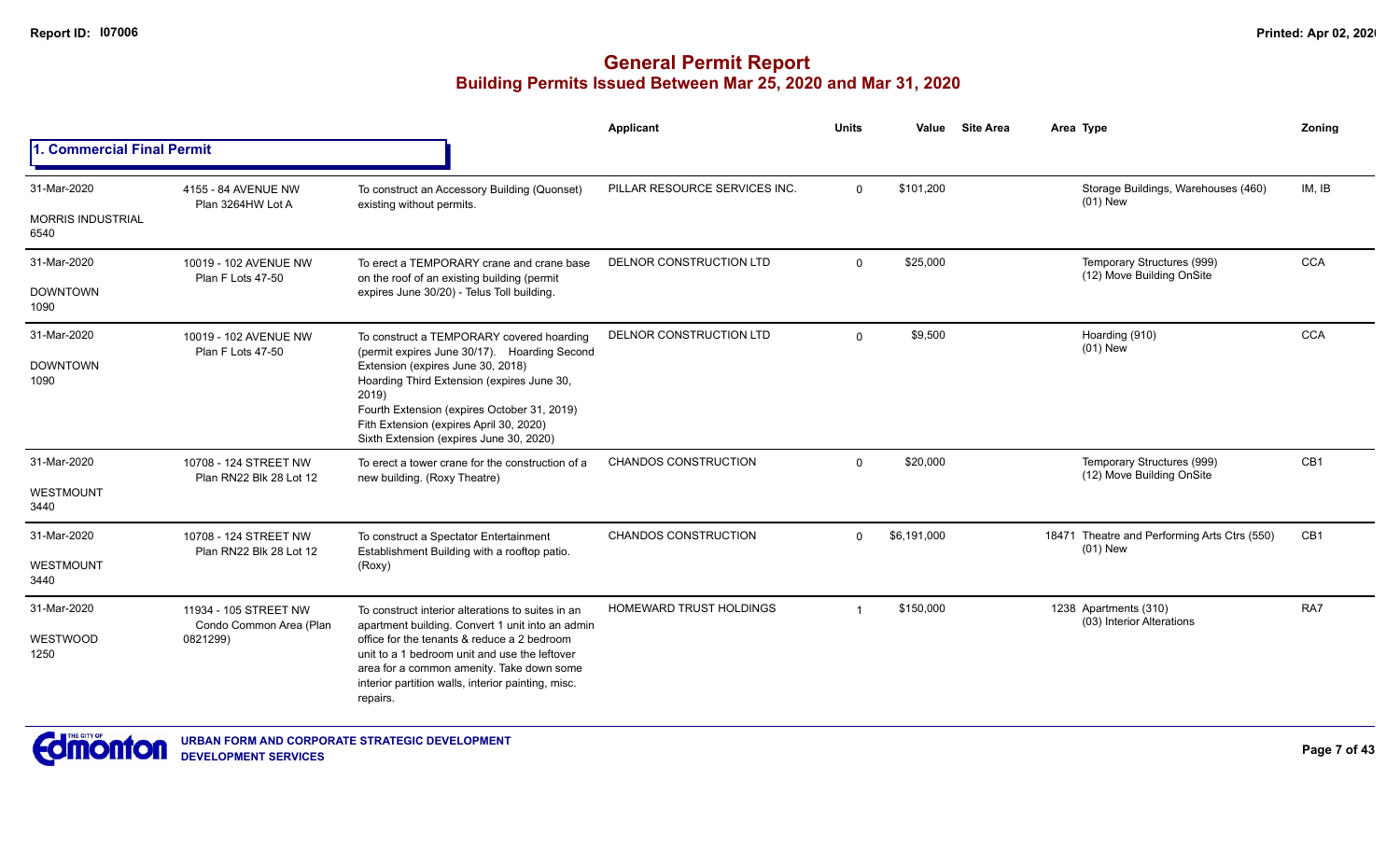#### **General Permit Report Building Permits Issued Between Mar 25, 2020 and Mar 31, 2020**

|                                                      |                                                                                                                                                                                                                   |                                                                                                                                                                                           | <b>Applicant</b>                       | <b>Units</b> | Value     | <b>Site Area</b> | Area Type                                                              | Zonina                           |
|------------------------------------------------------|-------------------------------------------------------------------------------------------------------------------------------------------------------------------------------------------------------------------|-------------------------------------------------------------------------------------------------------------------------------------------------------------------------------------------|----------------------------------------|--------------|-----------|------------------|------------------------------------------------------------------------|----------------------------------|
| 1. Commercial Final Permit                           |                                                                                                                                                                                                                   |                                                                                                                                                                                           |                                        |              |           |                  |                                                                        |                                  |
| 31-Mar-2020<br><b>STRATHCONA</b><br>5480             | 10324 - 82 AVENUE NW<br>Plan I Blk 68 Lot 5                                                                                                                                                                       | To change the Use from Restaurant (Ninja Club<br>- A2 occupancy) to General Retail Store (Kit<br>and Ace - E occupancy) and to construct<br>interior alterations to an existing building. | AJ INTERIORS INC.                      | $\Omega$     | \$25,000  |                  | 1292 Retail and Shops (510)<br>(03) Interior Alterations               | DC <sub>1</sub>                  |
| 31-Mar-2020<br><b>DOWNTOWN</b><br>1090               | 10010 - 104 STREET NW<br>Plan 3727MC Blk 4 Lot 73                                                                                                                                                                 | To construct Interior Alteration - Villa Bistro<br>washroom addition - Renovate existing servers<br>and washroom to accommodate two<br>washrooms                                          | SUPERIOR DRAFTING & DESIGN             | $\Omega$     | \$6,000   |                  | 100 Restaurants and Bars (540)<br>(03) Interior Alterations            | <b>CMU</b>                       |
| 31-Mar-2020<br><b>DOWNTOWN</b><br>1090               | 10180 - 101 STREET NW<br>Plan 8121364 Blk 1 Lot A                                                                                                                                                                 | To construct Interior Alteration to an existing<br>office building - Manulife Place 26th Floor Lobby<br>and Corridor                                                                      | <b>INTERSCAPE INTERIOR DESIGN LTD.</b> | $\Omega$     | \$100,000 |                  | 893 Office Buildings (520)<br>(03) Interior Alterations                | <b>CCA</b>                       |
| 31-Mar-2020<br><b>EASTGATE BUSINESS PARK</b><br>6180 | 9503 - 49 STREET NW<br>Plan 7622073 Blk 4 Lot 3                                                                                                                                                                   | To construct Interior Alteration to an existing<br>business - Salvation army donation center<br>expansion - To expand into an another bay,<br>build demising wall, WC and an office       | SPACE STUDIO INC                       | $\Omega$     | \$78,000  |                  | 10538 Storage Buildings, Warehouses (460)<br>(03) Interior Alterations | IB                               |
| 31-Mar-2020<br><b>SUMMERLEA</b><br>4520              | 8882 - 170 STREET NW<br>Plan 8421891 Blk 28 Lot 6<br>8882 - 170 STREET NW<br>Plan 8421891 Blk 28 Lot 5<br>8882 - 170 STREET NW<br>Plan 8322082 Blk 22 Lot 7<br>8882 - 170 STREET NW<br>Plan 8421542 Blk 22 Lot 6A | To begin selective slab on grade demolition and<br>foundation work related to Mayfield Toyota<br>renovations. (Old Sears Store area only north<br>of gridline 37)                         | <b>WEST EDMONTON MALL</b>              | $\Omega$     | \$10,000  |                  | Retail - Motor Vehicle (570)<br>(03) Exterior Alterations              | DC2, DC2, DC.<br>DC <sub>2</sub> |

**6. House Building Permit**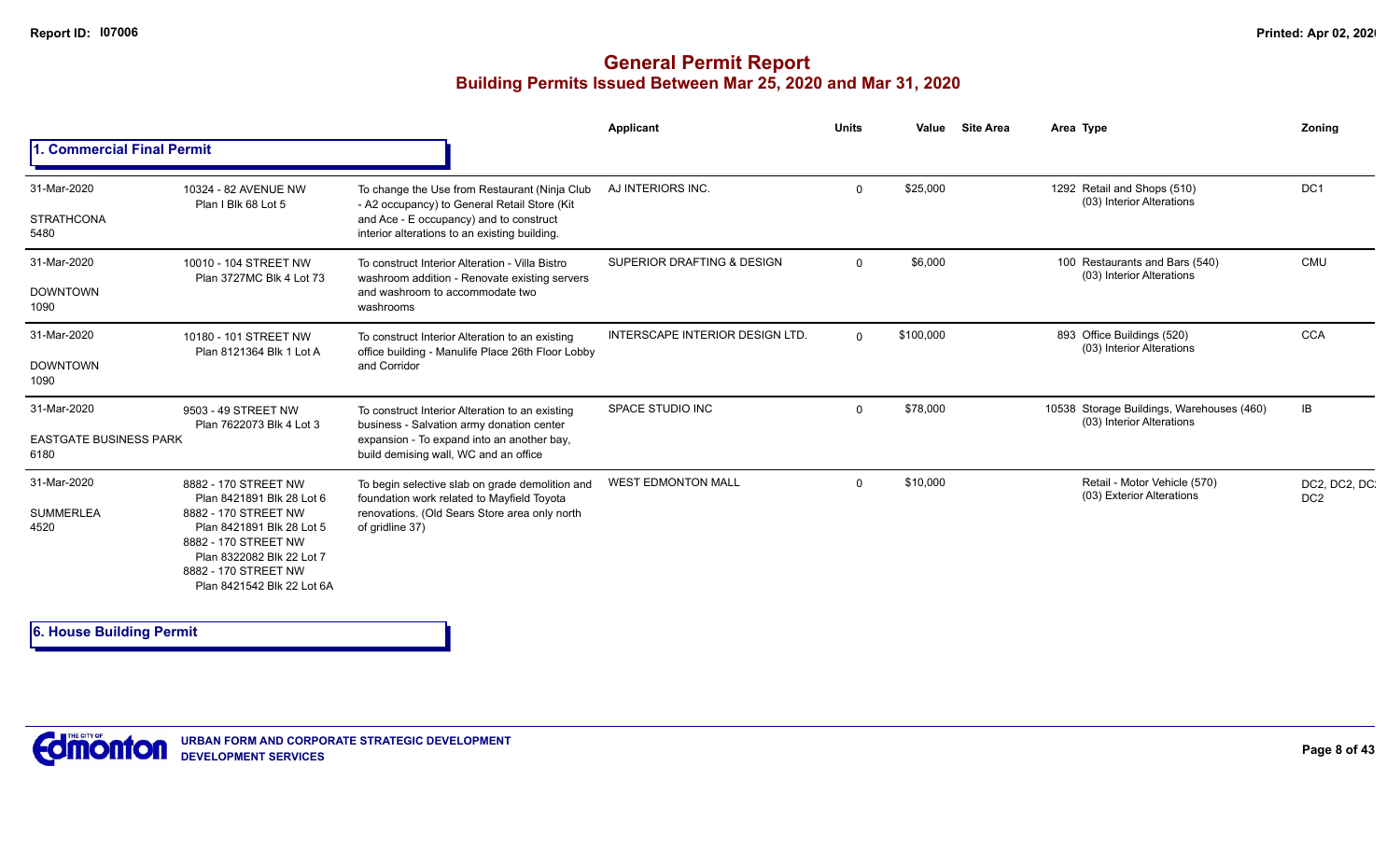|                                   |                                                                                  |                                                                                                                                  | <b>Applicant</b>              | <b>Units</b>   | Value     | <b>Site Area</b> | Area Type                                                           | Zonina          |
|-----------------------------------|----------------------------------------------------------------------------------|----------------------------------------------------------------------------------------------------------------------------------|-------------------------------|----------------|-----------|------------------|---------------------------------------------------------------------|-----------------|
| 6. House Building Permit          |                                                                                  |                                                                                                                                  |                               |                |           |                  |                                                                     |                 |
| 25-Mar-2020<br><b>BELGRAVIA</b>   | 11654 - 74 AVENUE NW<br>Plan 1822512 Blk 2 Lot 31                                | To construct a Single Detached House with an<br>Unenclosed Porch. rear uncovered deck<br>$(1.22m \times 1.68m)$ , and fireplace. | N/A                           |                | \$225,100 |                  | 1876 Single Detached House (110)<br>(01) Building - New<br>2-storey | RF <sub>1</sub> |
| 5040                              |                                                                                  |                                                                                                                                  |                               |                |           |                  |                                                                     |                 |
| 25-Mar-2020<br>ALLENDALE          | 10669 - 62 AVENUE NW<br>Plan 2141HW Blk 26 Lot 17                                | To construct a Semi-Detached House with<br>fireplace and uncovered deck(s) (3.05m x<br>$3.05m$ ).                                | Edmonton China Home Ltd       | $\overline{2}$ | \$359,400 |                  | 3125 Semi-Detached House (210)<br>(01) Building - New<br>2-storey   | RF <sub>3</sub> |
| 5010                              |                                                                                  |                                                                                                                                  |                               |                |           |                  |                                                                     |                 |
| 25-Mar-2020                       | 10547 - 40 STREET NW<br>Plan 4233KS Blk 80 Lot 20                                | To construct a two-Storey Garden Suite (main<br>floor Garage 8.26m x 11.73m, second floor                                        | N/A                           | -1             | \$160,800 |                  | 1398 Garden Suite (110)<br>(01) Building - New                      | RF <sub>1</sub> |
| <b>GOLD BAR</b><br>6270           |                                                                                  | Garden Suite 8.26m x 11.73m).                                                                                                    |                               |                |           |                  | 2-storey                                                            |                 |
| 25-Mar-2020                       | 4452 - KINSELLA GREEN SW<br>Plan 1920220 Blk 1 Lot 24                            | To construct a Single Detached House with<br>front attached Garage, Unenclosed Front                                             | JAYMAN MASTERBUILT INC        | $\overline{2}$ | \$330,200 |                  | 2752 Single Detached House (110)<br>(01) Building - New             | RMD             |
| <b>KESWICK AREA</b><br>5576       |                                                                                  | Porch, fireplace, Secondary Suite, fireplace,<br>solar photovoltaic system and side entrance.                                    |                               |                |           | 2-storey         |                                                                     |                 |
| 352206009-002                     | Plan 1822233 Blk 6 Lot 31                                                        | 2731 - COLLINS CRESCENT SW To construct a Single Detached House with<br>front attached Garage, Unenclosed Front Porch            | STERLING HOMES EDMONTON LTD.  | $\overline{1}$ | \$213,400 |                  | 1778 Single Detached House (110)<br>(01) Building - New             | <b>RMD</b>      |
| CAVANAGH<br>5467                  |                                                                                  | and SIDE DOOR.                                                                                                                   |                               |                |           |                  | 2-storey                                                            |                 |
| 25-Mar-2020                       | 6542 - 168 AVENUE NW                                                             | To construct a Semi-Detached House with front                                                                                    | CITY HOMES MASTER BUILDER INC | $\overline{2}$ | \$392,500 |                  | 3271 Semi-Detached House (210)<br>(01) Building - New               | RF <sub>5</sub> |
| <b>MCCONACHIE AREA</b><br>2521    | Plan 1922266 Blk 11 Lot 77<br>6540 - 168 AVENUE NW<br>Plan 1922266 Blk 11 Lot 78 | attached Garages and Unenclosed Front<br>Porches.                                                                                |                               |                |           |                  |                                                                     |                 |
| 25-Mar-2020                       | 1340 - 157 STREET SW<br>Plan 1822721 Blk 19 Lot 13                               | To construct a Single Detached House with<br>front attached Garage and Unenclosed Front                                          | <b>LANDMARK CLASSIC INC</b>   |                | \$252,600 |                  | 2105 Single Detached House (110)<br>(01) Building - New             | <b>RSL</b>      |
| <b>GLENRIDDING RAVINE</b><br>5579 |                                                                                  | Porch.                                                                                                                           |                               |                |           |                  | 2-storey                                                            |                 |

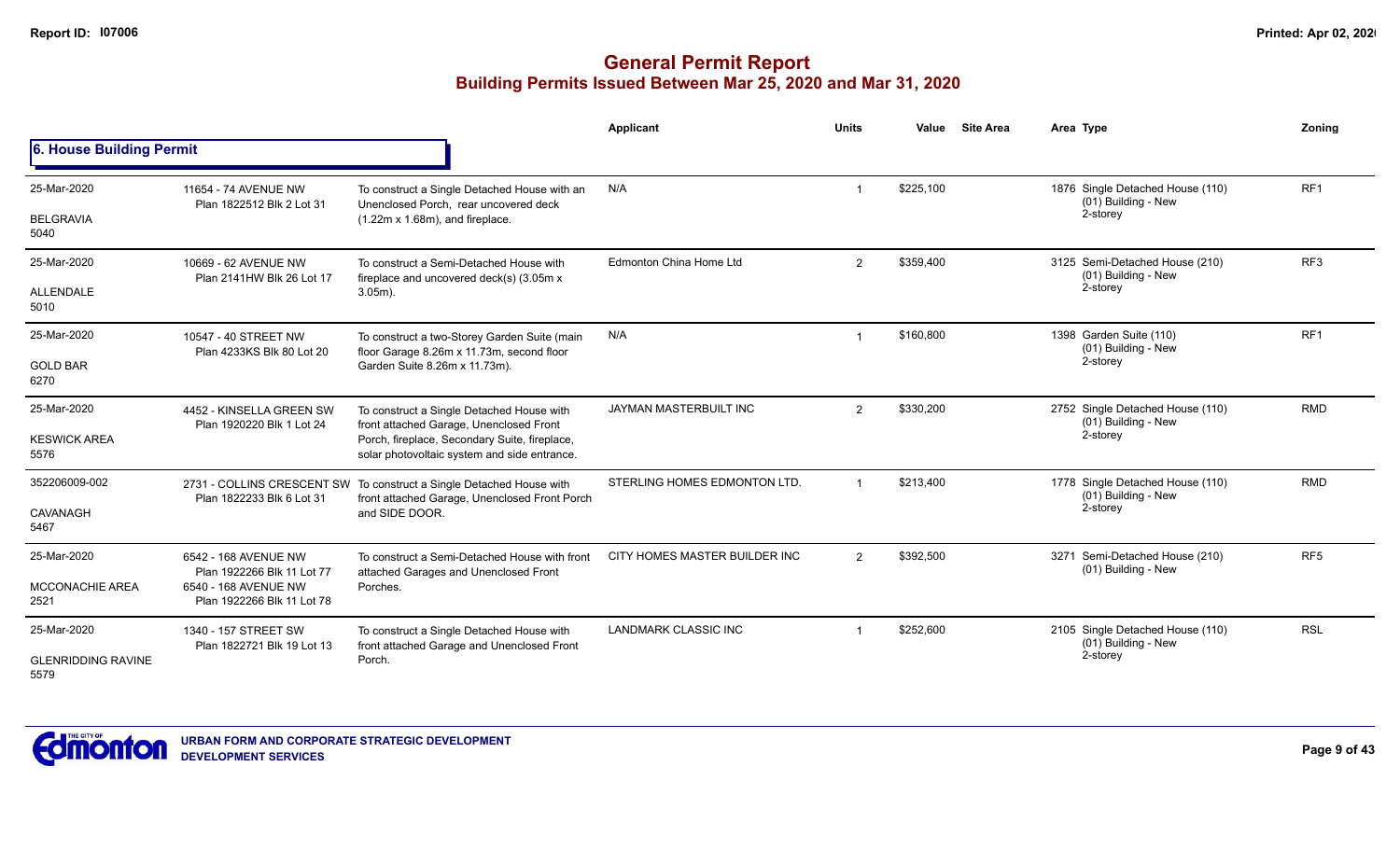|                                |                                                                                                     |                                                                                             | <b>Applicant</b>             | <b>Units</b> | Value     | <b>Site Area</b> | Area Type                                               | Zoning                            |
|--------------------------------|-----------------------------------------------------------------------------------------------------|---------------------------------------------------------------------------------------------|------------------------------|--------------|-----------|------------------|---------------------------------------------------------|-----------------------------------|
| 6. House Building Permit       |                                                                                                     |                                                                                             |                              |              |           |                  |                                                         |                                   |
| 25-Mar-2020                    | 2827 - DUKE CRESCENT SW                                                                             | To construct a Single Detached House with                                                   | <b>LANDMARK CLASSIC INC</b>  |              | \$258,100 |                  | 2151 Single Detached House (110)<br>(01) Building - New | <b>RMD</b>                        |
| <b>DESROCHERS AREA</b><br>5463 | Plan 1723641 Blk 12 Lot 13                                                                          | front attached Garage and Unenclosed Front<br>Porch.                                        |                              |              |           |                  | 2-storey                                                |                                   |
| 25-Mar-2020                    | 7040 - NEWSON ROAD NW<br>Plan 1423823 Blk 31 Lot 60                                                 | To construct a Single Detached House with rear<br>attached Garage, secondary suite, and     | <b>IMPACT HOMES</b>          | 2            | \$199.900 |                  | 1666 Single Detached House (110)<br>(01) Building - New | <b>GLG</b>                        |
| <b>GRIESBACH</b><br>3111       |                                                                                                     | Unenclosed Front Porch.                                                                     |                              |              |           |                  |                                                         |                                   |
| 25-Mar-2020                    | 4036 - KINSELLA WAY SW<br>Plan 1920220 Blk 2 Lot 17                                                 | To construct a Semi-Detached House with front<br>attached Garages, uncovered decks (Lot 17, | AKASH HOMES LTD              | 2            | \$365,300 |                  | 3044 Semi-Detached House (210)<br>(01) Building - New   | RMD, RMD                          |
| <b>KESWICK AREA</b><br>5576    | 4038 - KINSELLA WAY SW<br>Plan 1920220 Blk 2 Lot 18                                                 | 2.74m x3.05 m & Lot 18, 3.05m x 3.05m) and<br>Unenclosed Font Porches.                      |                              |              |           |                  | 2-storey                                                |                                   |
| 25-Mar-2020                    | 5842 - KOOTOOK LINK SW<br>Plan 1920109 Blk 11 Lot 4                                                 | To construct a Single Detached House with<br>front attached Garage, Unenclosed Front Porch  | <b>ART HOMES</b>             |              | \$252,000 |                  | 2100 Single Detached House (110)<br>(01) Building - New | DC <sub>1</sub> , DC <sub>1</sub> |
| <b>KESWICK AREA</b><br>5576    |                                                                                                     | and side door.                                                                              |                              |              |           |                  | 2-storey                                                |                                   |
| 25-Mar-2020                    | 1286 - MCCONACHIE<br><b>BOULEVARD NW</b>                                                            | To construct a Semi-detached House with<br>Unenclosed Front Porches and to develop a        | STERLING HOMES EDMONTON LTD. | $\mathbf{3}$ | \$175,100 |                  | 1459 Semi-Detached House (210)<br>(01) Building - New   | <b>RLD</b>                        |
| <b>MCCONACHIE AREA</b><br>2521 | Plan 1823225 Blk 29 Lot 9<br>1288 - MCCONACHIE<br><b>BOULEVARD NW</b><br>Plan 1823225 Blk 29 Lot 10 | Secondary suite in the Basement (Lot 10).                                                   |                              |              |           |                  | 2-storey                                                |                                   |
| 25-Mar-2020                    | 9975 - 206 STREET NW<br>Plan 1920902 Blk 10 Lot 38                                                  | To construct a Single Detached House with<br>front attached Garage, Unenclosed Front Porch  | DAYTONA HOMES INC            |              | \$224,600 |                  | 1872 Single Detached House (110)<br>(01) Building - New | <b>RMD</b>                        |
| <b>STEWART GREENS</b><br>4486  |                                                                                                     | and fireplace.                                                                              |                              |              |           |                  | 2-storey                                                |                                   |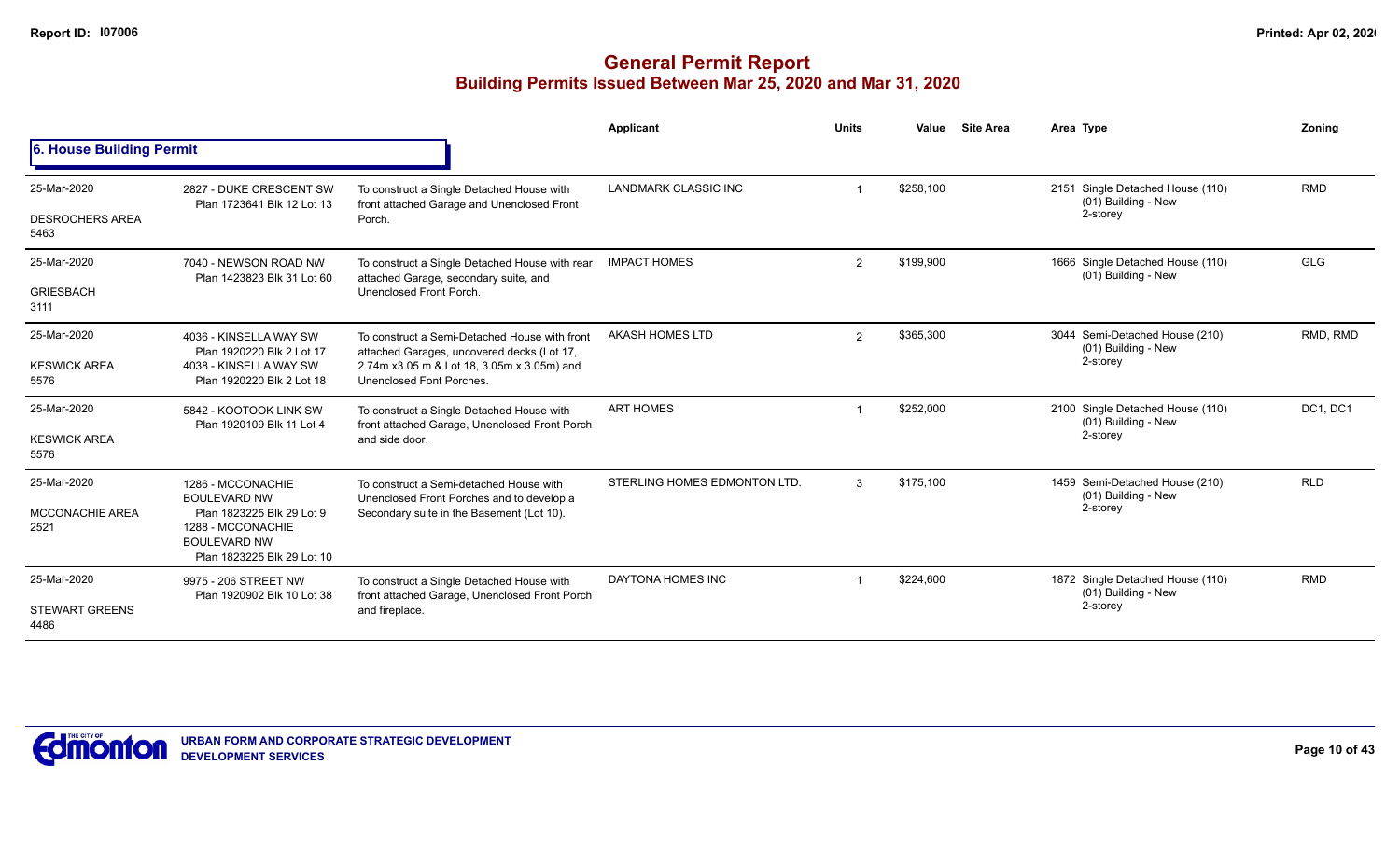|                                               |                                                                                                            |                                                                                                                                                                                                                                                                                                              | Applicant                    | <b>Units</b>   | Value     | <b>Site Area</b> | Area Type                                                             | Zonina     |
|-----------------------------------------------|------------------------------------------------------------------------------------------------------------|--------------------------------------------------------------------------------------------------------------------------------------------------------------------------------------------------------------------------------------------------------------------------------------------------------------|------------------------------|----------------|-----------|------------------|-----------------------------------------------------------------------|------------|
| 6. House Building Permit                      |                                                                                                            |                                                                                                                                                                                                                                                                                                              |                              |                |           |                  |                                                                       |            |
| 25-Mar-2020<br><b>DESROCHERS AREA</b><br>5463 | 2712 - DONAGHEY CRESCENT<br>SW<br>Plan 1923457 Blk 20 Lot 82                                               | To construct a Single Detached House with<br>front attached Garage, Unenclosed Front<br>Porch, Basement development (1 Bedroom 1<br>Bathroom, 1 Mech Room, 1 Living Area,<br>fireplace and to install a Renewable Energy<br>Device to a Single Detached House (6<br>Solar-electric (PV) panels on the roof). | JAYMAN MASTERBUILT INC       |                | \$271.700 |                  | 2264 Single Detached House (110)<br>(01) Building - New<br>2-storey   | <b>RMD</b> |
| 25-Mar-2020<br><b>WALKER</b><br>6662          | 2148 - 51 STREET SW<br>Plan 1822899 Blk 6 Lot 39                                                           | To construct a Single Detached House with<br>Unenclosed Front Porch and rear uncovered<br>deck (3.05 m x 3.05 m).                                                                                                                                                                                            | MONTORIO HOMES LTD           |                | \$190,800 |                  | 1590 Single Detached House (110)<br>(01) Building - New<br>2-storey   | <b>RPL</b> |
| 25-Mar-2020<br><b>MCCONACHIE AREA</b><br>2521 | 17821 - 62A STREET NW<br>Plan 1823225 Blk 21 Lot 92                                                        | To construct a Single Detached House with<br>front attached Garage, Unenclosed Front Porch<br>and side door.                                                                                                                                                                                                 | STERLING HOMES EDMONTON LTD. |                | \$213.400 |                  | 1778 Single Detached House (110)<br>(01) Building - New<br>2-storey   | <b>RSL</b> |
| 25-Mar-2020<br>MCCONACHIE AREA<br>2521        | 6519 - 167B AVENUE NW<br>Plan 1723411 Blk 12 Lot 50<br>6525 - 167B AVENUE NW<br>Plan 1723411 Blk 12 Lot 51 | To construct a Semi-Detached House with front<br>attached Garages, Unenclosed Front Porches,<br>rear uncovered decks (lot 51: 3.05m x 3.56m,<br>lot 50: 3.05m x 3.66m).                                                                                                                                      | NEEL'S CUSTOM HOMES LTD      | $\overline{2}$ | \$328,800 |                  | 2740 Semi-Detached House (210)<br>(01) Building - New                 | <b>RMD</b> |
| 25-Mar-2020<br><b>WALKER</b><br>6662          | 5242 - 23 AVENUE SW<br>Plan 1922598 Blk 11 Lot 33                                                          | To construct a Single Detached House with<br>front attached Garage, Unenclosed Front<br>Porch, rear uncovered deck (3.51m x 3.05m)<br>and side door.                                                                                                                                                         | MONTORIO HOMES LTD           |                | \$215,900 |                  | 1799 Single Detached House (110)<br>$(01)$ Building - New<br>2-storey | DC1        |
| 25-Mar-2020<br>KINGLET GARDENS<br>4477        | Plan 2020424 Blk 3 Lot 9                                                                                   | 726 - KINGLET BOULEVARD NW To construct a Single Detached House with<br>front attached Garage and Unenclosed Front<br>Porch.                                                                                                                                                                                 | <b>BEDROCK HOMES LTD</b>     |                | \$264,400 |                  | 2203 Single Detached House (110)<br>(01) Building - New<br>2-storey   | <b>RSL</b> |
| 25-Mar-2020<br><b>LAUREL</b><br>6444          | 3028 - 13 AVENUE NW<br>Plan 1520091 Blk 15 Lot 19                                                          | To construct a Single Detached House with<br>front attached Garage and Unenclosed Front<br>Porch.                                                                                                                                                                                                            | <b>PRO HOMES LTD</b>         |                | \$241,900 |                  | 2016 Single Detached House (110)<br>(01) Building - New<br>2-storey   | <b>RSL</b> |

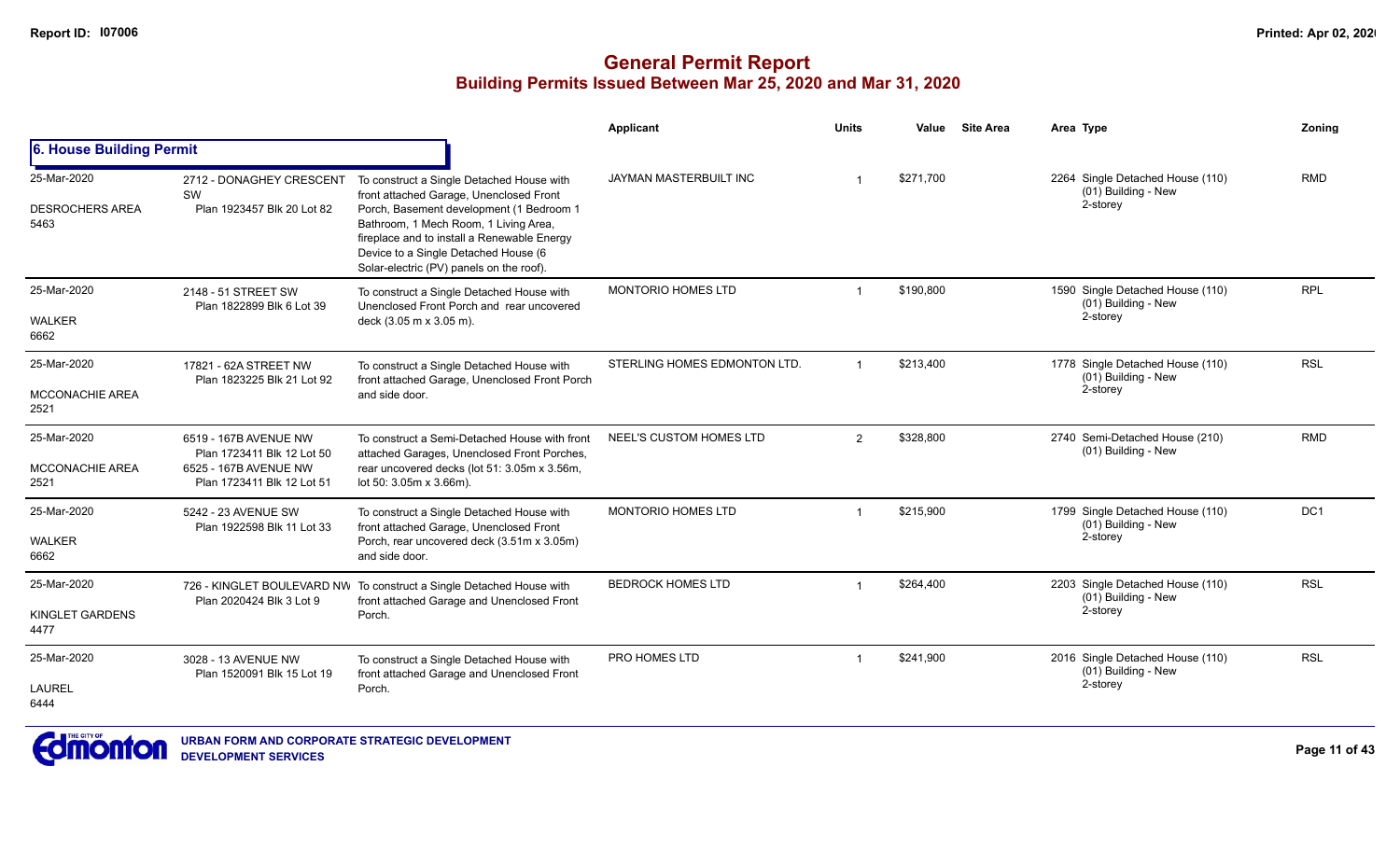#### **General Permit Report Building Permits Issued Between Mar 25, 2020 and Mar 31, 2020**

|                                             |                                                    |                                                                                                                   | Applicant                                       | Units                   | Value     | <b>Site Area</b> | Area Type                                               | Zoning          |
|---------------------------------------------|----------------------------------------------------|-------------------------------------------------------------------------------------------------------------------|-------------------------------------------------|-------------------------|-----------|------------------|---------------------------------------------------------|-----------------|
| 6. House Building Permit                    |                                                    |                                                                                                                   |                                                 |                         |           |                  |                                                         |                 |
| 25-Mar-2020                                 | 13576 - 124 AVENUE NW<br>Plan 6013HW Blk 9 Lot 16  | To construct a Garden Suite with covered deck<br>(1 Bed, 1 Bath, Kitchen, Living, Utility).                       | ACKARD CONTRACTORS LTD                          |                         | \$94,000  |                  | 783 Garden Suite (110)<br>(01) Building - New           | RF1             |
| <b>DOVERCOURT</b><br>3170                   |                                                    |                                                                                                                   |                                                 |                         |           |                  | bungalow                                                |                 |
| 26-Mar-2020                                 | 8908 - 140 STREET NW<br>Plan 4629KS Blk 12 Lot 2   | To construct a Garden Suite.                                                                                      | N/A                                             | $\overline{\mathbf{1}}$ | \$109,800 |                  | 955 Garden Suite (110)<br>(01) Building - New           | RF <sub>1</sub> |
| <b>PARKVIEW</b><br>3330                     |                                                    |                                                                                                                   |                                                 |                         |           |                  | 2-storey                                                |                 |
| 26-Mar-2020                                 | Plan 1920810 Blk 12 Lot 11A                        | 12419 - GRAND VIEW DRIVE NV To construct a Single Detached House with<br>front attached Garage, Unenclosed Front  | KIMBERLEY CONSTRUCTION<br><b>MANAGEMENT LTD</b> | $\overline{2}$          | \$410,200 |                  | 3567 Single Detached House (110)<br>(01) Building - New | RF <sub>1</sub> |
| <b>GRANDVIEW HEIGHTS</b><br>5210            |                                                    | Porch, balcony, fireplace, and secondary suite.<br>2 bedrooms, 1 bathrooms, kitchen/living area,<br>and mech room |                                                 |                         |           |                  | 2-storey                                                |                 |
| 26-Mar-2020                                 | 3103 - CHOKECHERRY BEND<br>SW                      | To construct a Single Detached House with<br>Unenclosed Front Porch.                                              | BROOKFIELD RESIDENTIAL PROPERTIE                |                         | \$170,400 |                  | 1420 Single Detached House (110)<br>(01) Building - New | <b>RMD</b>      |
| THE ORCHARDS AT<br><b>ELLERSLIE</b><br>6216 | Plan 1822450 Blk 18 Lot 41                         |                                                                                                                   |                                                 |                         |           |                  | 2-storey                                                |                 |
| 26-Mar-2020                                 | 3712 - 4 STREET NW<br>Plan 1922185 Blk 5 Lot 13    | To construct a Semi-Detached House with front<br>attached Garage, fireplace, uncovered decks                      | <b>LOOK MASTER BUILDER EDMONTON IN</b>          | $\overline{2}$          | \$353,400 |                  | 2945 Semi-Detached House (210)<br>(01) Building - New   | <b>RMD</b>      |
| <b>MAPLE</b><br>6441                        | 3710 - 4 STREET NW<br>Plan 1922185 Blk 5 Lot 14    | (Lot 13 3.05m x 3.05m & Lot 14 3.05m x 3.05m),<br>Unenclosed Front Porches and side Landings.                     |                                                 |                         |           |                  | 2-storey                                                |                 |
| 26-Mar-2020                                 | 7642 - 91 AVENUE NW                                | To construct a Single Detached House with<br>fireplace, Unenclosed Front Porch, rear                              | 1477990 ALBERTA LTD O/A SEHRA<br><b>HOMES</b>   |                         | \$239,400 |                  | 2082 Single Detached House (110)<br>(01) Building - New | RF <sub>1</sub> |
| <b>HOLYROOD</b><br>6310                     | Plan 1922159 Blk 24 Lot 10B                        | uncovered deck (5.18m x 3.05m), Side door                                                                         |                                                 |                         |           |                  | 3-storey                                                |                 |
| 26-Mar-2020                                 | 2430 - 14A AVENUE NW<br>Plan 1922780 Blk 11 Lot 23 | To construct a Single Detached House with<br>front attached Garage, Unenclosed Front Porch                        | PARKWOOD MASTER BUILDER INC                     |                         | \$282,100 |                  | 2351 Single Detached House (110)<br>(01) Building - New | <b>RSL</b>      |
| LAUREL<br>6444                              |                                                    | and fireplace.                                                                                                    |                                                 |                         |           |                  | 2-storey                                                |                 |

**URBAN FORM AND CORPORATE STRATEGIC DEVELOPMENT**

**DEVELOPMENT SERVICES**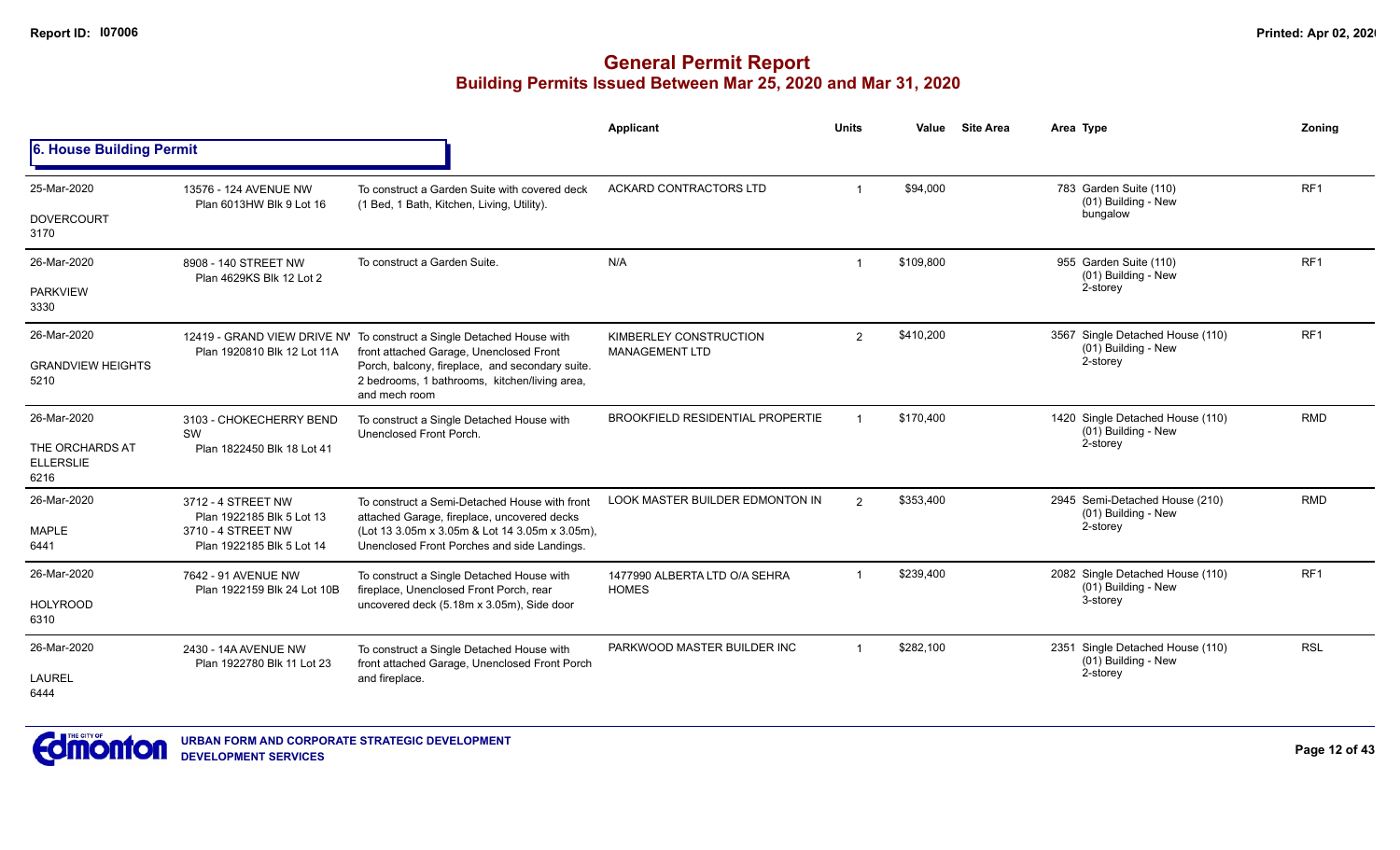|                                                            |                                                       |                                                                                                                                                                                                                                                                            | Applicant                                              | <b>Units</b> | Value     | <b>Site Area</b> | Area Type                                                           | Zoning          |
|------------------------------------------------------------|-------------------------------------------------------|----------------------------------------------------------------------------------------------------------------------------------------------------------------------------------------------------------------------------------------------------------------------------|--------------------------------------------------------|--------------|-----------|------------------|---------------------------------------------------------------------|-----------------|
| 6. House Building Permit                                   |                                                       |                                                                                                                                                                                                                                                                            |                                                        |              |           |                  |                                                                     |                 |
| 26-Mar-2020<br><b>HOLLICK-KENYON</b><br>2340               | 5217 - 157A AVENUE NW<br>Plan 1225114 Blk 32 Lot 58   | To construct a Single Detached House with<br>front attached Garage, Unenclosed Front<br>Porch, rear uncovered deck (2.44m x 3.66m)<br>and Basement development (NOT to be used as<br>an additional Dwelling).                                                              | <b>HABITAT FOR HUMANITY EDMONTON</b><br><b>SOCIETY</b> |              | \$169,900 |                  | 1416 Single Detached House (110)<br>(01) Building - New<br>2-storey | RF <sub>1</sub> |
| 26-Mar-2020<br><b>MCCONACHIE AREA</b><br>2521              | 6469 - 177A AVENUE NW<br>Plan 1721305 Blk 25 Lot 1    | To construct a two-Storey Garden Suite (main<br>floor Garage 6.40m x 9.45m, second floor<br>Garden Suite 6.40m x 9.45m).                                                                                                                                                   | CONNA HOMES MASTER BUILDER INC                         |              | \$63,300  |                  | 550 Garden Suite (110)<br>(01) Building - New<br>2-storey           | <b>RMD</b>      |
| 26-Mar-2020<br>THE ORCHARDS AT<br><b>ELLERSLIE</b><br>6216 | SW<br>Plan 1822450 Blk 16 Lot 61                      | 3039 - CHOKECHERRY COMMO To construct a Single Detached House with<br>front attached Garage, Unenclosed Front<br>Porch, rear uncovered deck (3.05m x 3.66m),<br>and to develop a Secondary Suite in the<br>Basement (2 bedrooms, 1 bathroom, kitchen,<br>mechanical room). | <b>HOMES BY AVI</b>                                    | 2            | \$230,700 |                  | 2006 Single Detached House (110)<br>(01) Building - New<br>2-storey | <b>RMD</b>      |
| 26-Mar-2020<br>NORTH GLENORA<br>3310                       | 13556 - 110A AVENUE NW<br>Plan 2020295 Blk 10 Lot 16B | To construct a Single Detached House with<br>Unenclosed Front Porch, rear uncovered deck<br>(3.05m x 5.18m), fireplace, side door and to<br>develop a Secondary Suite in the Basement.                                                                                     | N/A                                                    | 2            | \$211,700 |                  | 1764 Single Detached House (110)<br>(01) Building - New<br>2-storey | RF <sub>1</sub> |
| 26-Mar-2020<br>THE ORCHARDS AT<br><b>ELLERSLIE</b><br>6216 | SW<br>Plan 1822463 Blk 18 Lot 31                      | 2930 - CHOKECHERRY COMMO To construct a Single Detached House with<br>Unenclosed Front Porch.                                                                                                                                                                              | DAYTONA HOMES INC                                      |              | \$199,400 |                  | 1662 Single Detached House (110)<br>(01) Building - New<br>2-storey | <b>RMD</b>      |
| 26-Mar-2020<br>KINGLET GARDENS<br>4477                     | 5706 - LARK POINT NW<br>Plan 2020424 Blk 2 Lot 24     | To construct a Single Detached House (Show<br>home) with front attached Garage and<br>Unenclosed Front Porch.                                                                                                                                                              | CITY HOMES MASTER BUILDER INC                          |              | \$291,800 |                  | 2537 Single Detached House (110)<br>(01) Building - New<br>2-storey | <b>RSL</b>      |

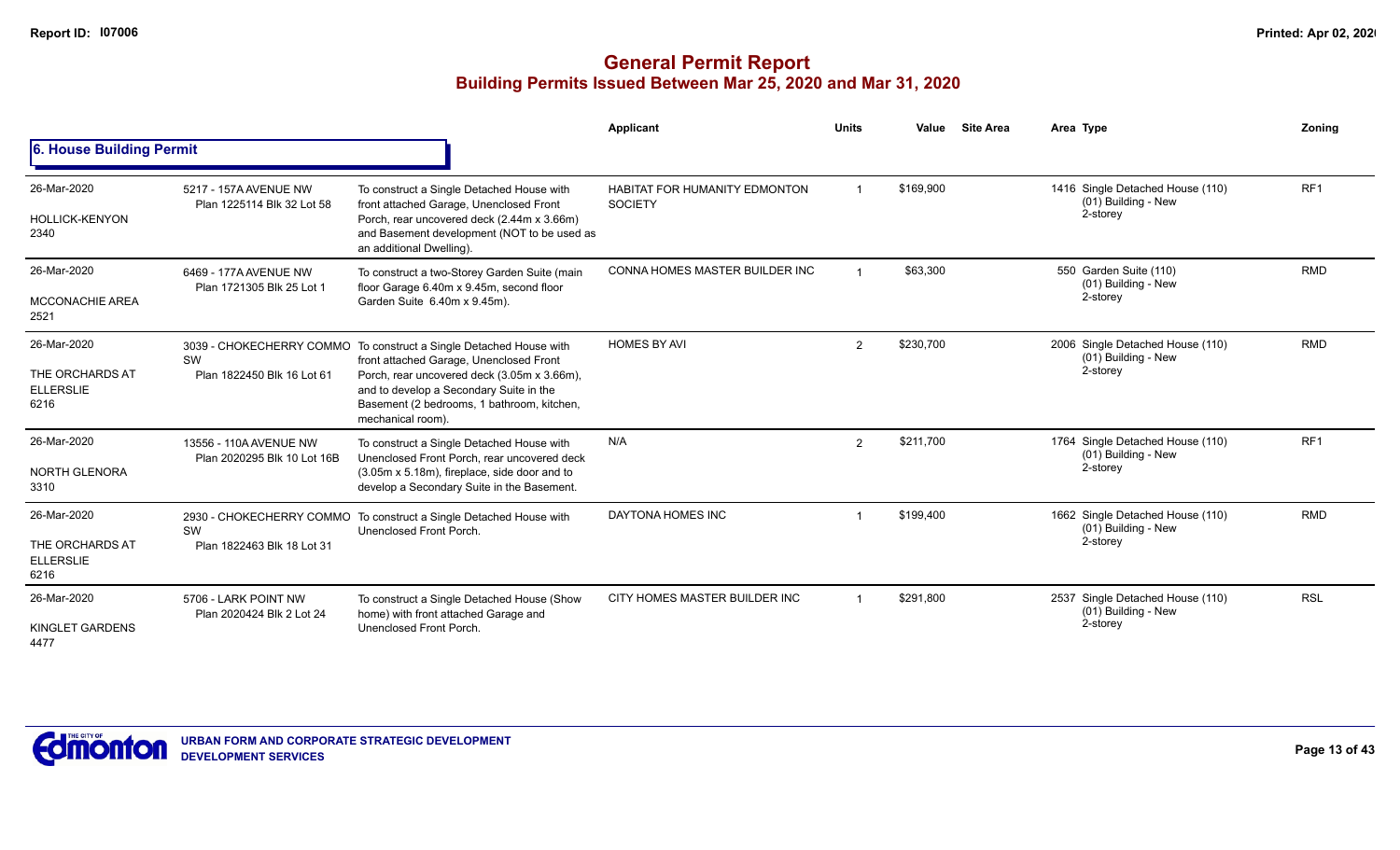|                                               |                                                                                                                                                                   |                                                                                                                                                                                                                                    | Applicant                    | <b>Units</b>   | Value     | <b>Site Area</b> | Area Type                                                           | Zoning          |
|-----------------------------------------------|-------------------------------------------------------------------------------------------------------------------------------------------------------------------|------------------------------------------------------------------------------------------------------------------------------------------------------------------------------------------------------------------------------------|------------------------------|----------------|-----------|------------------|---------------------------------------------------------------------|-----------------|
| 6. House Building Permit                      |                                                                                                                                                                   |                                                                                                                                                                                                                                    |                              |                |           |                  |                                                                     |                 |
| 26-Mar-2020<br><b>DESROCHERS AREA</b><br>5463 | 1420 - DARBY GREEN SW<br>Plan 1823252 Blk 16 Lot 25                                                                                                               | To construct a Single Detached House with<br>front attached Garage, Unenclosed Front Porch<br>and to develop a Secondary Suite in the<br>Basement.                                                                                 | PACESETTER HOMES LTD         | $\overline{2}$ | \$187,100 |                  | 1627 Single Detached House (110)<br>(01) Building - New<br>2-storey | <b>RMD</b>      |
| 26-Mar-2020<br>LAUREL<br>6444                 | 1763 - 26A STREET NW<br>Plan 1722382 Blk 9 Lot 45                                                                                                                 | To construct a Single Detached House with<br>Unenclosed Front Porch, fireplace, and side<br>door.                                                                                                                                  | <b>HOMES BY AVI</b>          |                | \$200,300 |                  | 1669 Single Detached House (110)<br>(01) Building - New<br>2-storey | DC <sub>1</sub> |
| 26-Mar-2020<br><b>KESWICK AREA</b><br>5576    | 1366 - KESWICK DRIVE SW<br>Plan 1920145 Blk 7 Lot 5<br>1364 - KESWICK DRIVE SW<br>Plan 1920145 Blk 7 Lot 6<br>1362 - KESWICK DRIVE SW<br>Plan 1920145 Blk 7 Lot 7 | To construct a 3 Dwelling unit Row Housing<br>Development with Unenclosed Front Porch(s),<br>rear uncovered deck(s) (lot $5 - 2.44$ m x 3.05m,<br>lot 6 - 2.44m x 3.06m, lot 7 - 2.44m x 3.05m).                                   | <b>ROHIT COMMUNITIES INC</b> | 3              | \$522,700 |                  | 4356 Row House (330)<br>(01) Building - New<br>2-storey             | DC1, DC1        |
| 26-Mar-2020<br><b>LAUREL</b><br>6444          | 3227 - 13 AVENUE NW<br>Plan 1520091 Blk 16 Lot 13                                                                                                                 | To construct a Single Detached House with<br>front attached Garage, Unenclosed Front<br>Porch, fireplace, side door and Basement<br>development (NOT to be used as an additional<br>Dwelling).                                     | STERLING HOMES EDMONTON LTD. |                | \$333,800 |                  | 2782 Single Detached House (110)<br>(01) Building - New<br>2-storey | <b>RSL</b>      |
| 26-Mar-2020<br><b>DESROCHERS AREA</b><br>5463 | LDA14-0468 Block 16 Lot 51                                                                                                                                        | 2035 - DESROCHERS DRIVE SV To construct a Single Detached House with<br>Unenclosed Front Porch, rear uncovered deck<br>(3.05m x 3.66m), and to install a Renewable<br>Energy Device (6 Solar-electric (PV) panels on<br>the roof). | JAYMAN MASTERBUILT INC       |                | \$211.600 |                  | 1763 Single Detached House (110)<br>(01) Building - New<br>2-storey | <b>RMD</b>      |
| 26-Mar-2020<br><b>GRAYDON HILL</b><br>5468    | 2100 - GRAYDON HILL<br><b>CRESCENT SW</b><br>Plan 1822866 Blk 4 Lot 99                                                                                            | To construct a Single Detached House with<br>front attached Garage, Unenclosed Front<br>Porch, fireplace and side entrance.                                                                                                        | <b>MARCSON HOMES LTD</b>     |                | \$205,200 |                  | 1710 Single Detached House (110)<br>(01) Building - New<br>2-storey | GHLD            |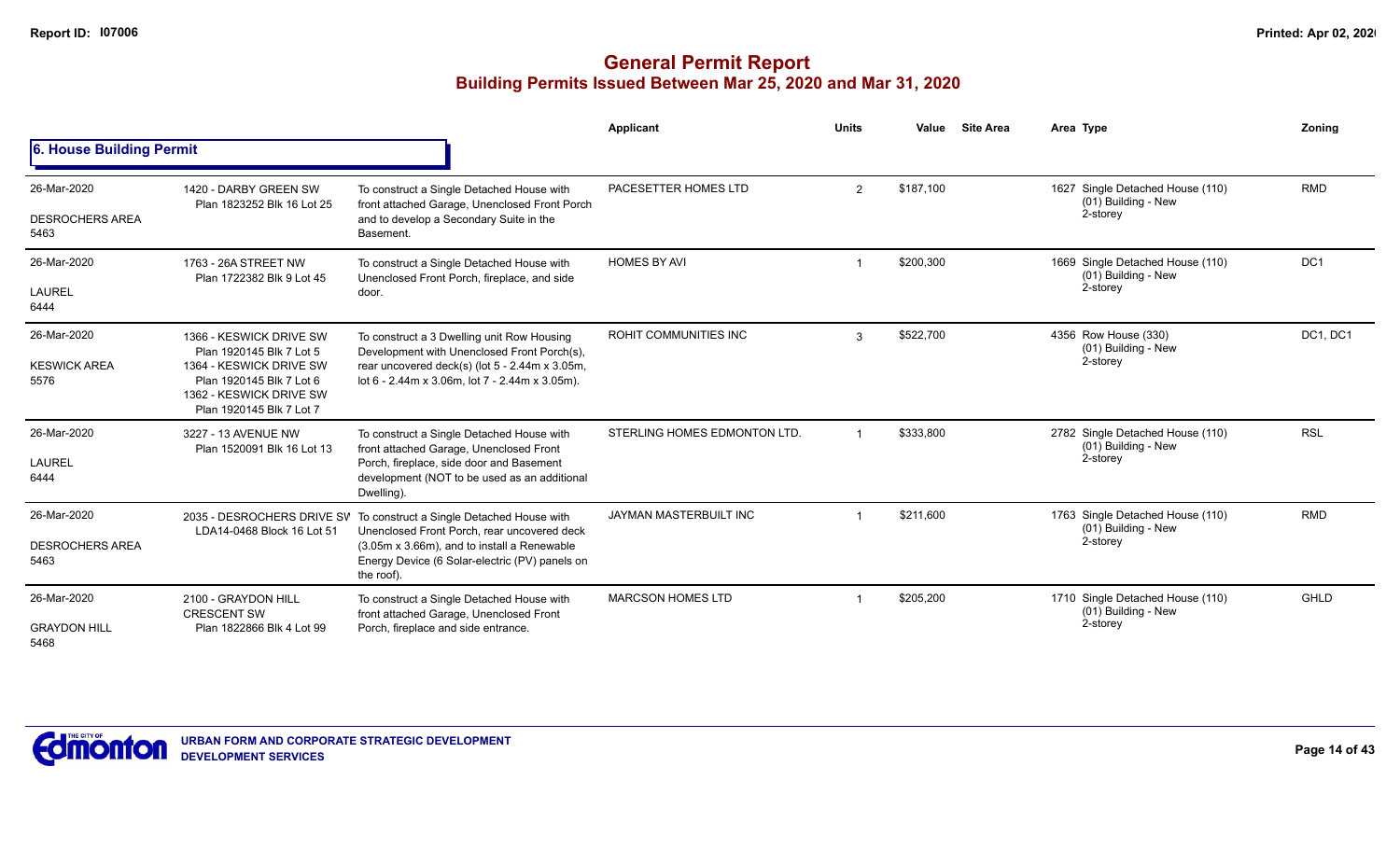|                                               |                                                                                                        |                                                                                                                                                                                                                                                                        | Applicant                                       | <b>Units</b>   | Value     | <b>Site Area</b> | Area Type                                                           | Zoning     |
|-----------------------------------------------|--------------------------------------------------------------------------------------------------------|------------------------------------------------------------------------------------------------------------------------------------------------------------------------------------------------------------------------------------------------------------------------|-------------------------------------------------|----------------|-----------|------------------|---------------------------------------------------------------------|------------|
| 6. House Building Permit                      |                                                                                                        |                                                                                                                                                                                                                                                                        |                                                 |                |           |                  |                                                                     |            |
| 26-Mar-2020<br><b>LAUREL</b><br>6444          | 2811 - 11 AVENUE NW<br>Plan 1722070 Blk 22 Lot 48<br>2813 - 11 AVENUE NW<br>Plan 1722070 Blk 22 Lot 49 | To construct a Semi-Detached House with front<br>attached Garages and Unenclosed Front<br>Porches.                                                                                                                                                                     | <b>ACTIVE HOMES LTD</b>                         | $\overline{2}$ | \$410,200 |                  | 3418 Semi-Detached House (210)<br>(01) Building - New               | RF4        |
| 26-Mar-2020<br>KINGLET GARDENS<br>4477        | Plan 2020424 Blk 3 Lot 8                                                                               | 724 - KINGLET BOULEVARD NW To construct a Single Detached House with<br>front attached Garage and Unenclosed Front<br>Porch.                                                                                                                                           | <b>BEDROCK HOMES LTD</b>                        |                | \$267,600 |                  | 2230 Single Detached House (110)<br>(01) Building - New<br>2-storey | <b>RSL</b> |
| 27-Mar-2020<br><b>HOLLICK-KENYON</b><br>2340  | 5213 - 157A AVENUE NW<br>Plan 1225114 Blk 32 Lot 57                                                    | To construct a Single Detached House with<br>front attached Garage, Unenclosed Front<br>Porch, Basement development (NOT to be used<br>as an additional Dwelling)(1 bedroom, 1<br>bathroom, mechanical room,) and rear<br>Uncovered Deck (3.89m x 3.86m).              | HABITAT FOR HUMANITY EDMONTON<br><b>SOCIETY</b> |                | \$156,600 |                  | 1362 Single Detached House (110)<br>(01) Building - New<br>2-storey | RF1, RF1   |
| 27-Mar-2020<br><b>HAYS RIDGE AREA</b><br>5465 | 1014 - HUCKELL PLACE SW<br>Plan 1424573 Blk 7 Lot 21                                                   | To construct a Single Detached House with<br>front attached Garage, Unenclosed Front<br>Porch, rear uncovered deck (5.13m x 3.45m),<br>Basement development (NOT to be used as an<br>additional Dwelling) (2 bedrooms, 1 bathroom,<br>mechanical room), and fireplace. | TAPESTRY DEVELOPMENTS INC                       |                | \$180,000 |                  | 1500 Single Detached House (110)<br>(01) Building - New<br>bungalow | RF4        |
| 27-Mar-2020<br><b>WINDERMERE</b><br>5570      | 719 - 180 STREET SW<br>Plan 1520722 Blk 14 Lot 22                                                      | To construct a Single Detached House with<br>front attached Garage, Unenclosed Front<br>Porch, rear uncovered deck (8.69m x 3.05m),<br>and side entrance.                                                                                                              | SUPER TEC HOMES LTD                             |                | \$380,600 |                  | 3172 Single Detached House (110)<br>(01) Building - New<br>2-storey | <b>RSL</b> |
| 27-Mar-2020<br><b>MCCONACHIE AREA</b><br>2521 | 17709 - 63A STREET NW<br>Plan 1922721 Blk 31 Lot 23                                                    | To construct a Single Detached House with<br>Unenclosed Front Porch.                                                                                                                                                                                                   | STERLING HOMES EDMONTON LTD.                    |                | \$149.500 |                  | 1246 Single Detached House (110)<br>(01) Building - New<br>2-storey | <b>RPL</b> |

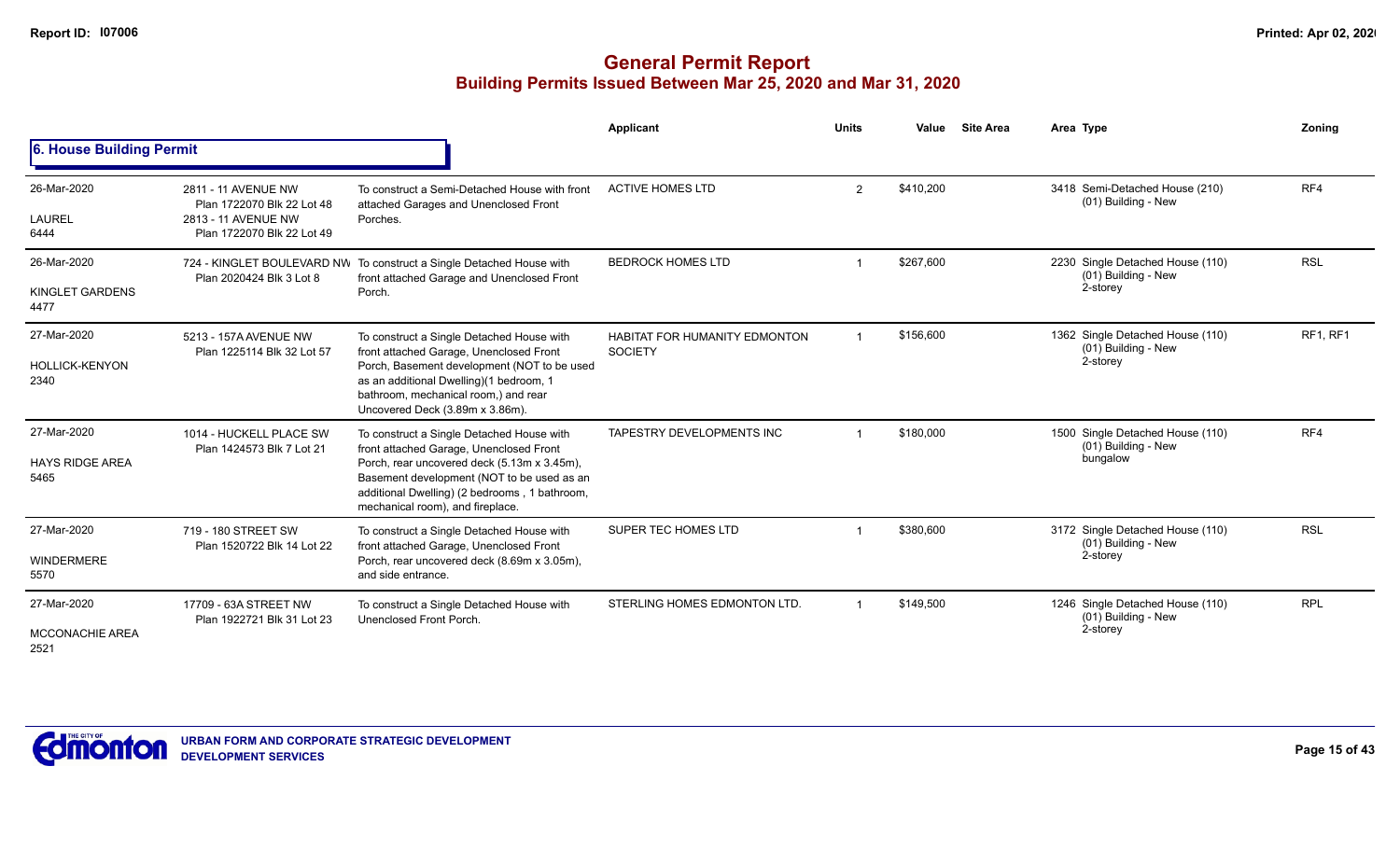|                                                            |                                                     |                                                                                                                                                                                                                                                                                              | Applicant                                                   | <b>Units</b> | Value     | <b>Site Area</b> | Area Type                                                              | <b>Zoning</b>   |
|------------------------------------------------------------|-----------------------------------------------------|----------------------------------------------------------------------------------------------------------------------------------------------------------------------------------------------------------------------------------------------------------------------------------------------|-------------------------------------------------------------|--------------|-----------|------------------|------------------------------------------------------------------------|-----------------|
| 6. House Building Permit                                   |                                                     |                                                                                                                                                                                                                                                                                              |                                                             |              |           |                  |                                                                        |                 |
| 27-Mar-2020<br><b>CHARLESWORTH</b><br>6661                 | 212 - 38 STREET SW<br>Plan 1922728 Blk 11 Lot 30    | To construct a Single Detached House with<br>attached garage, Unenclosed Front Porch, rear<br>Uncovered Deck (7.72m x 2.13m) and walkout<br>Basement.                                                                                                                                        | DHARAMBIR GREWAL (2192829<br>ALBERTA LTD), DHARAMBIR GREWAL |              | \$365,500 |                  | 3046 Single Detached House (110)<br>(01) Building - New<br>2-storey    | <b>RMD</b>      |
| 27-Mar-2020<br><b>CRYSTALLINA NERA WEST</b><br>2463        | 7428 - 178 AVENUE NW<br>Plan 1920842 Blk 9 Lot 34   | To construct a Single Detached House with<br>uncovered deck and Unenclosed Front Porch.                                                                                                                                                                                                      | <b>IMPACT HOMES LTD</b>                                     |              | \$198,100 |                  | Single Detached House (110)<br>1651<br>(01) Building - New<br>2-storey | <b>RPL</b>      |
| 27-Mar-2020<br>THE ORCHARDS AT<br><b>ELLERSLIE</b><br>6216 | 3805 - CHERRY LOOP SW<br>Plan 1722652 Blk 16 Lot 49 | To construct a Single Detached House with<br>front attached Garage, Unenclosed Front<br>Porch, rear uncovered deck (3.05m x 3.35m),<br>walkout Basement, and fireplace.                                                                                                                      | <b>HOMES BY AVI</b>                                         |              | \$232,200 |                  | 1935 Single Detached House (110)<br>(01) Building - New<br>2-storey    | <b>RMD</b>      |
| 27-Mar-2020<br><b>KESWICK AREA</b><br>5576                 | 6245 - KING VISTA SW<br>Plan 1723517 Blk 5 Lot 1    | To construct a Single Detached House with<br>front attached Garage, Unenclosed Front<br>Porch, rear uncovered deck (7.32m x 2.44m),<br>Basement development (NOT to be used as an<br>additional Dwelling, 1 Bedroom, 1 Bathroom, 1<br>Mech Room, 1 Living Room, 1 Wet Bar) and<br>fireplace. | <b>ART HOMES</b>                                            |              | \$280,200 |                  | 2335 Single Detached House (110)<br>(01) Building - New<br>2-storey    | DC1, DC1        |
| 27-Mar-2020<br><b>LAUREL</b><br>6444                       | 1914 - 25A STREET NW<br>Plan 1722382 Blk 9 Lot 86   | To construct a Single Detached House with<br>Unenclosed Front Porch.                                                                                                                                                                                                                         | LANDMARK LEGACY HOMES INC                                   |              | \$225,200 |                  | 1877 Single Detached House (110)<br>(01) Building - New<br>2-storey    | DC <sub>1</sub> |
| 27-Mar-2020<br><b>EDGEMONT</b><br>4462                     | 1523 - ERKER LINK NW<br>Plan 1920341 Blk 4 Lot 10   | To construct a Single Detached House with<br>front attached Garage, Unenclosed Front<br>Porch, rear uncovered deck (irregular shaped<br>7.26m x 3.05m) and side entrance.                                                                                                                    | N/A                                                         |              | \$229,000 |                  | 1908 Single Detached House (110)<br>(01) Building - New<br>2-storey    | <b>RSL</b>      |

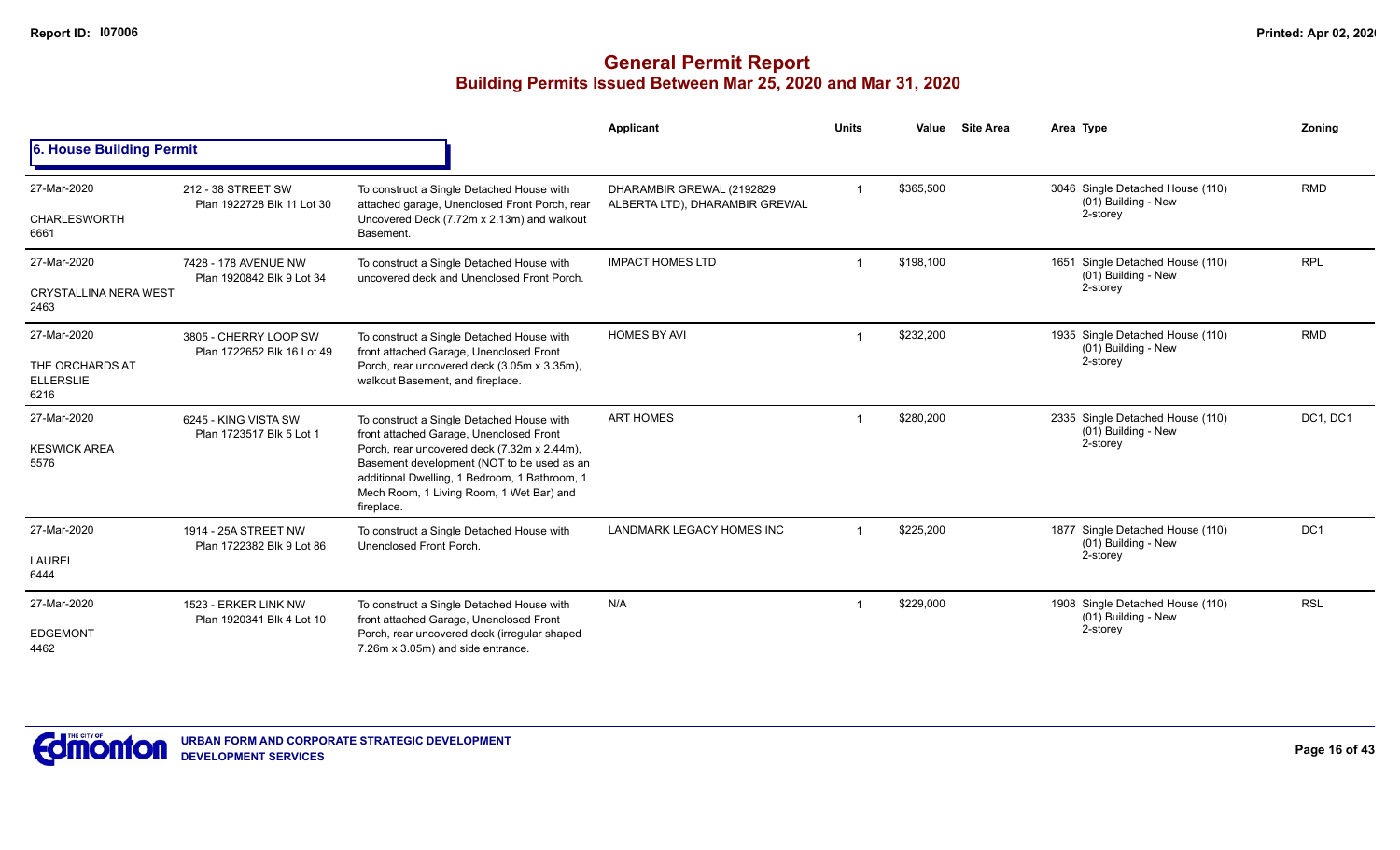|                                             |                                                                                                                                                                      |                                                                                                                          | <b>Applicant</b>              | <b>Units</b>            | Value     | <b>Site Area</b>                                        | Area Type                                               | Zoning          |
|---------------------------------------------|----------------------------------------------------------------------------------------------------------------------------------------------------------------------|--------------------------------------------------------------------------------------------------------------------------|-------------------------------|-------------------------|-----------|---------------------------------------------------------|---------------------------------------------------------|-----------------|
| 6. House Building Permit                    |                                                                                                                                                                      |                                                                                                                          |                               |                         |           |                                                         |                                                         |                 |
| 27-Mar-2020                                 | 2434 - 14A AVENUE NW<br>Plan 1922780 Blk 11 Lot 24                                                                                                                   | To construct a Single Detached House with<br>front attached Garage, Unenclosed Front                                     | PARKWOOD MASTER BUILDER INC   | $\overline{1}$          | \$282,100 |                                                         | 2351 Single Detached House (110)<br>(01) Building - New | <b>RSL</b>      |
| <b>LAUREL</b><br>6444                       |                                                                                                                                                                      | Porch, fireplace and Side Entry.                                                                                         |                               |                         |           |                                                         | 2-storey                                                |                 |
| 30-Mar-2020                                 | 1370 - ENRIGHT LANDING NW<br>Plan 1823445 Blk 18 Lot 15                                                                                                              | To construct a Single Detached House with<br>front attached Garage, Unenclosed Front                                     | <b>BLACKSTONE HOMES LTD</b>   |                         | \$277.800 |                                                         | 2315 Single Detached House (110)<br>(01) Building - New | <b>RSL</b>      |
| <b>EDGEMONT</b><br>4462                     |                                                                                                                                                                      | Porch, rear uncovered deck (3.05m x 4.11m),<br>fireplace and side door.                                                  |                               |                         |           |                                                         | 2-storey                                                |                 |
| 30-Mar-2020                                 | 10631 - 61 AVENUE NW<br>Plan 2338HW Blk 31 Lot 18                                                                                                                    | To construct a Semi-detached House with<br>Unenclosed Front Porch(s), rear uncovered                                     | <b>KD'S MCMURRAY</b>          | $\overline{2}$          | \$337,200 |                                                         | 2932 Semi-Detached House (210)<br>(01) Building - New   | RF <sub>1</sub> |
| <b>PLEASANTVIEW</b><br>5320                 |                                                                                                                                                                      | decks (Lot A - 2.29m x 3.05m, Lot B - 2.29m x<br>$3.05m$ , side door(s)                                                  |                               |                         |           | 2-storey                                                |                                                         |                 |
| 30-Mar-2020                                 | 1615 - PLUM CIRCLE SW<br>To construct a Single Detached House with<br>front attached Garage, Unenclosed Front Porch<br>Plan 1923076 Blk 21 Lot 104<br>and side door. | <b>EXCEL HOMES</b>                                                                                                       |                               | \$227,200               |           | 1893 Single Detached House (110)<br>(01) Building - New | <b>RMD</b>                                              |                 |
| THE ORCHARDS AT<br><b>ELLERSLIE</b><br>6216 |                                                                                                                                                                      |                                                                                                                          |                               |                         |           |                                                         | 2-storey                                                |                 |
| 30-Mar-2020                                 | 1383 - ENRIGHT LANDING NW<br>Plan 1823445 Blk 22 Lot 22                                                                                                              | To construct a Single Detached House with<br>front attached Garage, Unenclosed Front                                     | <b>DOLCE VITA HOMES</b>       |                         | \$340,100 |                                                         | 2834 Single Detached House (110)<br>(01) Building - New | <b>RSL</b>      |
| <b>EDGEMONT</b><br>4462                     |                                                                                                                                                                      | Porch, rear uncovered deck (10.97 m x 2.74 m)<br>and Basement development (NOT to be used as<br>an additional Dwelling). |                               |                         |           |                                                         | 2-storey                                                |                 |
| 30-Mar-2020                                 | 3724 - 1 AVENUE SW                                                                                                                                                   | To construct a Single Detached House with<br>front attached Garage, Unenclosed Front                                     | SINGH BUILDERS LTD., NARINDER | $\overline{\mathbf{1}}$ | \$284,600 |                                                         | 2372 Single Detached House (110)<br>(01) Building - New | <b>RMD</b>      |
| <b>CHARLESWORTH</b><br>6661                 | Plan 1922728 Blk 11 Lot 42                                                                                                                                           | Porch, rear covered deck (4.57m x 2.29m) and<br>walkout Basement.                                                        |                               |                         |           |                                                         | 2-storey                                                |                 |
| 30-Mar-2020                                 | 1601 - PLUM CIRCLE SW<br>Plan 1923076 Blk 21 Lot 111                                                                                                                 | To construct a Single Detached House with<br>front attached Garage, Unenclosed Front                                     | <b>HOMES BY AVI</b>           |                         | \$260,000 |                                                         | 2167 Single Detached House (110)<br>(01) Building - New | <b>RMD</b>      |
| THE ORCHARDS AT<br><b>ELLERSLIE</b><br>6216 |                                                                                                                                                                      | Porch, fireplace and side entrance.                                                                                      |                               |                         |           |                                                         | 2-storey                                                |                 |

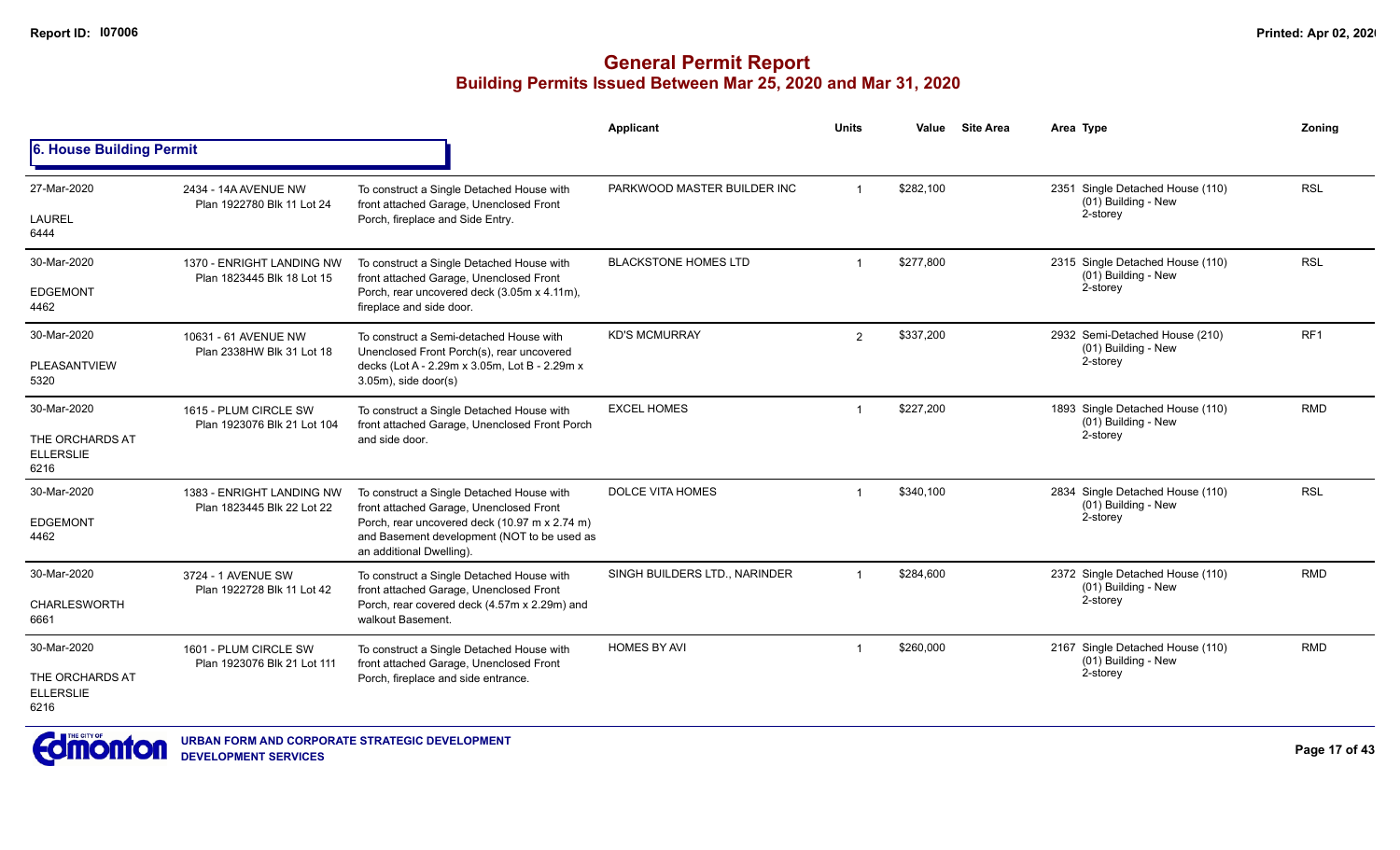|                              |                                                                                                                                                          |                                                                                                                       | Applicant                               | <b>Units</b> | <b>Site Area</b><br>Value | Area Type                                                           | Zoning     |
|------------------------------|----------------------------------------------------------------------------------------------------------------------------------------------------------|-----------------------------------------------------------------------------------------------------------------------|-----------------------------------------|--------------|---------------------------|---------------------------------------------------------------------|------------|
| 6. House Building Permit     |                                                                                                                                                          |                                                                                                                       |                                         |              |                           |                                                                     |            |
| 30-Mar-2020<br><b>WALKER</b> | 2348 - 54 STREET SW<br>Plan 1823364 Blk 10 Lot 34                                                                                                        | To construct a Single Detached House with<br>front attached Garage Unenclosed Front Porch<br>and side entrance.       | <b>MONTORIO HOMES LTD</b>               |              | \$230,000                 | 1917 Single Detached House (110)<br>(01) Building - New<br>2-storey | <b>RSL</b> |
| 6662                         |                                                                                                                                                          |                                                                                                                       |                                         |              |                           |                                                                     |            |
| 30-Mar-2020                  | 1685 - ENRIGHT WAY NW<br>Plan 1823445 Blk 23 Lot 6                                                                                                       | To construct a Single Detached House with<br>front attached Garage and Unenclosed Front                               | <b>DOLCE VITA HOMES</b>                 |              | \$291,500                 | 2429 Single Detached House (110)<br>(01) Building - New             | <b>RSL</b> |
| <b>EDGEMONT</b><br>4462      |                                                                                                                                                          | Porch.                                                                                                                |                                         |              |                           | 2-storey                                                            |            |
| 30-Mar-2020                  | 19231 - 27 AVENUE NW<br>Plan 1923051 Blk 15 Lot 13                                                                                                       | To construct a Single Detached House with<br>Unenclosed Front Porch.                                                  | PACESETTER HOMES LTD                    |              | \$176,800                 | 1473 Single Detached House (110)<br>(01) Building - New             | <b>RPL</b> |
| THE UPLANDS<br>4464          |                                                                                                                                                          |                                                                                                                       |                                         |              |                           | 3-storey                                                            |            |
| 30-Mar-2020                  | 17120 - 46 STREET NW<br>Plan 1923410 Blk 14 Lot 53                                                                                                       | To construct a Single Detached House with<br>front attached Garage, Unenclosed Front Porch<br>and SIDE DOOR.          | STERLING HOMES EDMONTON LTD.            |              | \$213,400                 | 1778 Single Detached House (110)<br>(01) Building - New             | <b>RSL</b> |
| <b>CY BECKER</b><br>2611     |                                                                                                                                                          |                                                                                                                       |                                         |              |                           | 2-storey                                                            |            |
| 30-Mar-2020                  | Plan 1822455 Blk 26 Lot 144                                                                                                                              | 645 - EAGLESON CRESCENT N\ To construct a Single Detached House with<br>front attached Garage, Unenclosed Front Porch | <b>BROOKFIELD RESIDENTIAL PROPERTIE</b> |              | \$166,800                 | 1390 Single Detached House (110)<br>(01) Building - New             | <b>RMD</b> |
| <b>EDGEMONT</b><br>4462      |                                                                                                                                                          | and rear uncovered deck (3.05m x 3.66m).                                                                              |                                         |              |                           | bungalow                                                            |            |
| 31-Mar-2020                  | 3633 - 8 AVENUE SW<br>Plan 1922135 Blk 6 Lot 200                                                                                                         | To construct a 4 Dwelling unit Row House with<br>front attached Garage, fireplace and                                 | <b>DOLCE VITA HOMES</b>                 |              | \$677,000                 | 5642 Row House (330)<br>(01) Building - New                         | <b>RMD</b> |
| <b>CHARLESWORTH</b><br>6661  | 3631 - 8 AVENUE SW<br>Plan 1922135 Blk 6 Lot 201<br>3629 - 8 AVENUE SW<br>Plan 1922135 Blk 6 Lot 202<br>3627 - 8 AVENUE SW<br>Plan 1922135 Blk 6 Lot 203 | Unenclosed Front Porch.                                                                                               |                                         |              |                           | 2-storey                                                            |            |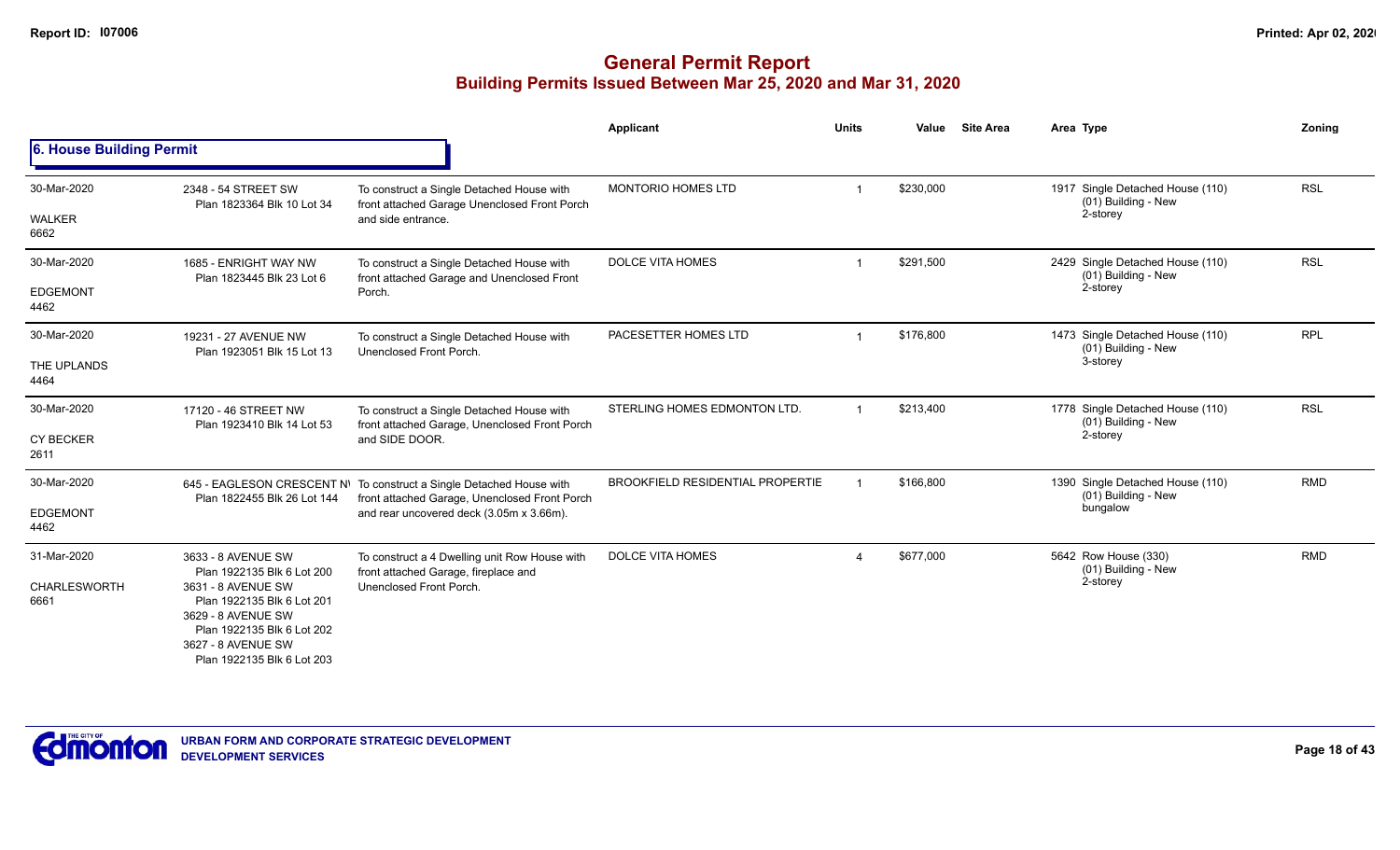|                                               |                                                        |                                                                                                                                                                                                                                                                                                                                                                                                                                                                                                                                                                                                                                                                                                                                                                                                                                                                                                                                                                                                                                                                                                                                                                                                                                                                                                                                                                                                                                                                                                                                                                                                                                                                                                                                                                                                                                           | Applicant | <b>Units</b> | Value | <b>Site Area</b> | Area Type                       | Zonina |
|-----------------------------------------------|--------------------------------------------------------|-------------------------------------------------------------------------------------------------------------------------------------------------------------------------------------------------------------------------------------------------------------------------------------------------------------------------------------------------------------------------------------------------------------------------------------------------------------------------------------------------------------------------------------------------------------------------------------------------------------------------------------------------------------------------------------------------------------------------------------------------------------------------------------------------------------------------------------------------------------------------------------------------------------------------------------------------------------------------------------------------------------------------------------------------------------------------------------------------------------------------------------------------------------------------------------------------------------------------------------------------------------------------------------------------------------------------------------------------------------------------------------------------------------------------------------------------------------------------------------------------------------------------------------------------------------------------------------------------------------------------------------------------------------------------------------------------------------------------------------------------------------------------------------------------------------------------------------------|-----------|--------------|-------|------------------|---------------------------------|--------|
| 6. House Building Permit                      |                                                        | RF <sub>1</sub><br>\$163,400<br>1362 Single Detached House (110)<br>To construct a Single Detached House with<br>$\overline{1}$<br><b>HABITAT FOR HUMANITY EDMONTON</b><br>(01) Building - New<br>front attached Garage, Unenclosed Front<br><b>SOCIETY</b><br>2-storey<br>Porch, rear uncovered deck (3.86m x 3.89m)<br>and Basement development (NOT to be used as<br>an additional Dwelling) (1 bedroom, 1 bathroom,<br>mechanical room).<br>RF <sub>1</sub><br><b>JUSTIN GRAY HOMES LTD</b><br>\$341,000<br>2842 Semi-Detached House (210)<br>To construct a Semi-Detached House with<br>$\Delta$<br>(01) Building - New<br>Unenclosed Front Porches, rear uncovered<br>2-storey<br>decks (2.44m x 2.44m), fireplaces, Secondary<br><b>Suites</b><br>\$171.400<br>JAYMAN MASTERBUILT INC<br>1428 Single Detached House (110)<br><b>RMD</b><br>2037 - DESROCHERS DRIVE SV To construct a Single Detached House with<br>(01) Building - New<br>Unenclosed Front Porch, rear uncovered deck<br>2-storey<br>(4.57m x 4.88m), and Basement development<br>with wet bar (NOT to be used as an additional<br>Dwelling) (1 Den, 1 Bath, Family Room with Wet<br>Bar, Laundry, Utility).<br><b>RMD</b><br>STERLING HOMES EDMONTON LTD.<br>\$179,000<br>1492 Single Detached House (110)<br>To construct a Single Detached House with<br>(01) Building - New<br>front attached Garage, Unenclosed Front Porch<br>2-storey<br>and side door.<br><b>RSL</b><br><b>MONTORIO HOMES LTD</b><br>\$292,800<br>2440 Single Detached House (110)<br>To construct a Single Detached House with<br>(01) Building - New<br>front attached Garage, Unenclosed Front<br>2-storey<br>Porch, fireplace and side entrance<br><b>DOLCE VITA HOMES</b><br>\$259,200<br><b>RSL</b><br>2160 Single Detached House (110)<br>To construct a Single Detached House with |           |              |       |                  |                                 |        |
| 31-Mar-2020<br><b>HOLLICK-KENYON</b><br>2340  | 5218 - 157A AVENUE NW<br>Plan 1225114 Blk 32 Lot 55    |                                                                                                                                                                                                                                                                                                                                                                                                                                                                                                                                                                                                                                                                                                                                                                                                                                                                                                                                                                                                                                                                                                                                                                                                                                                                                                                                                                                                                                                                                                                                                                                                                                                                                                                                                                                                                                           |           |              |       |                  |                                 |        |
| 31-Mar-2020<br><b>VIRGINIA PARK</b><br>1240   | 11011 - 75 STREET NW<br>Plan 7196ET Blk 5 Lot C        |                                                                                                                                                                                                                                                                                                                                                                                                                                                                                                                                                                                                                                                                                                                                                                                                                                                                                                                                                                                                                                                                                                                                                                                                                                                                                                                                                                                                                                                                                                                                                                                                                                                                                                                                                                                                                                           |           |              |       |                  |                                 |        |
| 31-Mar-2020<br><b>DESROCHERS AREA</b><br>5463 | LDA14-0468 Block 16 Lot 50                             |                                                                                                                                                                                                                                                                                                                                                                                                                                                                                                                                                                                                                                                                                                                                                                                                                                                                                                                                                                                                                                                                                                                                                                                                                                                                                                                                                                                                                                                                                                                                                                                                                                                                                                                                                                                                                                           |           |              |       |                  |                                 |        |
| 31-Mar-2020<br><b>SECORD</b><br>4487          | 22803 - 96 AVENUE NW<br>Plan 1920924 Blk 18 Lot 90     |                                                                                                                                                                                                                                                                                                                                                                                                                                                                                                                                                                                                                                                                                                                                                                                                                                                                                                                                                                                                                                                                                                                                                                                                                                                                                                                                                                                                                                                                                                                                                                                                                                                                                                                                                                                                                                           |           |              |       |                  |                                 |        |
| 31-Mar-2020<br><b>WALKER</b><br>6662          | 2347 - 54 STREET SW<br>Plan 1823364 Blk 11 Lot 1       |                                                                                                                                                                                                                                                                                                                                                                                                                                                                                                                                                                                                                                                                                                                                                                                                                                                                                                                                                                                                                                                                                                                                                                                                                                                                                                                                                                                                                                                                                                                                                                                                                                                                                                                                                                                                                                           |           |              |       |                  |                                 |        |
| 31-Mar-2020<br><b>EDGEMONT</b><br>4462        | 1356 - ENRIGHT LANDING NW<br>Plan 1823445 Blk 18 Lot 8 | front attached Garage, Unenclosed Front<br>Porch, rear uncovered deck (3.89m x 3.20m)<br>and fireplace.                                                                                                                                                                                                                                                                                                                                                                                                                                                                                                                                                                                                                                                                                                                                                                                                                                                                                                                                                                                                                                                                                                                                                                                                                                                                                                                                                                                                                                                                                                                                                                                                                                                                                                                                   |           |              |       |                  | (01) Building - New<br>2-storey |        |

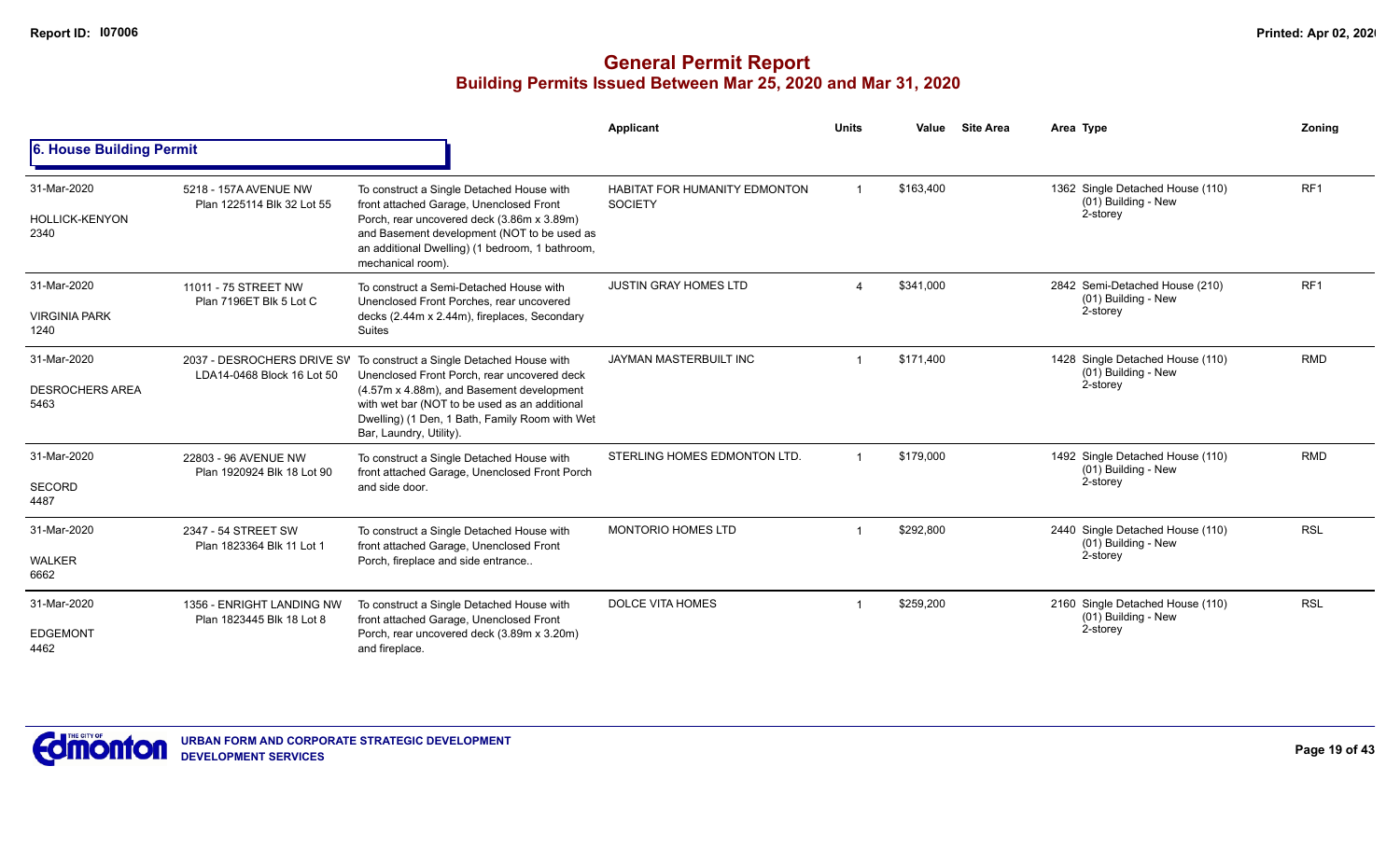|                                               |                                                                                                                                                                                                                              |                                                                                                                                                                                            | Applicant                                       | <b>Units</b>   | Value     | <b>Site Area</b> | Area Type                                                             | Zoning     |
|-----------------------------------------------|------------------------------------------------------------------------------------------------------------------------------------------------------------------------------------------------------------------------------|--------------------------------------------------------------------------------------------------------------------------------------------------------------------------------------------|-------------------------------------------------|----------------|-----------|------------------|-----------------------------------------------------------------------|------------|
| 6. House Building Permit                      |                                                                                                                                                                                                                              |                                                                                                                                                                                            |                                                 |                |           |                  |                                                                       |            |
| 31-Mar-2020<br><b>ALLARD</b><br>5458          | 4819 - ALWOOD POINT SW<br>Plan 1920591 Blk 18 Lot 35<br>4817 - ALWOOD POINT SW<br>Plan 1920591 Blk 18 Lot 36<br>4815 - ALWOOD POINT SW<br>Plan 1920591 Blk 18 Lot 37<br>4813 - ALWOOD POINT SW<br>Plan 1920591 Blk 18 Lot 38 | To construct a 4 Dwelling Row Housing<br>Development with front attached Garage(s),<br>Unenclosed Front Porch(s) and rear uncovered<br>$deck(s)$ .                                         | AKASH HOMES LTD                                 |                | \$490,800 |                  | 4090 Row House (330)<br>(01) Building - New<br>2-storey               | RF5, RMD   |
| 31-Mar-2020<br><b>STEWART GREENS</b><br>4486  | 9985 - 205A STREET NW<br>Plan 1920902 Blk 10 Lot 27                                                                                                                                                                          | To construct a Single Detached House with<br>front attached Garage, Unenclosed Front Porch<br>and side door.                                                                               | CITY HOMES MASTER BUILDER INC                   |                | \$222,200 |                  | 1852 Single Detached House (110)<br>$(01)$ Building - New<br>2-storey | <b>RMD</b> |
| 31-Mar-2020<br><b>GRIESBACH</b><br>3111       | 6060 - NADEN LANDING NW<br>Plan 1822264 Blk 26 Lot 10                                                                                                                                                                        | To construct a Single Detached House with<br>Unenclosed Front Porch and Basement<br>development (NOT to be used as an additional<br>Dwelling).                                             | <b>HOMES BY AVI</b>                             | $\mathbf 1$    | \$156,400 |                  | 1303 Single Detached House (110)<br>(01) Building - New<br>2-storey   | <b>GLG</b> |
| 31-Mar-2020<br><b>SECORD</b><br>4487          | 9935 - 224 STREET NW<br>Plan 1521541 Blk 16 Lot 34                                                                                                                                                                           | To construct a Single Detached House with<br>front attached Garage, Unenclosed Front<br>Porch, Basement development (NOT to be used<br>as an additional Dwelling) and fireplace.           | <b>HOMES BY AVI</b>                             |                | \$262,200 |                  | 2185 Single Detached House (110)<br>(01) Building - New<br>2-storey   | <b>RSL</b> |
| 31-Mar-2020<br><b>KESWICK AREA</b><br>5576    | 6621 - KNOX PLACE SW<br>Plan 1723517 Blk 1 Lot 10                                                                                                                                                                            | To construct a Single Detached House with<br>front attached Garage, Unenclosed Front Porch<br>and fireplace.                                                                               | KIMBERLEY CONSTRUCTION<br><b>MANAGEMENT LTD</b> |                | \$298,200 |                  | 2485 Single Detached House (110)<br>(01) Building - New<br>2-storey   | <b>RSL</b> |
| 31-Mar-2020<br><b>MCCONACHIE AREA</b><br>2521 | 17641 - 63A STREET NW<br>Plan 1922721 Blk 31 Lot 21                                                                                                                                                                          | To construct a Single Detached House with<br>Unenclosed Front Porch and Basement<br>development (NOT to be used as an additional<br>Dwelling) (1 bedroom, 1 bathroom, mechanical<br>room). | STERLING HOMES EDMONTON LTD.                    | $\overline{1}$ | \$169,800 |                  | 1415 Single Detached House (110)<br>(01) Building - New<br>2-storey   | <b>RPL</b> |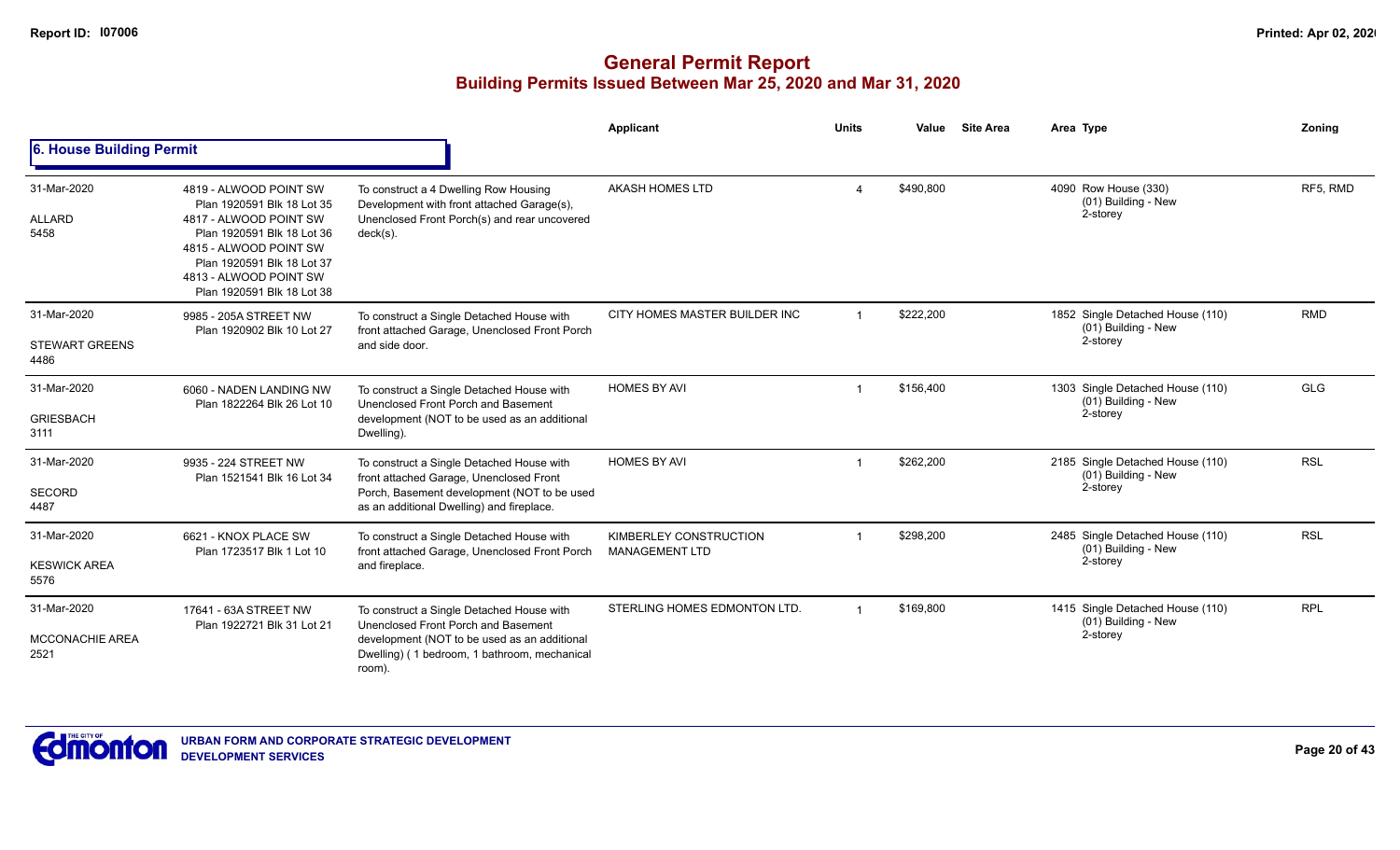#### **General Permit Report Building Permits Issued Between Mar 25, 2020 and Mar 31, 2020**

|                                               |                                                     |                                                                                                                                                                                                                          | Applicant                      | <b>Units</b> | Value     | <b>Site Area</b> | Area Type                                                           | Zonina          |
|-----------------------------------------------|-----------------------------------------------------|--------------------------------------------------------------------------------------------------------------------------------------------------------------------------------------------------------------------------|--------------------------------|--------------|-----------|------------------|---------------------------------------------------------------------|-----------------|
| 6. House Building Permit                      |                                                     |                                                                                                                                                                                                                          |                                |              |           |                  |                                                                     |                 |
| 31-Mar-2020<br><b>MCCONACHIE AREA</b><br>2521 | 17833 - 62A STREET NW<br>Plan 1823225 Blk 21 Lot 95 | To construct a Single Detached House with<br>front attached Garage, Unenclosed Front Porch<br>and SIDE DOOR.                                                                                                             | STERLING HOMES EDMONTON LTD.   |              | \$213,400 |                  | 1778 Single Detached House (110)<br>(01) Building - New<br>2-storey | <b>RSL</b>      |
| 31-Mar-2020<br><b>MCCONACHIE AREA</b><br>2521 | 17825 - 62A STREET NW<br>Plan 1823225 Blk 21 Lot 93 | To construct a Single Detached House with<br>front attached Garage, Unenclosed Front<br>Porch, rear uncovered deck (3.05m x 3.05m),<br>Basement development (NOT to be used as an<br>additional Dwelling) and SIDE DOOR. | STERLING HOMES EDMONTON LTD.   |              | \$213,400 |                  | 1778 Single Detached House (110)<br>(01) Building - New<br>2-storey | <b>RSL</b>      |
| 31-Mar-2020<br><b>SCHONSEE</b><br>2700        | 17203 - 81 STREET NW<br>Plan 1525206 Blk 5 Lot 22   | To construct a Single Detached House with<br>front attached Garage, Unenclosed Front Porch<br>and fireplace.                                                                                                             | <b>BEDROCK HOMES LTD</b>       |              | \$264,400 |                  | 2203 Single Detached House (110)<br>(01) Building - New<br>2-storey | <b>RSL</b>      |
| 31-Mar-2020<br>MAPLE<br>6441                  | 4012 - 5 STREET NW<br>Plan 1623032 Blk 6 Lot 148    | To construct a Single Detached House with<br>front attached Garage, Unenclosed Front<br>Porch, balcony, fireplace and side entrance.                                                                                     | <b>COVENTRY HOMES INC</b>      |              | \$283,300 |                  | 2361 Single Detached House (110)<br>(01) Building - New<br>2-storey | <b>RSL</b>      |
| 7. Other Misc. Building Permits               |                                                     |                                                                                                                                                                                                                          |                                |              |           |                  |                                                                     |                 |
| 27-Mar-2020<br><b>GROVENOR</b><br>3210        | 10155 - 145 STREET NW<br>Plan 1340W Blk B Lot 30    | To construct interior alterations to a Single<br>Detached House (Basement development, NOT<br>to be used as an additional Dwelling). 1 office,<br>1 storage room, 1 rec room, 1 washroom 1<br>Utility room. NO BEDROOMS. | <b>VELCOR CONSTRUCTION LTD</b> | $\Omega$     | \$24,000  |                  | 1000 Single Detached House (110)<br>(03) Interior Alterations       | RF <sub>3</sub> |

**Accessory Building Combo Permit**

**URBAN FORM AND CORPORATE STRATEGIC DEVELOPMENT DEVELOPMENT SERVICES**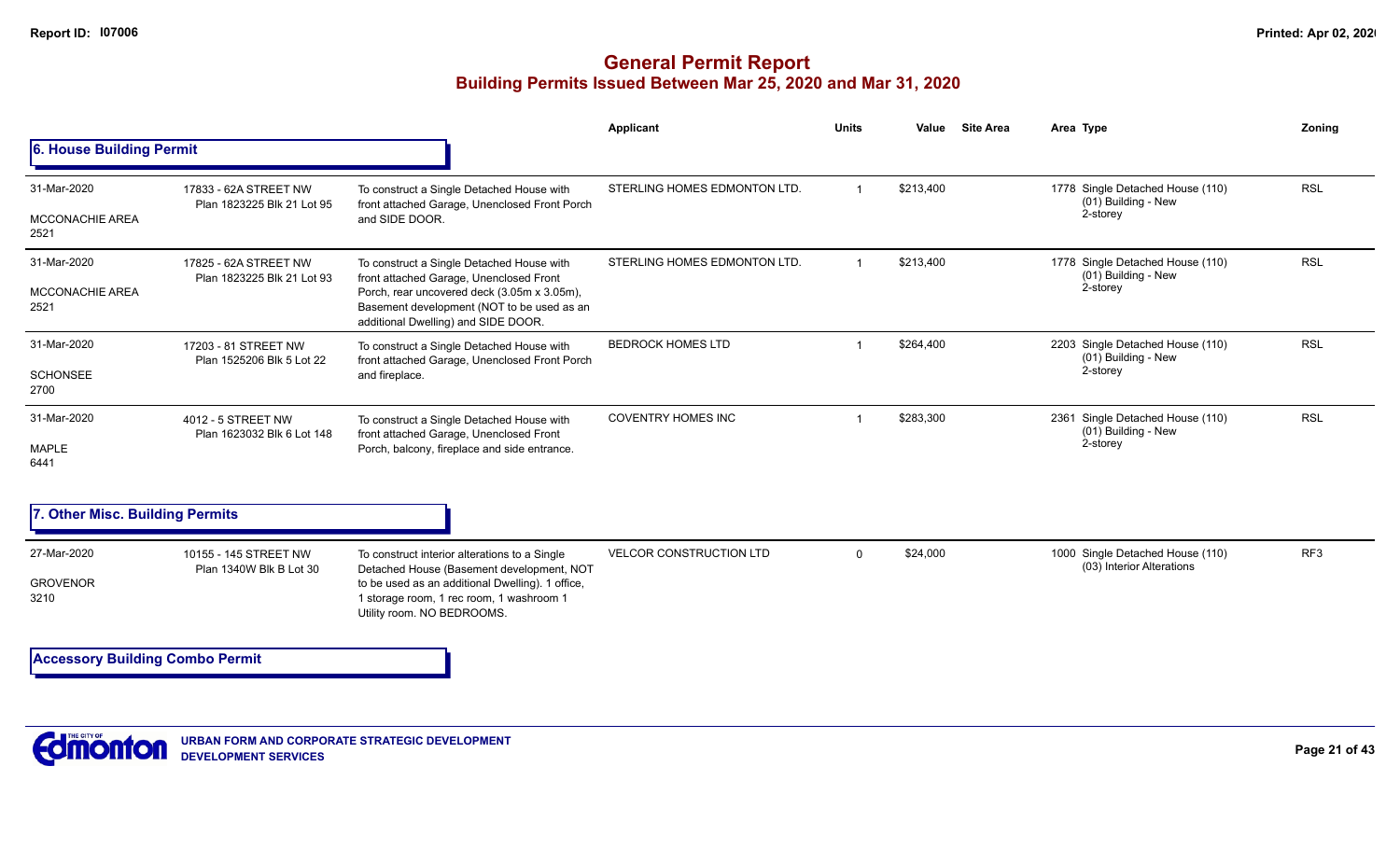|                                                 |                                                       |                                                                                                                                                   | Applicant                  | <b>Units</b> | Value    | <b>Site Area</b> | Area Type                                                           | Zoning          |
|-------------------------------------------------|-------------------------------------------------------|---------------------------------------------------------------------------------------------------------------------------------------------------|----------------------------|--------------|----------|------------------|---------------------------------------------------------------------|-----------------|
| <b>Accessory Building Combo Permit</b>          |                                                       |                                                                                                                                                   |                            |              |          |                  |                                                                     |                 |
| 31-Mar-2020<br><b>BEVERLY HEIGHTS</b><br>2100   | 4022 - 112 AVENUE NW<br>Plan 3344HW Blk 32 Lot 18     | To construct an Accessory Building (rear<br>detached Garage, 6.71m x 9.14m).                                                                      | N/A                        | $\mathbf 0$  | \$7,600  | 557.16           | Detached Garage (010)<br>$(01)$ New                                 | RF <sub>1</sub> |
| <b>Home Improvement Permit</b>                  |                                                       |                                                                                                                                                   |                            |              |          |                  |                                                                     |                 |
| 27-Mar-2020<br><b>ROYAL GARDENS</b><br>5430     | 11426 - 41 AVENUE NW<br>Plan 4305NY Blk 37 Lot 32B    | To develop a Secondary Suite in the Basement<br>of a Semi-detached House (New Suite) (2<br>bedrooms, 1 bathroom, mechanical room,<br>kitchen).    | N/A                        |              | \$25,000 |                  | Semi-Detached House (210)<br>(07) Add Suites to Single Dwelling     | RF4             |
| 27-Mar-2020<br><b>WEST JASPER PLACE</b><br>4580 | 9547 - 151 STREET NW<br>Plan 1279HW Blk 54 Lot 19     | To construct an Accessory building (detached<br>Garage, 7.93m x 7.93m) and to demolish an<br>existing Accessory building (detached Garage).       | N/A                        | $\mathbf 0$  | \$3,500  |                  | Detached Garage(010)<br>(99) Demolition                             | RF1             |
| 27-Mar-2020<br><b>WEST JASPER PLACE</b><br>4580 | 9547 - 151 STREET NW<br>Plan 1279HW Blk 54 Lot 19     | To construct an Accessory building (detached<br>Garage, 7.93m x 7.93m) and to demolish an<br>existing Accessory building (detached Garage).       | N/A                        | $\mathbf{0}$ | \$10,500 |                  | 63 Detached Garage (010)<br>(01) Building - New                     | RF <sub>1</sub> |
| 25-Mar-2020<br>PLEASANTVIEW<br>5320             | 10943 - 54 AVENUE NW<br>Plan 1723320 Blk 2 Lot 5D     | To construct exterior alterations to a Single<br>Detached House, existing without permits<br>(increase basement elevations).                      | ACE LANGE CONSTRUCTION LTD | $\mathbf 0$  |          |                  | Single Detached House (110)<br>(03) Exterior Alterations            | RF1             |
| 31-Mar-2020<br><b>CHAPPELLE AREA</b><br>5462    | 8532 - CUSHING PLACE SW<br>Plan 1524254 Blk 18 Lot 98 | To develop a Secondary Suite and construct<br>exterior alterations to a Semi-detached House<br>(basement suite and add a north side<br>entrance). | N/A                        |              | \$24,000 |                  | 720 Semi-Detached House (210)<br>(07) Add Suites to Single Dwelling | <b>RMD</b>      |

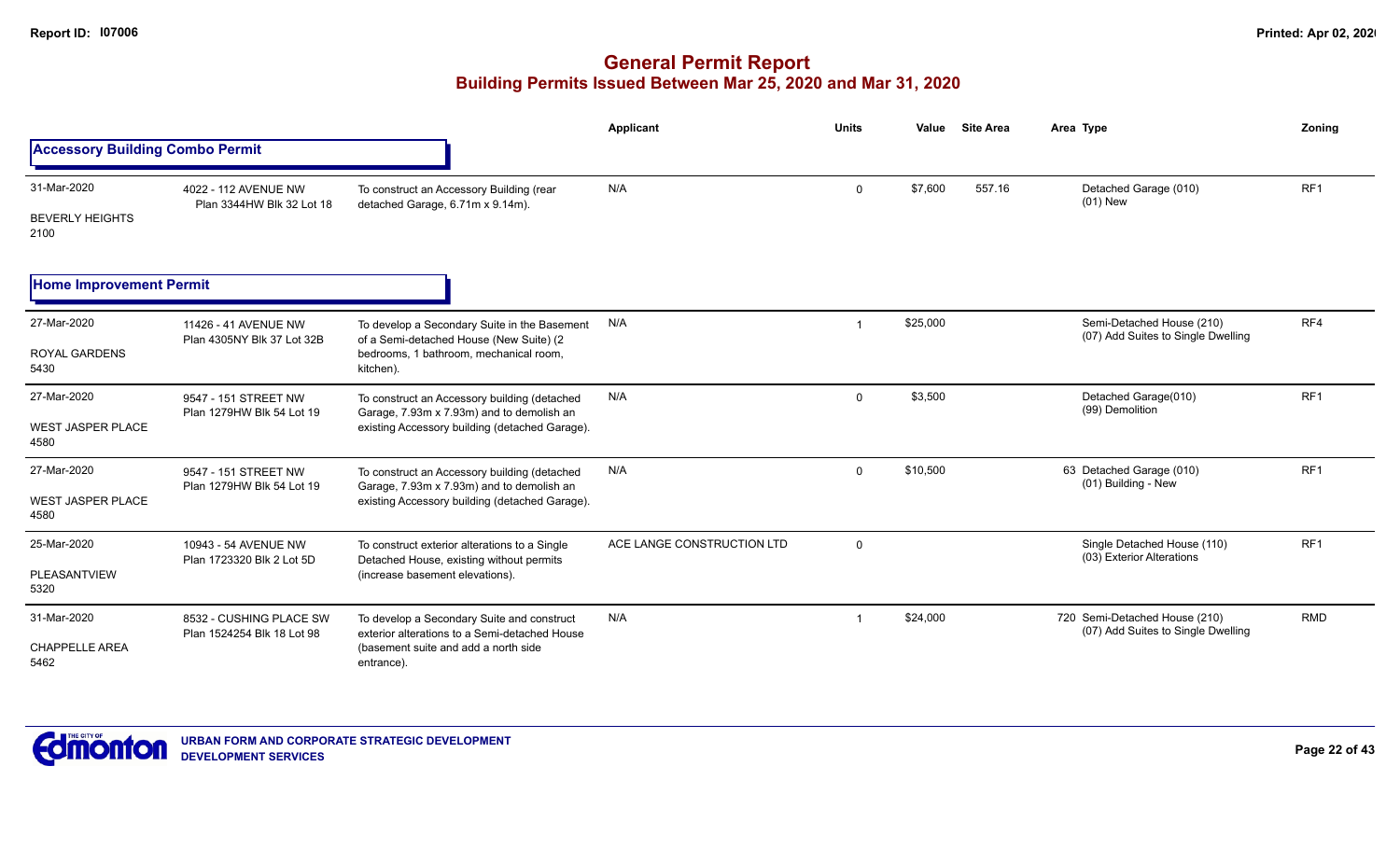|                                                 |                                                             |                                                                                                                                                   | Applicant                              | <b>Units</b>   | Value    | <b>Site Area</b> | Area Type                                                            | Zonina          |
|-------------------------------------------------|-------------------------------------------------------------|---------------------------------------------------------------------------------------------------------------------------------------------------|----------------------------------------|----------------|----------|------------------|----------------------------------------------------------------------|-----------------|
| <b>Home Improvement Permit</b>                  |                                                             |                                                                                                                                                   |                                        |                |          |                  |                                                                      |                 |
| 31-Mar-2020<br><b>CHAPPELLE AREA</b><br>5462    | 8532 - CUSHING PLACE SW<br>Plan 1524254 Blk 18 Lot 98       | To develop a Secondary Suite and construct<br>exterior alterations to a Semi-detached House<br>(basement suite and add a north side<br>entrance). | N/A                                    | 0              |          |                  | Semi-Detached House (210)<br>(03) Exterior Alterations               | <b>RMD</b>      |
| 26-Mar-2020<br><b>GLENGARRY</b><br>2290         | 13539 - 83 STREET NW<br>Plan 4095MC Blk 1 Lot 29            | To construct an Accessory Building (shed<br>$(5.72m \times 2.36m)$ ).                                                                             | N/A                                    | $\mathbf{0}$   | \$400    |                  | 14 Shed (040)<br>(01) Building - New                                 | RF <sub>1</sub> |
| 31-Mar-2020<br>LAUREL<br>6444                   | 1804 - 25 STREET NW<br>Plan 1722382 Blk 8 Lot 18            | To construct an Accessory Building (detached<br>Garage 5.79m x 6.10m).                                                                            | <b>HOMES BY AVI</b>                    | $\mathbf{0}$   | \$5,900  |                  | 35 Detached Garage (010)<br>(01) Building - New                      | DC1             |
| 27-Mar-2020<br><b>WEST JASPER PLACE</b><br>4580 | 9820 - 155 STREET NW<br>Plan 1821103 Blk 4 Lot 7B           | To develop a Secondary Suite in the Basement<br>of a Single Detached House. 1 Bedroom, 1<br>Bathroom, 1 living room, 1 Mech Room.                 | HOMESTRETCH DEVELOPMENT<br>CORPORATION | $\overline{1}$ | \$49,800 |                  | 70 Single Detached House (110)<br>(07) Add Suites to Single Dwelling | RF <sub>1</sub> |
| 30-Mar-2020<br><b>DUNLUCE</b><br>3180           | Plan 8421192 Blk 57 Lot 147                                 | 120 - WARWICK CRESCENT NW To construct interior alterations (remove wall on<br>third floor).                                                      | N/A                                    | $\mathbf{0}$   | \$1,500  |                  | Single Detached House (110)<br>(03) Interior Alterations             | RF <sub>1</sub> |
| 30-Mar-2020<br><b>CHAPPELLE AREA</b><br>5462    | 3172 - CARPENTER LANDING<br>SW<br>Plan 1420393 Blk 2 Lot 24 | To construct an Accessory Building (detached<br>Garage 7.32m x 7.32m).                                                                            | N P ARTISAN                            | $\mathbf{0}$   | \$8,900  |                  | 54 Detached Garage (010)<br>(01) Building - New                      | <b>RPL</b>      |
| 30-Mar-2020<br><b>CHAPPELLE AREA</b><br>5462    | 2404 - CASSIDY WAY SW<br>Plan 1423654 Blk 10 Lot 37         | To construct a rear uncovered deck (3.35m x)<br>3.05m @ 0.63m in Height) to a Single Detached<br>House.                                           | MORRISON HOMES (EDMONTON) LTD          | $\mathbf{0}$   | \$2,600  |                  | 10 Single Detached House (110)<br>(03) Deck Attached                 | <b>RSL</b>      |

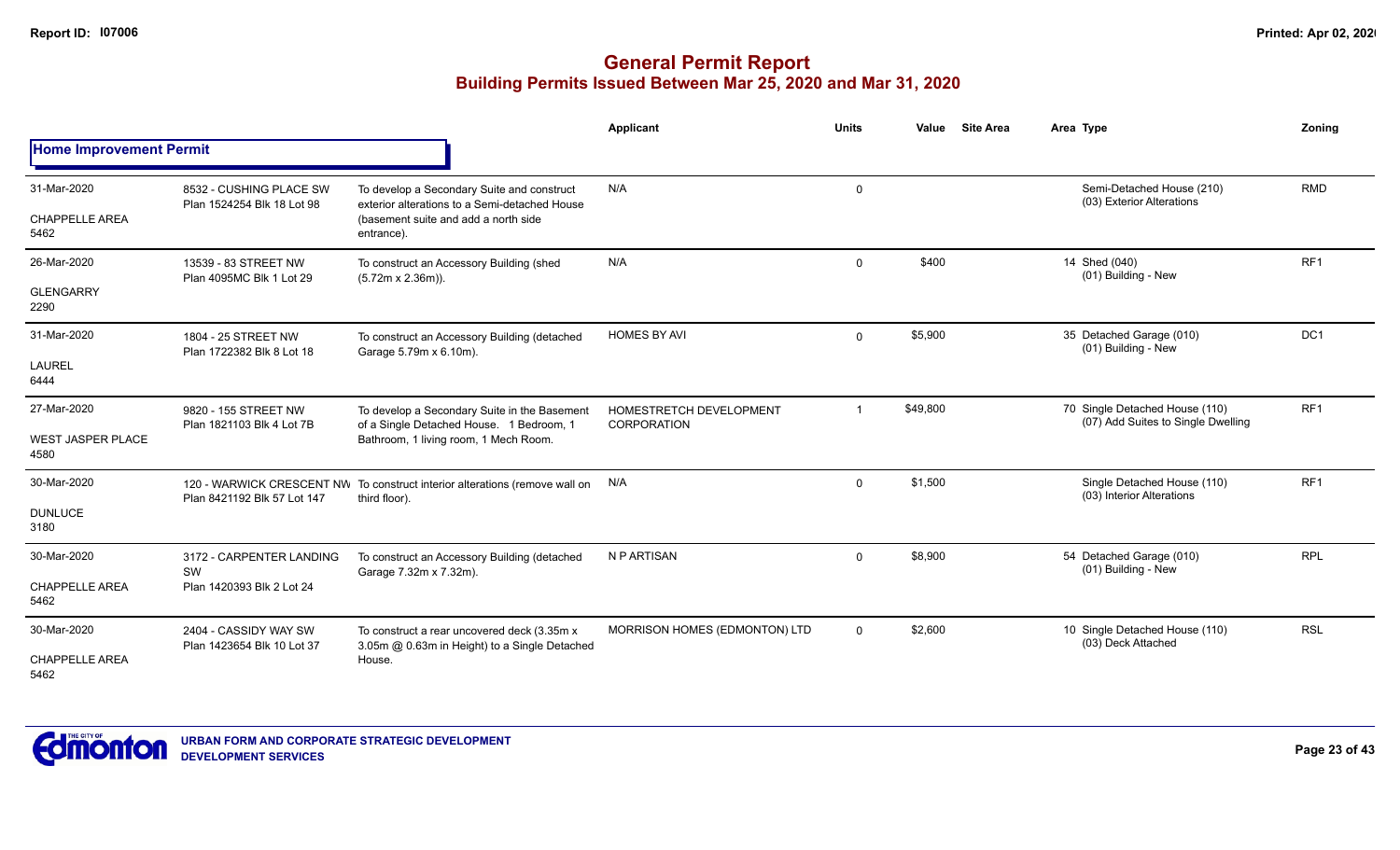|                                |                                                                                                                                                    |                                                                                                                         | Applicant                                         | <b>Units</b>            | Value    | <b>Site Area</b> | Area Type                                                          | <b>Zoning</b>   |
|--------------------------------|----------------------------------------------------------------------------------------------------------------------------------------------------|-------------------------------------------------------------------------------------------------------------------------|---------------------------------------------------|-------------------------|----------|------------------|--------------------------------------------------------------------|-----------------|
| <b>Home Improvement Permit</b> |                                                                                                                                                    |                                                                                                                         |                                                   |                         |          |                  |                                                                    |                 |
| 27-Mar-2020                    | 8014 - 174 AVENUE NW<br>Plan 1525206 Blk 4 Lot 38                                                                                                  | To develop a Secondary Suite in the Basement<br>of a Semi-detached House (New Suite).                                   | CONNA HOMES MASTER BUILDER INC                    | $\overline{1}$          | \$10,000 |                  | 47 Semi-Detached House (210)<br>(07) Add Suites to Single Dwelling | RF4             |
| <b>SCHONSEE</b><br>2700        |                                                                                                                                                    |                                                                                                                         |                                                   |                         |          |                  |                                                                    |                 |
| 30-Mar-2020                    | 4111 - 7 AVENUE SW<br>Plan 1722944 Blk 1 Lot 46                                                                                                    | To construct interior alterations to a Single<br>Detached House (Basement development, NOT                              | SIMRAN CONSTRUCTION LTD                           | $\Omega$                | \$20,000 |                  | Single Detached House (110)<br>(03) Interior Alterations           | <b>RMD</b>      |
| <b>CHARLESWORTH</b><br>6661    |                                                                                                                                                    | to be used as an additional Dwelling) (2<br>bedroom, 2 bathroom, mechanical room).                                      |                                                   |                         |          |                  |                                                                    |                 |
| 27-Mar-2020                    | 6602 - 107 STREET NW<br>Plan 1412HW Blk 7 Lot 1                                                                                                    | To develop a Secondary Suite in the Basement<br>of a Single Detached House (New Suite).                                 | <b>R &amp; R BUILDINGS LTD</b>                    | $\mathbf 0$             |          |                  | Single Detached House (110)<br>(03) Interior Alterations           | RF <sub>3</sub> |
| <b>ALLENDALE</b><br>5010       |                                                                                                                                                    |                                                                                                                         |                                                   |                         |          |                  |                                                                    |                 |
| 27-Mar-2020                    | 6602 - 107 STREET NW<br>Plan 1412HW Blk 7 Lot 1                                                                                                    | To develop a Secondary Suite in the Basement<br>of a Single Detached House (New Suite).                                 | R & R BUILDINGS LTD                               | $\overline{\mathbf{1}}$ | \$43,300 |                  | Single Detached House (110)<br>(07) Add Suites to Single Dwelling  | RF <sub>3</sub> |
| ALLENDALE<br>5010              |                                                                                                                                                    |                                                                                                                         |                                                   |                         |          |                  |                                                                    |                 |
| 27-Mar-2020                    | 1557 - 37A AVENUE NW<br>Plan 0625347 Blk 1 Lot 10                                                                                                  | To construct a rear uncovered deck to a Single<br>Detached House (2.74m x 4.30m @1.8m in                                | HOUSE TO HIGHRISE PROPERTY<br><b>SERVICES INC</b> | $\Omega$                | \$3,100  |                  | 12 Single Detached House (110)<br>(03) Deck Attached               | <b>RSL</b>      |
| <b>TAMARACK</b><br>6443        |                                                                                                                                                    | Height).                                                                                                                |                                                   |                         |          |                  |                                                                    |                 |
| 30-Mar-2020                    |                                                                                                                                                    | 1292 - PEREGRINE TERRACE N To construct a rear uncovered deck (3.05m x<br>3.05m @ 0.90m in Height) to a Single Detached | MORRISON HOMES (EDMONTON) LTD                     | $\mathbf 0$             | \$2,400  |                  | 9 Single Detached House (110)<br>(03) Deck Attached                | <b>RSL</b>      |
| <b>HAWKS RIDGE</b><br>4473     | Plan 1525742 Blk 10 Lot 55                                                                                                                         | House.                                                                                                                  |                                                   |                         |          |                  |                                                                    |                 |
| 27-Mar-2020                    | 12230 - 60 STREET NW<br>To develop a Secondary Suite in the Basement<br>of a Semi-detached House (New Suite) and to<br>Plan 1820601 Blk 38 Lot 22B |                                                                                                                         | 1191979 ALBERTA LTD                               |                         | \$5,000  |                  | 67 Semi-Detached House (210)<br>(07) Add Suites to Single Dwelling | RF <sub>3</sub> |
| <b>MONTROSE</b><br>2550        |                                                                                                                                                    | construct interior alterations to the main floor<br>(adding self-closing interior door by the<br>mudroom).              |                                                   |                         |          |                  |                                                                    |                 |

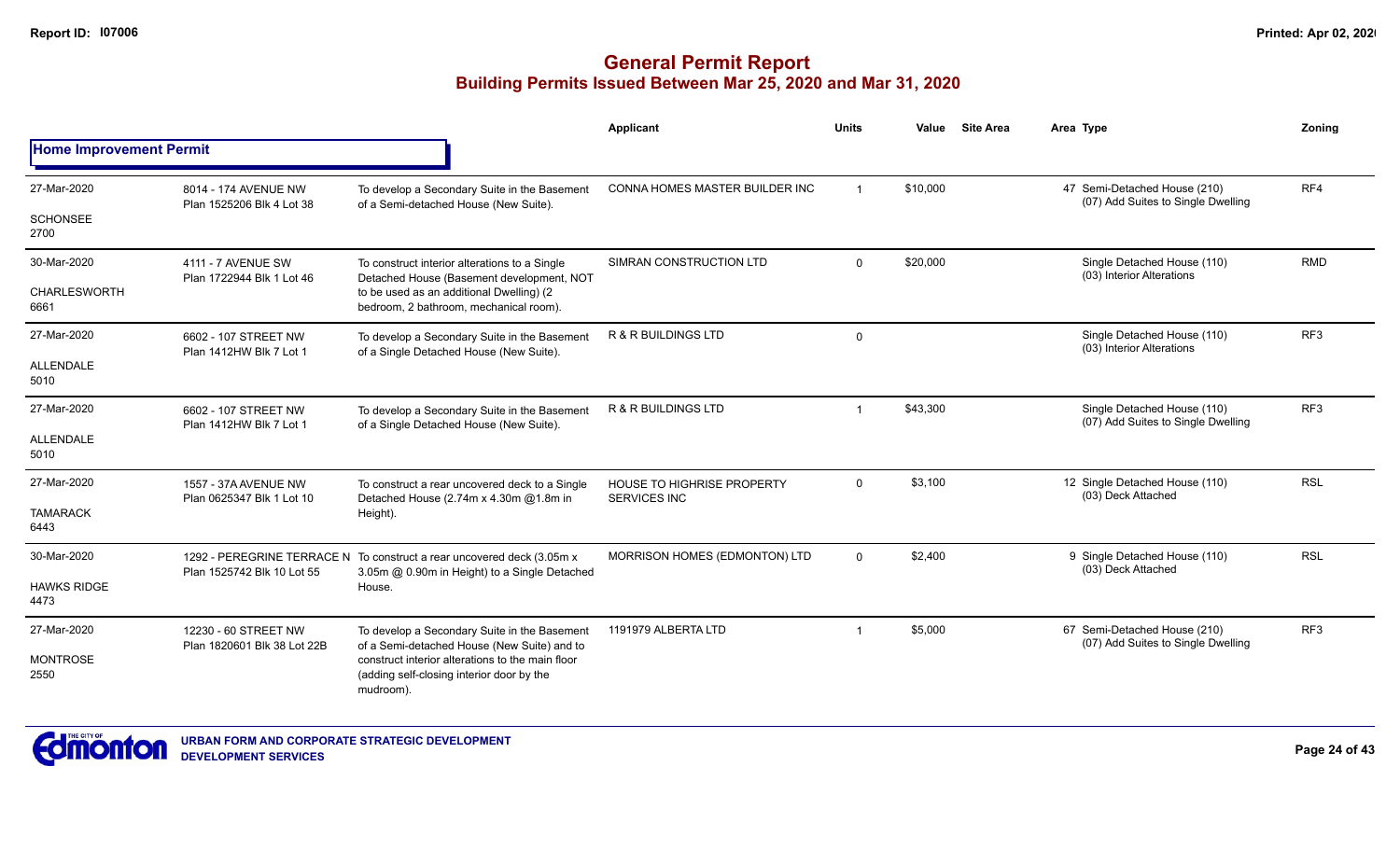|                                                   |                                                     |                                                                                                                                                                                                                                                     | Applicant                                         | <b>Units</b> | Value    | <b>Site Area</b> | Area Type                                                         | Zoning          |
|---------------------------------------------------|-----------------------------------------------------|-----------------------------------------------------------------------------------------------------------------------------------------------------------------------------------------------------------------------------------------------------|---------------------------------------------------|--------------|----------|------------------|-------------------------------------------------------------------|-----------------|
| <b>Home Improvement Permit</b>                    |                                                     |                                                                                                                                                                                                                                                     |                                                   |              |          |                  |                                                                   |                 |
| 27-Mar-2020<br><b>MONTROSE</b><br>2550            | 12230 - 60 STREET NW<br>Plan 1820601 Blk 38 Lot 22B | To develop a Secondary Suite in the Basement<br>of a Semi-detached House (New Suite) and to<br>construct interior alterations to the main floor<br>(adding self-closing interior door by the<br>mudroom).                                           | 1191979 ALBERTA LTD                               | $\mathbf 0$  |          |                  | Semi-Detached House (210)<br>(03) Interior Alterations            | RF <sub>3</sub> |
| 26-Mar-2020<br><b>GLENRIDDING HEIGHTS</b><br>5578 | 16343 - 18 AVENUE SW<br>Plan 1525107 Blk 3 Lot 65   | To construct interior alterations to a Single<br>Detached House (Basement development, NOT<br>to be used as an additional Dwelling).<br>(1 Bedroom, 1 Washroom, 1 Rec area, and 1<br>Furnace room)                                                  | ROYDECOR CONSTRUCTION LTD.                        | $\Omega$     | \$23,200 |                  | Single Detached House (110)<br>(03) Interior Alterations          | <b>RSL</b>      |
| 26-Mar-2020<br><b>ROSENTHAL</b><br>4750           | 8121 - 223 STREET NW<br>Plan 1325400 Blk 1 Lot 30   | To construct interior alterations to a<br>Semi-Detached House (Basement development,<br>NOT to be used as an additional Dwelling).<br>(1 Rec room, 1 Sewing/Office room, 1<br>Bathroom, 1 Storage, and 1 Furnace room)                              | N/A                                               | $\Omega$     | \$12,000 |                  | Semi-Detached House (210)<br>(03) Interior Alterations            | RF4             |
| 27-Mar-2020<br><b>SECORD</b><br>4487              | 22407 - 99 AVENUE NW<br>Plan 1521541 Blk 19 Lot 26  | To develop a Secondary Suite in the Basement<br>of a Single Detached House (New Suite).                                                                                                                                                             | N/A                                               |              | \$35,000 |                  | Single Detached House (110)<br>(07) Add Suites to Single Dwelling | <b>RSL</b>      |
| 26-Mar-2020<br><b>SUMMERSIDE</b><br>6213          | Plan 0525154 Blk 2 Lot 80                           | 517 - STEWART CRESCENT SW To construct interior alterations to a Single<br>Detached House (Basement development, NOT<br>to be used as an additional Dwelling), (1<br>bedroom, 1 office, 1 bathroom, open space<br>(with wet bar), mechanical room). | <b>HANDYCO EDMONTON</b>                           | $\Omega$     | \$35,000 |                  | Single Detached House (110)<br>(03) Interior Alterations          | <b>RSL</b>      |
| 30-Mar-2020<br><b>SAKAW</b><br>6670               | 1320 - 56 STREET NW<br>Plan 7722530 Blk 23 Lot 51   | To construct interior alterations to a Single<br>Detached House (load bearing wall removal in<br>kitchen on main floor).                                                                                                                            | HOUSE TO HIGHRISE PROPERTY<br><b>SERVICES INC</b> | $\Omega$     | \$3,000  |                  | Single Detached House (110)<br>(03) Interior Alterations          | RF <sub>1</sub> |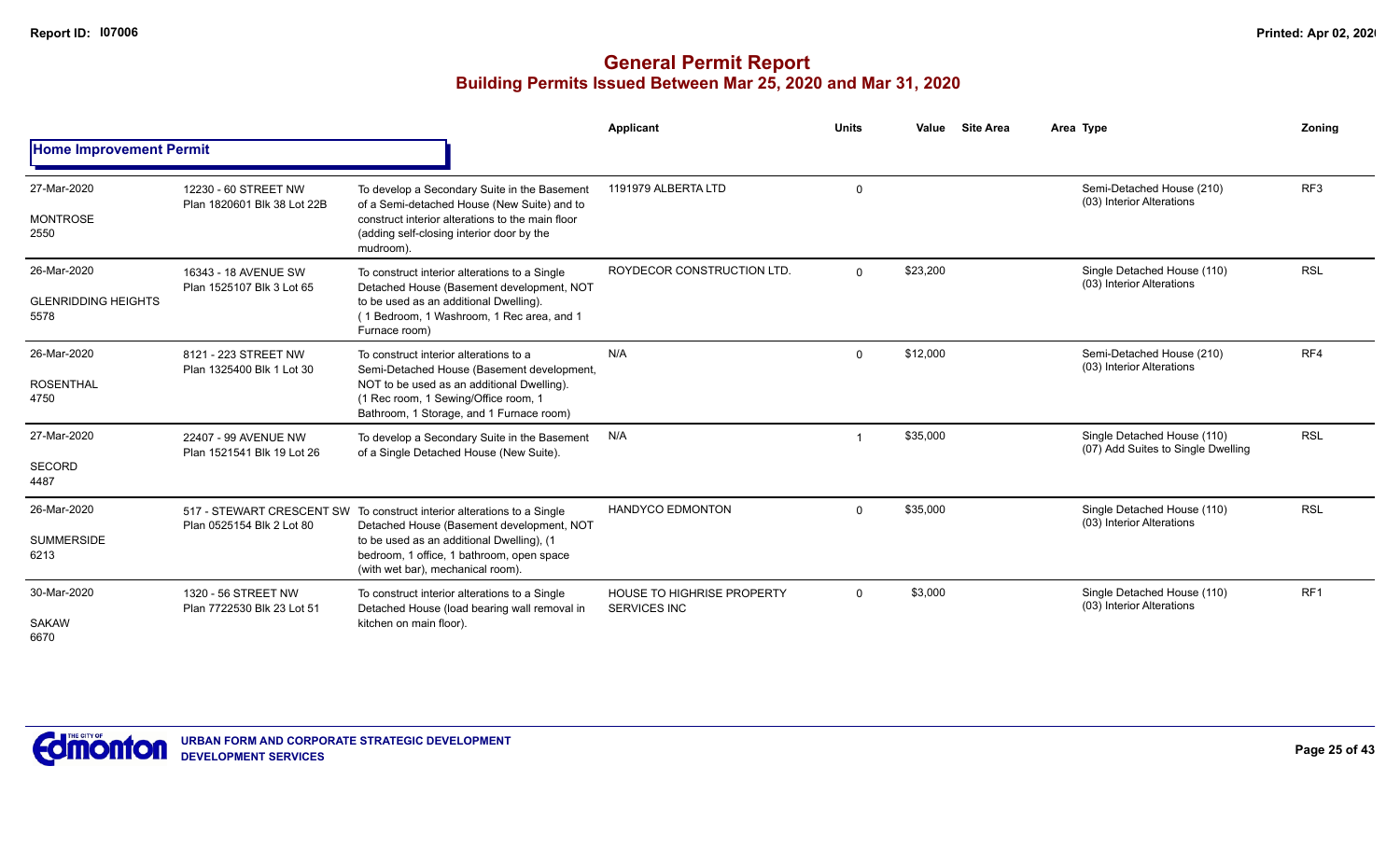|                                                    |                                                       |                                                                                                                                                                                                                                                                                                                                                                                                                                                                                                                                                     | <b>Applicant</b>        | <b>Units</b> | Value    | <b>Site Area</b> | Area Type                                                | Zoning          |
|----------------------------------------------------|-------------------------------------------------------|-----------------------------------------------------------------------------------------------------------------------------------------------------------------------------------------------------------------------------------------------------------------------------------------------------------------------------------------------------------------------------------------------------------------------------------------------------------------------------------------------------------------------------------------------------|-------------------------|--------------|----------|------------------|----------------------------------------------------------|-----------------|
| <b>Home Improvement Permit</b>                     |                                                       |                                                                                                                                                                                                                                                                                                                                                                                                                                                                                                                                                     |                         |              |          |                  |                                                          |                 |
| 26-Mar-2020<br><b>SCHONSEE</b><br>2700             | 7819 - 173 AVENUE NW<br>Plan 1120832 Blk 3 Lot 35     | To construct interior alterations to a Single<br>Detached House (Basement development, NOT<br>to be used as an additional Dwelling).<br>(1 Bedroom, 1 Bathroom, 1 Storage, 1 Living<br>room, and 1 Furnace room)                                                                                                                                                                                                                                                                                                                                    | N/A                     | $\mathbf 0$  | \$15,000 |                  | Single Detached House (110)<br>(03) Interior Alterations | <b>RSL</b>      |
| 26-Mar-2020<br>LAUREL<br>6444                      | 2109 - 16 AVENUE NW<br>Plan 1620504 Blk 4 Lot 7       | To construct interior alterations to a Row House<br>(Basement development, NOT to be used as an<br>additional Dwelling).<br>(1 Living room, 1 Washroom, 1 Storage, and 1<br>Mechanical room)                                                                                                                                                                                                                                                                                                                                                        | SIMRAN CONSTRUCTION LTD | $\Omega$     | \$10,000 |                  | Row House (330)<br>(03) Interior Alterations             | RF <sub>5</sub> |
| 27-Mar-2020<br><b>DUGGAN</b><br>5160               | 3518 - 109 STREET NW<br>Plan 4909NY Blk 4 Lot 38      | To construct interior alterations to a Single<br>Detached House (load bearing and non-load<br>bearing wall removals on the main floor).                                                                                                                                                                                                                                                                                                                                                                                                             | N/A                     | $\Omega$     | \$5,000  |                  | Single Detached House (110)<br>(03) Interior Alterations | RF1             |
| 30-Mar-2020<br><b>BRITANNIA YOUNGSTOWN</b><br>4060 | 1, 16204 - 102 AVENUE NW<br>Plan 1924AM Blk 8 Lot 1   | To construct interior alterations to a 4 Dwelling<br>unit Row House (Basement development (unit 1<br>ONLY), NOT to be used as an additional<br>Dwelling), (1 bedroom, 1 bathroom, rec room,<br>mechanical room, NO wet bar or kitchen).                                                                                                                                                                                                                                                                                                             | NDURA DEVELOPMENTS LTD  | $\Omega$     | \$4,800  |                  | Row House (330)<br>(03) Interior Alterations             | RF3             |
| 27-Mar-2020<br><b>RHATIGAN RIDGE</b><br>5350       | 103 - ROCHE CRESCENT NW<br>Plan 8023232 Blk 54 Lot 19 | To construct interior alterations to a Single<br>Detached House (Basement development, NOT<br>to be used as an additional Dwelling, interior<br>alterations on main floor (removing walls and<br>replacing them with engineered beam) and to<br>construct exterior alterations (3 new windows<br>and one new door on east elevation, removal of<br>one door and steps and installation of a new<br>window in its place on north elevation.<br>(Basement development: 1 Bedroom, 1 Living<br>room, 1 Home Gym, 1 Washroom, and 1<br>Mechanical room) | N/A                     | $\mathbf 0$  |          |                  | Single Detached House (110)<br>(03) Exterior Alterations | RF1             |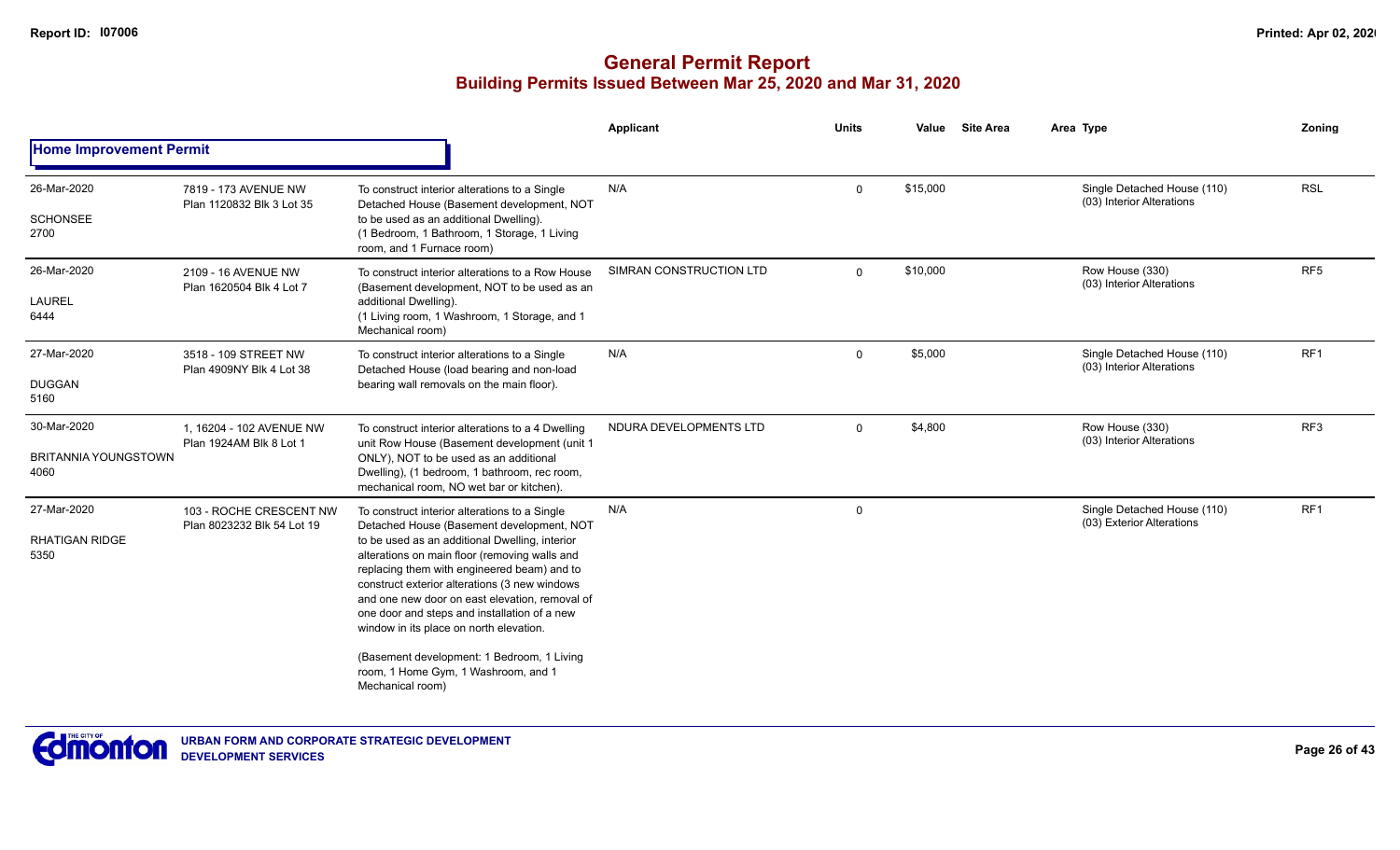|                                                            |                                                                   |                                                                                                                                                                                                                                                                                                                                                                                                                                                                                                                                                     | Applicant             | <b>Units</b> | <b>Site Area</b><br>Value | Area Type                                                | Zoning     |
|------------------------------------------------------------|-------------------------------------------------------------------|-----------------------------------------------------------------------------------------------------------------------------------------------------------------------------------------------------------------------------------------------------------------------------------------------------------------------------------------------------------------------------------------------------------------------------------------------------------------------------------------------------------------------------------------------------|-----------------------|--------------|---------------------------|----------------------------------------------------------|------------|
| <b>Home Improvement Permit</b>                             |                                                                   |                                                                                                                                                                                                                                                                                                                                                                                                                                                                                                                                                     |                       |              |                           |                                                          |            |
| 27-Mar-2020<br><b>RHATIGAN RIDGE</b><br>5350               | 103 - ROCHE CRESCENT NW<br>Plan 8023232 Blk 54 Lot 19             | To construct interior alterations to a Single<br>Detached House (Basement development, NOT<br>to be used as an additional Dwelling, interior<br>alterations on main floor (removing walls and<br>replacing them with engineered beam) and to<br>construct exterior alterations (3 new windows<br>and one new door on east elevation, removal of<br>one door and steps and installation of a new<br>window in its place on north elevation.<br>(Basement development: 1 Bedroom, 1 Living<br>room, 1 Home Gym, 1 Washroom, and 1<br>Mechanical room) | N/A                   | 0            |                           | Single Detached House (110)<br>(03) Interior Alterations | RF1        |
| 26-Mar-2020<br><b>MAGRATH HEIGHTS</b><br>5476              | 311 - MAGRATH BOULEVARD<br><b>NW</b><br>Plan 0820851 Blk 8 Lot 42 | To construct a rear uncovered deck (6.82m x<br>6.15m @ 0.7m in Height).                                                                                                                                                                                                                                                                                                                                                                                                                                                                             | <b>PERMIT MASTERS</b> | $\mathbf{0}$ | \$8,000                   | 31 Single Detached House (110)<br>(03) Deck Attached     | <b>RSL</b> |
| 26-Mar-2020<br>THE ORCHARDS AT<br><b>ELLERSLIE</b><br>6216 | 3143 - CHOKECHERRY BEND<br>SW<br>Plan 1822450 Blk 18 Lot 61       | To construct an Accessory Building (detached<br>Garage (6.10m x 6.10m)).                                                                                                                                                                                                                                                                                                                                                                                                                                                                            | DAYTONA HOMES INC     | $\mathbf{0}$ | \$6,200                   | 37 Detached Garage (010)<br>(01) Building - New          | <b>RMD</b> |
| 25-Mar-2020<br>PATRICIA HEIGHTS<br>4390                    | 11 - PATRICIA CRESCENT NW<br>Plan 5405NY Blk 14 Lot 18            | To construct interior alterations to a Single<br>Detached House (Basement development, NOT<br>to be used as an additional Dwelling) and to<br>construct a rear uncovered deck (9.75m x<br>3.58m @ 0.90m in Height) and a side uncovered<br>deck (2.10m x 2.10m @ 0.70m in Height).<br>(Basement development: 1 Family room, 1<br>Sewing room, 1 Bathroom, 1 Storage, and 1<br>Utility room)                                                                                                                                                         | N/A                   | $\mathbf 0$  |                           | Single Detached House (110)<br>(03) Interior Alterations | RF1        |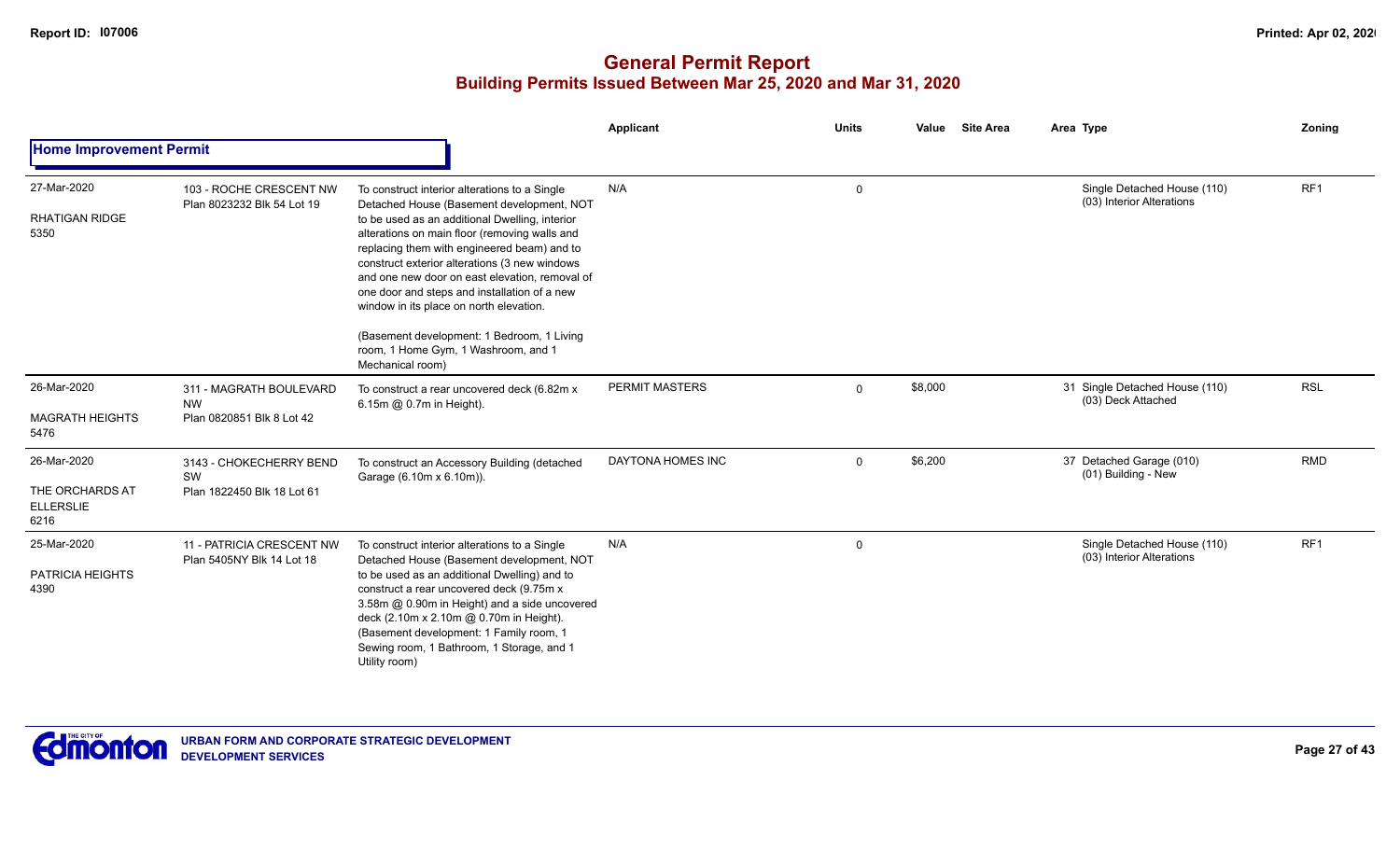#### **General Permit Report Building Permits Issued Between Mar 25, 2020 and Mar 31, 2020**

|                                         |                                                        |                                                                                                                                                                                                                                                                                                                                                                                             | Applicant                               | Units       | Value   | <b>Site Area</b> | Area Type                                                | Zoning          |
|-----------------------------------------|--------------------------------------------------------|---------------------------------------------------------------------------------------------------------------------------------------------------------------------------------------------------------------------------------------------------------------------------------------------------------------------------------------------------------------------------------------------|-----------------------------------------|-------------|---------|------------------|----------------------------------------------------------|-----------------|
| <b>Home Improvement Permit</b>          |                                                        |                                                                                                                                                                                                                                                                                                                                                                                             |                                         |             |         |                  |                                                          |                 |
| 25-Mar-2020<br>PATRICIA HEIGHTS<br>4390 | 11 - PATRICIA CRESCENT NW<br>Plan 5405NY Blk 14 Lot 18 | To construct interior alterations to a Single<br>Detached House (Basement development, NOT<br>to be used as an additional Dwelling) and to<br>construct a rear uncovered deck (9.75m x<br>3.58m @ 0.90m in Height) and a side uncovered<br>deck (2.10m x 2.10m @ 0.70m in Height).<br>(Basement development: 1 Family room, 1<br>Sewing room, 1 Bathroom, 1 Storage, and 1<br>Utility room) | N/A                                     | $\Omega$    | \$1.100 |                  | 4 Single Detached House (110)<br>(03) Deck Attached      | RF <sub>1</sub> |
| 25-Mar-2020<br>PATRICIA HEIGHTS<br>4390 | 11 - PATRICIA CRESCENT NW<br>Plan 5405NY Blk 14 Lot 18 | To construct interior alterations to a Single<br>Detached House (Basement development, NOT<br>to be used as an additional Dwelling) and to<br>construct a rear uncovered deck (9.75m x<br>3.58m @ 0.90m in Height) and a side uncovered<br>deck (2.10m x 2.10m @ 0.70m in Height).<br>(Basement development: 1 Family room, 1<br>Sewing room, 1 Bathroom, 1 Storage, and 1<br>Utility room) | N/A                                     | $\Omega$    | \$8,800 |                  | 35 Single Detached House (110)<br>(03) Deck Attached     | RF <sub>1</sub> |
| 26-Mar-2020<br><b>KAMEYOSEK</b><br>6340 | 3142 - 71 STREET NW<br>Plan 3385TR Blk 12 Lot 61       | To construct interior alterations to a<br>Semi-Detached House (Basement development<br>(LOT 61), NOT to be used as an additional<br>Dwelling), partially existing without permits.<br>(1 bathroom, 1 office, living room, mechanical /<br>laundry room, NO wet bar or kitchen).                                                                                                             | N/A                                     | $\Omega$    | \$7,000 |                  | Semi-Detached House (210)<br>(03) Interior Alterations   | RF4             |
| 30-Mar-2020<br>PAISLEY<br>5469          | 556 - PATERSON WAY SW<br>Plan 1821022 Blk 15 Lot 14    | To construct a rear uncovered deck (2.44m x<br>3.66m @ 0.75m in Height) to Single Detached<br>House.                                                                                                                                                                                                                                                                                        | <b>BROOKFIELD RESIDENTIAL PROPERTIE</b> | $\Omega$    | \$2,300 |                  | 9 Single Detached House (110)<br>(03) Deck Attached      | <b>HVLD</b>     |
| 27-Mar-2020<br><b>WILD ROSE</b><br>6790 | 3422 - 19 STREET NW<br>Plan 0928811 Blk 59 Lot 77      | To construct exterior alterations (Driveway<br>extension/walkway, 2.94m x 11.53) existing<br>without permits.                                                                                                                                                                                                                                                                               | N/A                                     | $\mathbf 0$ |         |                  | Single Detached House (110)<br>(03) Exterior Alterations | <b>RSL</b>      |



**Page 28 of 43**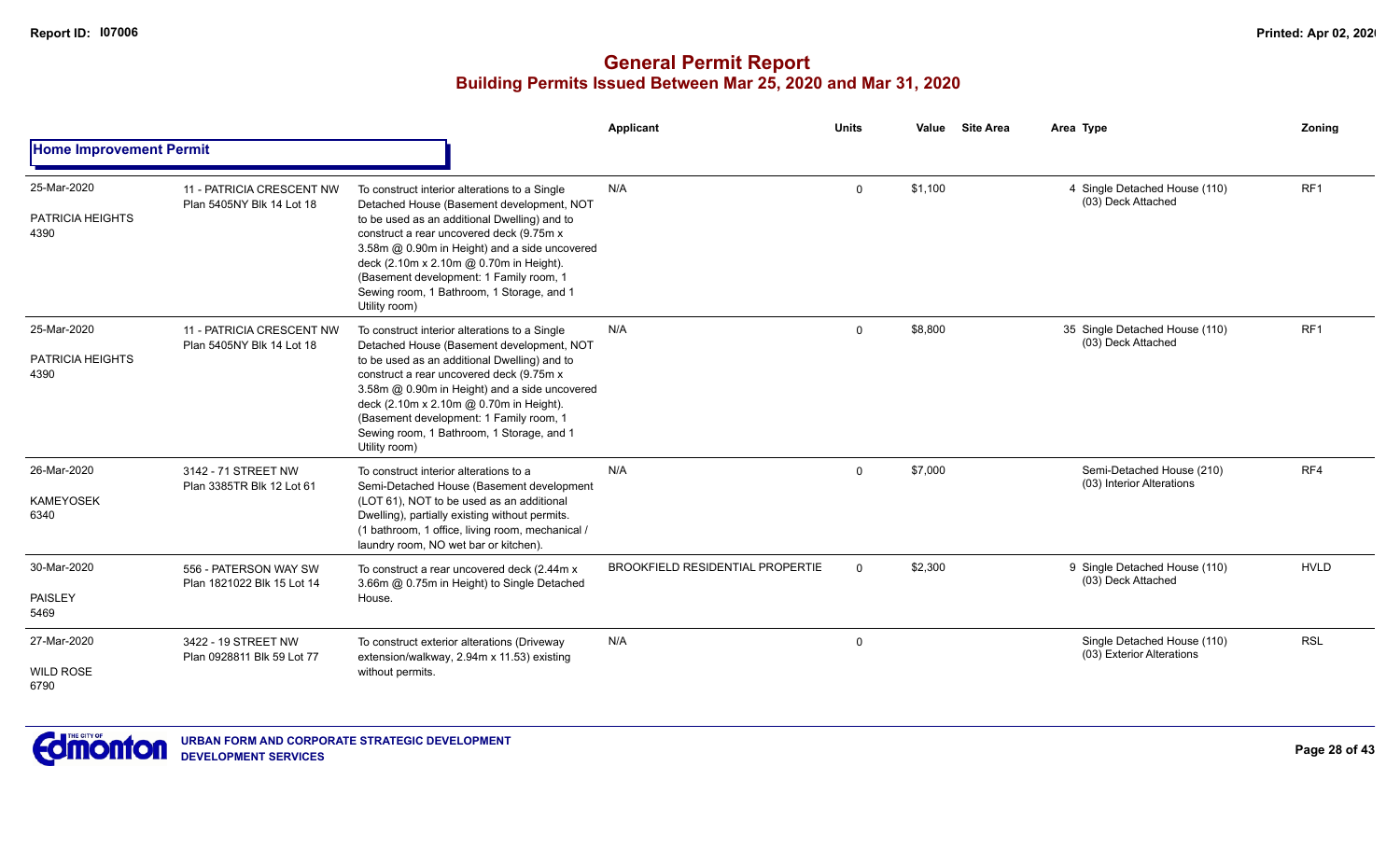|                                |                                                       |                                                                                                                                                                                                                                                                                                   | <b>Applicant</b>                | <b>Units</b> | Value    | <b>Site Area</b>                               | Area Type                                                | Zoning          |
|--------------------------------|-------------------------------------------------------|---------------------------------------------------------------------------------------------------------------------------------------------------------------------------------------------------------------------------------------------------------------------------------------------------|---------------------------------|--------------|----------|------------------------------------------------|----------------------------------------------------------|-----------------|
| <b>Home Improvement Permit</b> |                                                       |                                                                                                                                                                                                                                                                                                   |                                 |              |          |                                                |                                                          |                 |
| 27-Mar-2020                    | 15205 - 103 AVENUE NW<br>Plan 162HW Blk 38 Lot 11     | To construct an Accessory Building (mutual<br>detached Garage, 6.40m x 12.36m).                                                                                                                                                                                                                   | PETRA BUILDERS                  | $\mathbf 0$  | \$35,900 |                                                | 223 Detached Garage (010)<br>(01) Building - New         | RF3             |
| CANORA<br>4090                 |                                                       |                                                                                                                                                                                                                                                                                                   |                                 |              |          |                                                |                                                          |                 |
| 27-Mar-2020                    | 13819 - 35 STREET NW<br>Plan 7922268 Blk 58 Lot 12    | To construct an Accessory Building (detached<br>Garage, 7.3m x 9.8m).                                                                                                                                                                                                                             | N/A                             | $\Omega$     | \$11,600 |                                                | 72 Detached Garage (010)<br>(01) Building - New          | RF <sub>1</sub> |
| <b>HAIRSINE</b><br>2320        |                                                       |                                                                                                                                                                                                                                                                                                   |                                 |              |          |                                                |                                                          |                 |
| 26-Mar-2020                    | 8604 - 35 AVENUE NW<br>Plan 6455RS Blk 9 Lot 4        | To construct interior alterations (Adding Wet<br>Bar and Storage Room in the Basement, NOT to                                                                                                                                                                                                     | N/A                             | $\Omega$     | \$1,000  |                                                | Single Detached House (110)<br>(03) Interior Alterations | RF <sub>1</sub> |
| <b>RICHFIELD</b><br>6600       |                                                       | be used as an additional Dwelling).                                                                                                                                                                                                                                                               |                                 |              |          |                                                |                                                          |                 |
| 25-Mar-2020                    | 17731 - 93 STREET NW<br>Plan 8122420 Blk 10 Lot 83    | To construct a rear uncovered deck to a Single<br>Detached House (6.66m x 3.66m @ 1.1m in                                                                                                                                                                                                         | N/A                             | $\Omega$     | \$6,300  |                                                | 24 Single Detached House (110)<br>(03) Deck Attached     | RF <sub>1</sub> |
| <b>LAGO LINDO</b><br>2450      |                                                       | Height).                                                                                                                                                                                                                                                                                          |                                 |              |          |                                                |                                                          |                 |
| 26-Mar-2020                    | 203 - GRIESBACH ROAD NW<br>Plan 1623027 Blk 14 Lot 31 | To demolish a Single Detached House (Fire<br>damage, Above grade only, Foundation to                                                                                                                                                                                                              | <b>CYCLONOMICS NA LTD</b><br>-1 | \$6,700      |          | Single Detached House (110)<br>(99) Demolition | <b>GLG</b>                                               |                 |
| <b>GRIESBACH</b><br>3111       |                                                       | remain.)                                                                                                                                                                                                                                                                                          |                                 |              |          |                                                |                                                          |                 |
| 26-Mar-2020                    | 14412 - 80 AVENUE NW<br>Plan 2597KS Blk 8 Lot 7       | To construct exterior alterations (enlarging<br>Basement windows, 2 on east and 2 on west                                                                                                                                                                                                         | <b>CAMBIUM BUILDERS</b>         | $\mathbf 0$  |          |                                                | Single Detached House (110)<br>(03) Exterior Alterations | RF <sub>1</sub> |
| <b>LAURIER HEIGHTS</b><br>3270 |                                                       | elevations) and to construct interior alterations<br>to a Single Detached House (replace load<br>bearing wall in Basement with an engineered<br>beam and Basement development, NOT to be<br>used as an additional Dwelling) (2 bedrooms, 1<br>bathroom, 1 office, mechanical room, open<br>area). |                                 |              |          |                                                |                                                          |                 |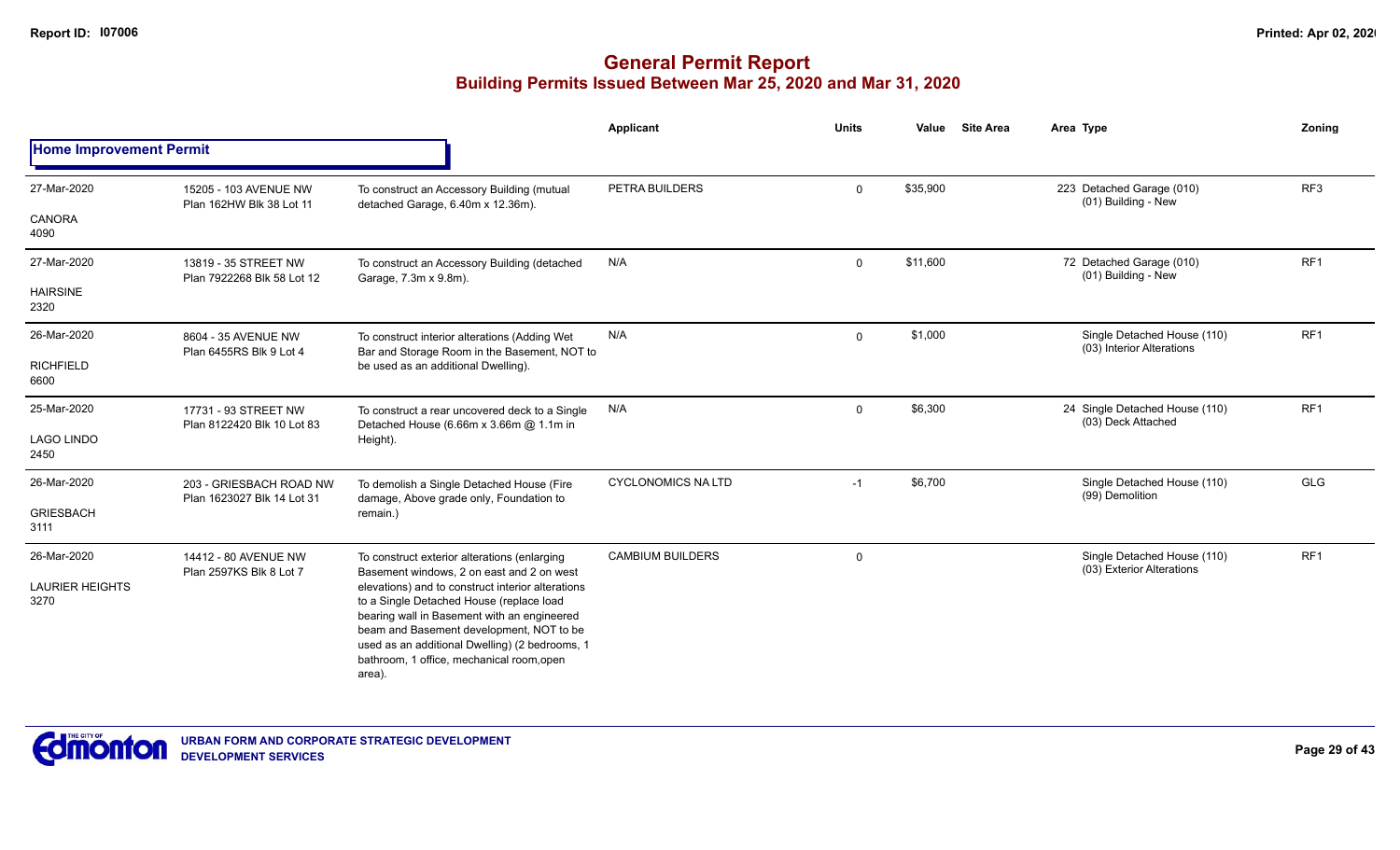|                                                            |                                                       |                                                                                                                                                                                                                                                                                                                                                                                                | Applicant                     | <b>Units</b> | Value    | <b>Site Area</b> | Area Type                                                | Zoning               |
|------------------------------------------------------------|-------------------------------------------------------|------------------------------------------------------------------------------------------------------------------------------------------------------------------------------------------------------------------------------------------------------------------------------------------------------------------------------------------------------------------------------------------------|-------------------------------|--------------|----------|------------------|----------------------------------------------------------|----------------------|
| <b>Home Improvement Permit</b>                             |                                                       |                                                                                                                                                                                                                                                                                                                                                                                                |                               |              |          |                  |                                                          |                      |
| 26-Mar-2020<br><b>LAURIER HEIGHTS</b><br>3270              | 14412 - 80 AVENUE NW<br>Plan 2597KS Blk 8 Lot 7       | To construct exterior alterations (enlarging<br>Basement windows, 2 on east and 2 on west<br>elevations) and to construct interior alterations<br>to a Single Detached House (replace load<br>bearing wall in Basement with an engineered<br>beam and Basement development, NOT to be<br>used as an additional Dwelling) (2 bedrooms, 1<br>bathroom, 1 office, mechanical room, open<br>area). | <b>CAMBIUM BUILDERS</b>       | $\mathbf 0$  |          |                  | Single Detached House (110)<br>(03) Interior Alterations | RF <sub>1</sub>      |
| 30-Mar-2020<br><b>MACEWAN</b><br>5452                      | 740 - MCALLISTER LOOP SW<br>Plan 0424883 Blk 10 Lot 3 | To construct interior alterations to a Single<br>Detached House (Basement development, NOT<br>to be used as an additional Dwelling)(1<br>bedroom, 1 bathroom, mechanical room).                                                                                                                                                                                                                | N/A                           | $\Omega$     | \$20,000 |                  | Single Detached House (110)<br>(03) Interior Alterations | <b>RSL</b>           |
| 25-Mar-2020<br><b>SECORD</b><br>4487                       | Plan 1723442 Blk 16 Lot 98                            | 806 - SECORD BOULEVARD NW To construct an Accessory Building (detached<br>mutual Garage 18.30 m x 6.10 m).                                                                                                                                                                                                                                                                                     | <b>CRIMSON COVE HOMES INC</b> | $\Omega$     | \$18,000 |                  | 111 Detached Garage (010)<br>(01) Building - New         | <b>RF5, RF5, RF5</b> |
| 25-Mar-2020<br>THE ORCHARDS AT<br><b>ELLERSLIE</b><br>6216 | 4795 - CRABAPPLE RUN SW<br>Plan 1123557 Blk 7 Lot 30  | To construct a rear uncovered deck to a<br>Semi-detached House (6.20m x 3.81m @ 0.76m<br>in Height).                                                                                                                                                                                                                                                                                           | N/A                           | $\Omega$     | \$6,100  |                  | 24 Semi-Detached House (210)<br>(03) Deck Attached       | RF4                  |
| 27-Mar-2020<br><b>KESWICK AREA</b><br>5576                 | 2933 - KOSTASH DRIVE SW<br>Plan 1523091 Blk 7 Lot 12  | To construct interior alterations to a Single<br>Detached House (Basement development, NOT<br>to be used as an additional Dwelling) (2 Bed, 1<br>Bath/ Laundry, Rec Area with Wet Bar, Utility).                                                                                                                                                                                               | N/A                           | $\Omega$     | \$46,300 |                  | Single Detached House (110)<br>(03) Interior Alterations | <b>RSL</b>           |
| 30-Mar-2020<br><b>LARKSPUR</b><br>6390                     | 4047 - 31 STREET NW<br>Plan 9623677 Blk 12 Lot 69     | To construct interior alterations to a Single<br>Detached House (Basement development, NOT<br>to be used as an additional Dwelling, 1 Office).                                                                                                                                                                                                                                                 | N/A                           | $\Omega$     | \$2,800  |                  | Single Detached House (110)<br>(03) Interior Alterations | RF1                  |

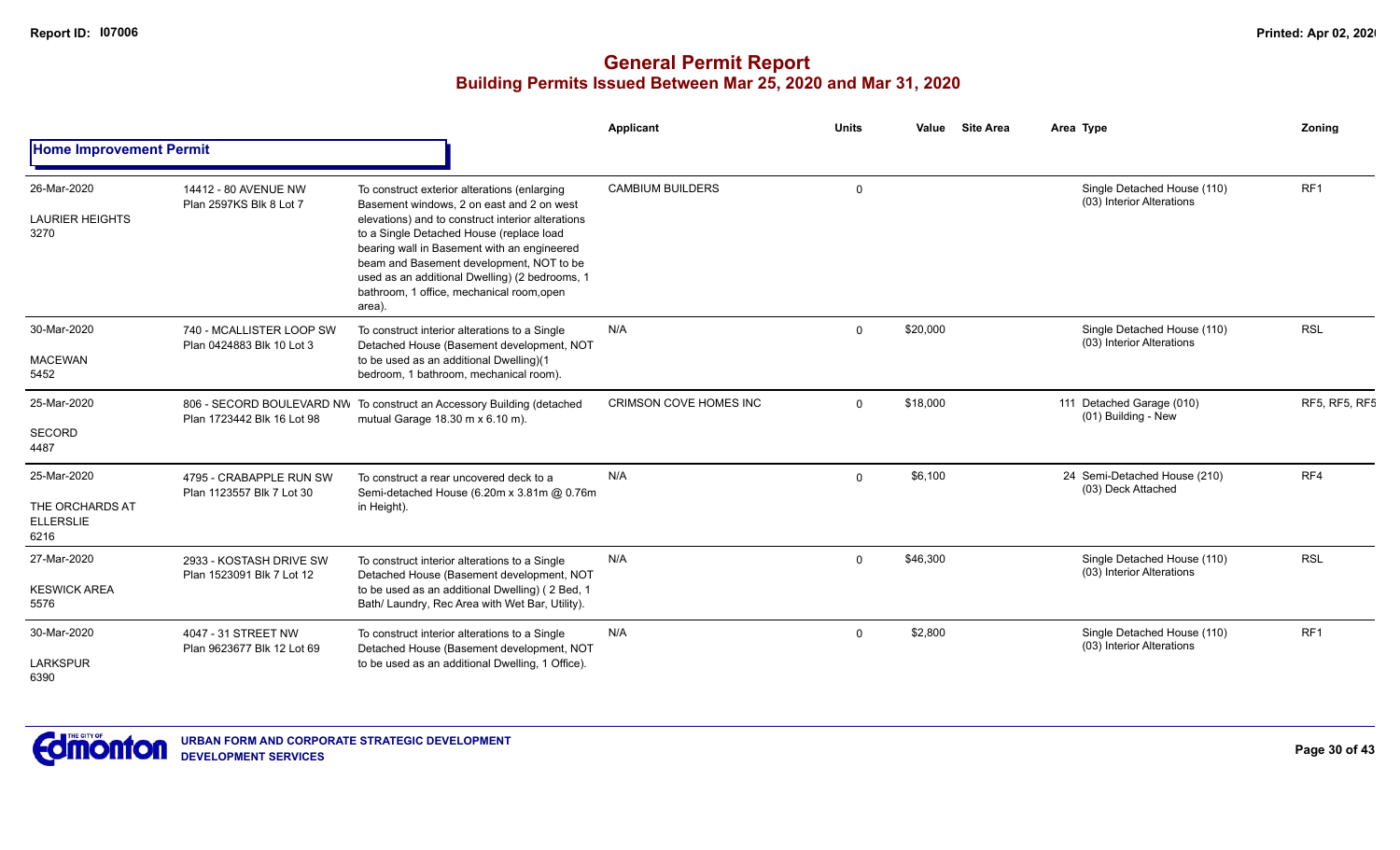|                                |                                                     |                                                                                               | Applicant                   | <b>Units</b>   | Value    | <b>Site Area</b> | Area Type                                                            | Zoning          |
|--------------------------------|-----------------------------------------------------|-----------------------------------------------------------------------------------------------|-----------------------------|----------------|----------|------------------|----------------------------------------------------------------------|-----------------|
| <b>Home Improvement Permit</b> |                                                     |                                                                                               |                             |                |          |                  |                                                                      |                 |
| 30-Mar-2020                    | 3135 - 105 STREET NW<br>Plan 4884TR Blk 13 Lot 25   | To construct interior alterations to a Single<br>Detached House (removing a load bearing wall | N/A                         | $\mathbf 0$    | \$3,000  |                  | Single Detached House (110)<br>(03) Interior Alterations             | RF <sub>1</sub> |
| <b>STEINHAUER</b><br>5470      |                                                     | and putting in wet bar on main floor).                                                        |                             |                |          |                  |                                                                      |                 |
| 30-Mar-2020                    | 11618 - 125 STREET NW<br>Plan RN46 Blk 32 Lot 5     | To construct an Accessory Building (shed<br>4.93m x 3.23m).                                   | ERGO DESIGN STUDIO INC.     | $\mathbf 0$    | \$500    |                  | 16 Shed (040)<br>(01) Building - New                                 | RF <sub>3</sub> |
| <b>INGLEWOOD</b><br>3240       |                                                     |                                                                                               |                             |                |          |                  |                                                                      |                 |
| 26-Mar-2020                    | 6304 - 109A STREET NW<br>Plan 2428HW Blk 20A Lot 15 | To develop a Secondary Suite in the Basement<br>of a Single Detached House and to construct   | N/A                         | $\mathbf 0$    |          |                  | Single Detached House (110)<br>(03) Exterior Alterations             | RF <sub>1</sub> |
| PARKALLEN<br>5310              |                                                     | interior and exterior alterations (see notes). 1<br>bedroom, bathroom, kitchen & living area  |                             |                |          |                  |                                                                      |                 |
| 26-Mar-2020                    | 6304 - 109A STREET NW<br>Plan 2428HW Blk 20A Lot 15 | To develop a Secondary Suite in the Basement<br>of a Single Detached House and to construct   | N/A                         | $\mathbf 0$    |          |                  | Single Detached House (110)<br>(03) Interior Alterations             | RF1             |
| <b>PARKALLEN</b><br>5310       |                                                     | interior and exterior alterations (see notes). 1<br>bedroom, bathroom, kitchen & living area  |                             |                |          |                  |                                                                      |                 |
| 26-Mar-2020                    | 6304 - 109A STREET NW<br>Plan 2428HW Blk 20A Lot 15 | To develop a Secondary Suite in the Basement<br>of a Single Detached House and to construct   | N/A                         | -1             | \$25,000 |                  | 76 Single Detached House (110)<br>(07) Add Suites to Single Dwelling | RF <sub>1</sub> |
| <b>PARKALLEN</b><br>5310       |                                                     | interior and exterior alterations (see notes). 1<br>bedroom, bathroom, kitchen & living area  |                             |                |          |                  |                                                                      |                 |
| 25-Mar-2020                    | 10433 - 64 AVENUE NW                                | To construct an Accessory building (detached<br>Garage, 5.72m x 7.01m).                       | <b>FRANKEN HOLDINGS LTD</b> | $\mathbf 0$    | \$6,400  |                  | 40 Detached Garage (010)<br>(01) Building - New                      | RF <sub>3</sub> |
| <b>ALLENDALE</b><br>5010       | Plan 2020624 Blk 34 Lot 26B                         |                                                                                               |                             |                |          |                  |                                                                      |                 |
| 31-Mar-2020                    | 15418 - 59 STREET NW<br>Plan 9322287 Blk 26 Lot 52  | To construct an Accessory Building (shed<br>$(3.66m \times 3.66m)$ ).                         | N/A                         | $\overline{0}$ | \$400    |                  | 13 Shed (040)<br>(01) Building - New                                 | RF <sub>1</sub> |
| <b>HOLLICK-KENYON</b><br>2340  |                                                     |                                                                                               |                             |                |          |                  |                                                                      |                 |

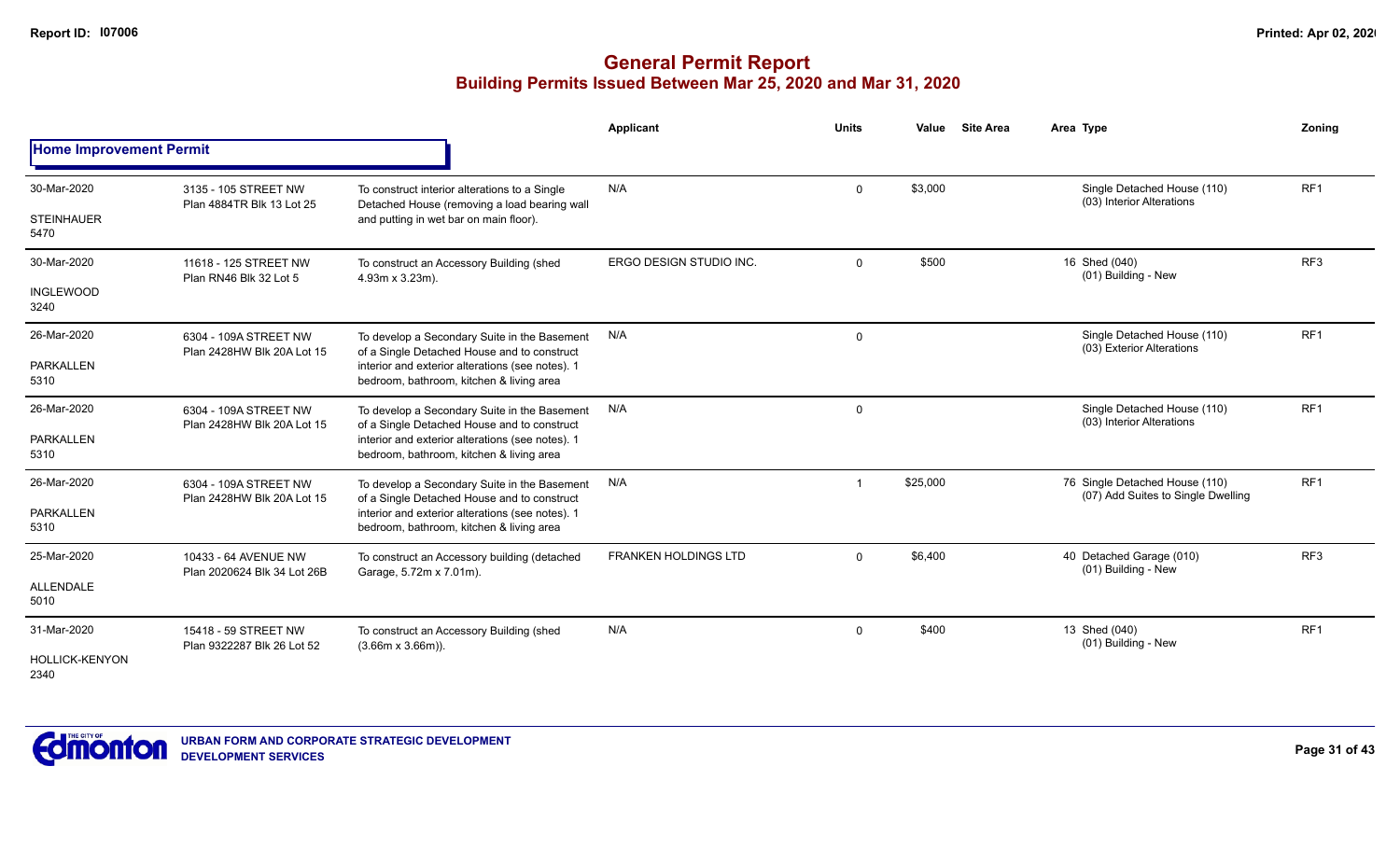|                                |                                                       |                                                                                                | Applicant                                  | <b>Units</b> | <b>Site Area</b><br>Value | Area Type                                                         | Zonina          |
|--------------------------------|-------------------------------------------------------|------------------------------------------------------------------------------------------------|--------------------------------------------|--------------|---------------------------|-------------------------------------------------------------------|-----------------|
| <b>Home Improvement Permit</b> |                                                       |                                                                                                |                                            |              |                           |                                                                   |                 |
| 30-Mar-2020                    | 10315 - 47 STREET NW<br>Plan 4022KS Blk 84 Lot 17     | To construct exterior alterations to a Single<br>Detached House (removing an existing window   | N/A                                        | 0            |                           | Single Detached House (110)<br>(03) Exterior Alterations          | RF <sub>1</sub> |
| <b>GOLD BAR</b><br>6270        |                                                       | and replacing with a patio door).                                                              |                                            |              |                           |                                                                   |                 |
| 27-Mar-2020                    | 3512 - WEIDLE WAY SW<br>Plan 1325137 Blk 15 Lot 22    | To construct interior alterations to a<br>Semi-detached House (Basement development,           | N/A                                        | $\mathbf 0$  | \$15,000                  | Semi-Detached House (210)<br>(03) Interior Alterations            | RF4             |
| WALKER<br>6662                 |                                                       | NOT to be used as an additional Dwelling) (1<br>Bed, 1 Bath, Rec Room With Wet Bar, Utility).  |                                            |              |                           |                                                                   |                 |
| 27-Mar-2020                    | 11333 - 89 STREET NW<br>Plan RN43B Blk 70 Lot 11      | To demolish a detached Garage.                                                                 | N/A                                        | $\mathbf 0$  | \$3,500                   | Detached Garage(010)<br>(99) Demolition                           | RF <sub>3</sub> |
| <b>PARKDALE</b><br>1160        |                                                       |                                                                                                |                                            |              |                           |                                                                   |                 |
| 26-Mar-2020                    | 5095 - ANDISON CLOSE SW<br>Plan 1723289 Blk 20 Lot 93 | To construct interior alterations to a Single<br>Detached House (Basement development, NOT     | N/A                                        | $\mathbf{0}$ | \$5,000                   | Single Detached House (110)<br>(03) Interior Alterations          | <b>RMD</b>      |
| <b>ALLARD</b><br>5458          |                                                       | to be used as an additional Dwelling) (1 Office,<br>1 Bath, Bonus Room with Wet Bar, Utility). |                                            |              |                           |                                                                   |                 |
| 27-Mar-2020                    | 11811 - 70 STREET NW<br>Plan 1307P Blk 1 Lot 5        | To develop a Secondary Suite in the Basement<br>of a Single Detached House, existing without   | SALVADOR CONSTRUCTION LTD                  |              | \$20,000                  | Single Detached House (110)<br>(07) Add Suites to Single Dwelling | RF <sub>5</sub> |
| <b>MONTROSE</b><br>2550        |                                                       | permits.                                                                                       |                                            |              |                           |                                                                   |                 |
| 30-Mar-2020                    | 10145 - CLIFTON PLACE NW<br>Plan 2955EO Blk B Lot 2   | To demolish a Single Detached House and an<br>existing detached Garage within the property     | EDGAR DEVELOPMENT CORP.<br><b>EDMONTON</b> | $\mathbf 0$  | \$3,500                   | Detached Garage(010)<br>(99) Demolition                           | DC <sub>2</sub> |
| WESTMOUNT<br>3440              |                                                       | line on Lot 2, Block B).                                                                       |                                            |              |                           |                                                                   |                 |
| 30-Mar-2020                    | 10145 - CLIFTON PLACE NW<br>Plan 2955EO Blk B Lot 2   | To demolish a Single Detached House and an<br>existing detached Garage within the property     | EDGAR DEVELOPMENT CORP.<br><b>EDMONTON</b> | $-1$         | \$6,700                   | Single Detached House (110)<br>(99) Demolition                    | DC <sub>2</sub> |
| WESTMOUNT<br>3440              |                                                       | line on Lot 2, Block B).                                                                       |                                            |              |                           |                                                                   |                 |

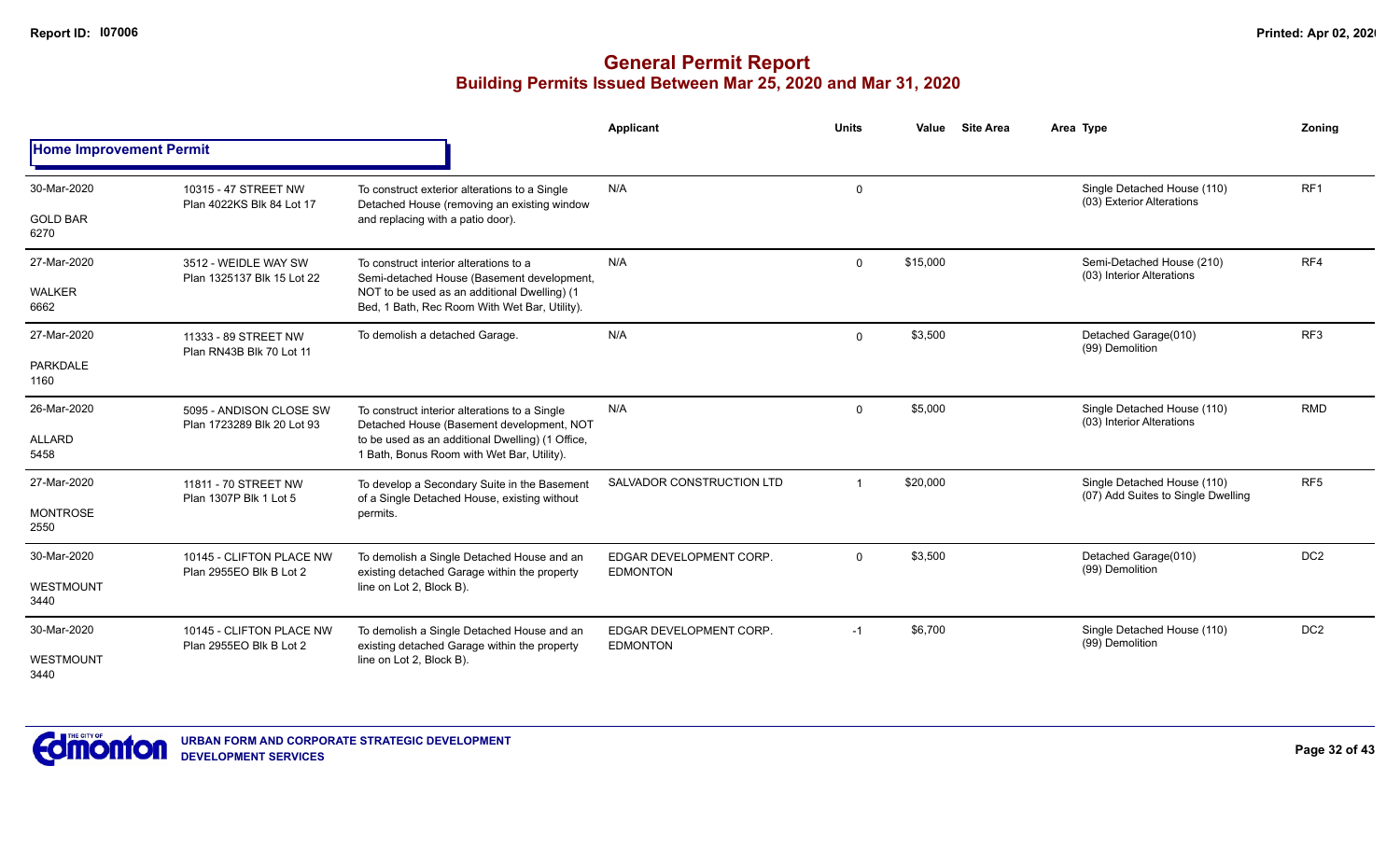|                                  |                                                      |                                                                                                                                                                                                                                           | <b>Applicant</b>              | <b>Units</b>   | Value    | <b>Site Area</b> | Area Type                                                            | Zoning            |
|----------------------------------|------------------------------------------------------|-------------------------------------------------------------------------------------------------------------------------------------------------------------------------------------------------------------------------------------------|-------------------------------|----------------|----------|------------------|----------------------------------------------------------------------|-------------------|
| <b>Home Improvement Permit</b>   |                                                      |                                                                                                                                                                                                                                           |                               |                |          |                  |                                                                      |                   |
| 26-Mar-2020                      | 10908 - 135A AVENUE NW<br>Plan 1257MC Blk 24 Lot 20A | To develop a Secondary Suite in the Basement<br>of a Single Detached House (New Suite).                                                                                                                                                   | N/A                           | $\overline{1}$ | \$40,000 |                  | 93 Single Detached House (110)<br>(07) Add Suites to Single Dwelling | RF <sub>1</sub>   |
| <b>ROSSLYN</b><br>3390           |                                                      |                                                                                                                                                                                                                                           |                               |                |          |                  |                                                                      |                   |
| 27-Mar-2020                      | 2735 - WHEATON DRIVE NW<br>Plan 1420824 Blk 14 Lot 9 | To construct an Accessory Building (pergola,<br>$3.66m \times 3.66m$ ).                                                                                                                                                                   | N/A                           | $\mathbf 0$    | \$0      |                  | 13 Pergola<br>(01) Building - New                                    | <b>RSL</b>        |
| WINDERMERE<br>5570               |                                                      |                                                                                                                                                                                                                                           |                               |                |          |                  |                                                                      |                   |
| 26-Mar-2020                      | 13530 - WOODCROFT AVENUE<br><b>NW</b>                | To develop a Secondary Suite in the Basement<br>and to construct interior/exterior alterations to a                                                                                                                                       | <b>DIVERGENT HOMES</b>        |                | \$50,000 |                  | 42 Semi-Detached House (210)<br>(07) Add Suites to Single Dwelling   | RF4               |
| <b>WOODCROFT</b><br>3450         | Plan 5995HW Blk 11 Lot 22                            | Semi-detached House (main floor, enlarge rear<br>door, new interior wall to separate basement<br>entrance from main floor, remove wall between<br>kitchen and dining room & add 1/2 bath; 2nd<br>floor, remove window on rear elevation). |                               |                |          |                  |                                                                      |                   |
| 27-Mar-2020                      | 20704 - 99B AVENUE NW<br>Plan 1920902 Blk 5 Lot 107  | To construct an Accessory Building (mutual<br>detached Garage (11.28m x 6.71m)).                                                                                                                                                          | CITY HOMES MASTER BUILDER INC | $\Omega$       | \$13,200 |                  | 79 Detached Garage (010)<br>(01) Building - New                      | <b>UCRH, UCRH</b> |
| <b>STEWART GREENS</b><br>4486    |                                                      |                                                                                                                                                                                                                                           |                               |                |          |                  |                                                                      |                   |
| 26-Mar-2020                      | 9841 - 151 STREET NW                                 | To construct exterior alterations to a Single<br>Detached House (adding window to front                                                                                                                                                   | <b>FRANKEN HOMES LTD</b>      | $\mathbf 0$    |          |                  | Single Detached House (110)<br>(03) Exterior Alterations             | RF <sub>1</sub>   |
| <b>WEST JASPER PLACE</b><br>4580 | Plan 1821813 Blk 57 Lot 18A                          | elevation).                                                                                                                                                                                                                               |                               |                |          |                  |                                                                      |                   |
| 31-Mar-2020                      | 2043 - 51 STREET SW<br>Plan 1723341 Blk 1 Lot 176    | To construct interior alterations to a Single<br>Detached (Basement development, NOT to be                                                                                                                                                | N/A                           | $\overline{0}$ | \$5,000  |                  | Single Detached House (110)<br>(03) Interior Alterations             | DC <sub>1</sub>   |
| <b>WALKER</b><br>6662            |                                                      | used as an additional Dwelling), (1 bedroom, 1<br>bathroom, rec room (with wet bar),<br>laundry/mechanical room).                                                                                                                         |                               |                |          |                  |                                                                      |                   |

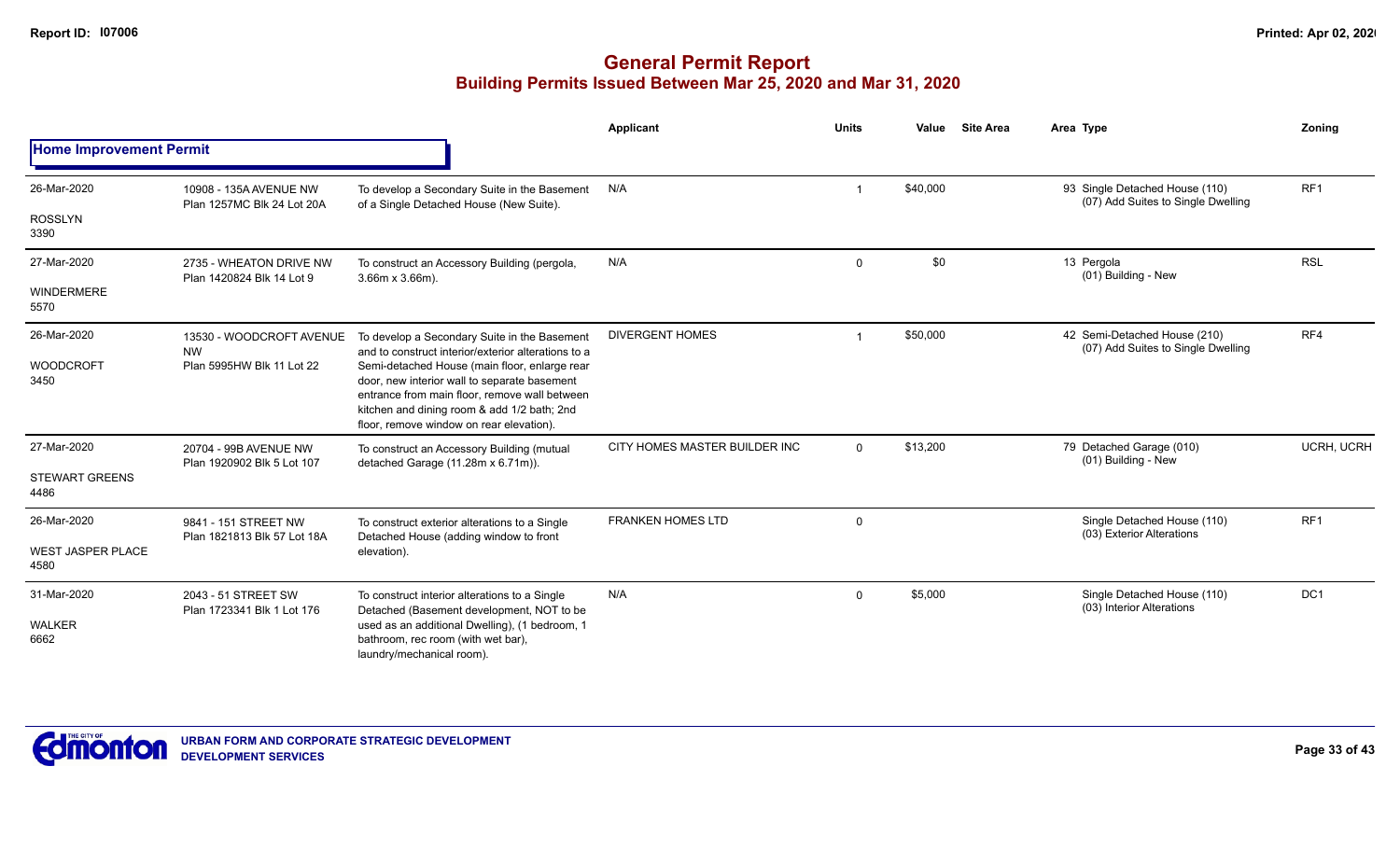|                                |                                                      |                                                                                                                                                         | Applicant                       | <b>Units</b>         | Value    | <b>Site Area</b>                                         | Area Type                                                             | Zonina          |
|--------------------------------|------------------------------------------------------|---------------------------------------------------------------------------------------------------------------------------------------------------------|---------------------------------|----------------------|----------|----------------------------------------------------------|-----------------------------------------------------------------------|-----------------|
| <b>Home Improvement Permit</b> |                                                      |                                                                                                                                                         |                                 |                      |          |                                                          |                                                                       |                 |
| 30-Mar-2020                    | 3608 - 106A STREET NW<br>Plan 4083RS Blk 7 Lot 34    | To develop a Secondary Suite in the Basement<br>of a Single Detached House. (2 bedrooms, 1                                                              | ORIGINAL GRAIN CONSTRUCTION LTD | $\overline{1}$       | \$29.700 |                                                          | Single Detached House (110)<br>(07) Add Suites to Single Dwelling     | RF <sub>1</sub> |
| <b>DUGGAN</b><br>5160          |                                                      | bathroom, mechanical room, kitchen)                                                                                                                     |                                 |                      |          |                                                          |                                                                       |                 |
| 31-Mar-2020                    | 6945 - EVANS WYND NW<br>Plan 1320959 Blk 4 Lot 7     | To construct interior alterations to a Single<br>Detached House (Basement development, NOT                                                              | N/A                             | $\mathbf 0$          | \$12,000 |                                                          | Single Detached House (110)<br>(03) Interior Alterations              | <b>RSL</b>      |
| <b>EDGEMONT</b><br>4462        |                                                      | to be used as an additional Dwelling).                                                                                                                  |                                 |                      |          |                                                          |                                                                       |                 |
| 31-Mar-2020                    | 1041 - GRAHAM COURT NW<br>Plan 9825723 Blk 10 Lot 81 | To construct interior alterations to a Single<br>Detached House (Basement development, NOT                                                              | N/A                             | \$10,000<br>$\Omega$ |          | Single Detached House (110)<br>(03) Interior Alterations | <b>RSL</b>                                                            |                 |
| <b>GLASTONBURY</b><br>4720     |                                                      | to be used as an additional Dwelling), existing<br>without permits.<br>(1 bedroom, 1 bathroom, living room,<br>mechanical room, NO wet bar or kitchen). |                                 |                      |          |                                                          |                                                                       |                 |
| 27-Mar-2020                    | 20628 - 131 AVENUE NW<br>Plan 1225027 Blk 8 Lot 57   | To construct interior alterations (Basement<br>development, NOT to be used as an additional                                                             | N/A                             | $\Omega$             | \$10,000 |                                                          | Single Detached House (110)<br>(03) Interior Alterations              | <b>RSL</b>      |
| <b>TRUMPETER AREA</b><br>4471  |                                                      | Dwelling) (1 Bed, 1 Bath, Rec Room with Wet<br>Bar).                                                                                                    |                                 |                      |          |                                                          |                                                                       |                 |
| 31-Mar-2020                    | 6905 - EVANS WYND NW<br>Plan 1721675 Blk 1 Lot 52    | To construct interior alterations to a Single<br>Detached House (Basement development, NOT                                                              | N/A                             | $\mathbf 0$          | \$24,000 |                                                          | Single Detached House (110)<br>(03) Interior Alterations              | <b>RSL</b>      |
| <b>EDGEMONT</b><br>4462        |                                                      | to be used as an additional Dwelling).                                                                                                                  |                                 |                      |          |                                                          |                                                                       |                 |
| 31-Mar-2020                    |                                                      | 5775 - KEEPING CRESCENT SW To develop a Secondary Suite in the Basement<br>of a Single Detached House.                                                  | ALLSEASON CUSTOM HOMES          |                      | \$96,000 |                                                          | 80 Single Detached House (110)<br>(07) Add Suites to Single Dwelling  | <b>RSL</b>      |
| <b>KESWICK AREA</b><br>5576    | Plan 1723403 Blk 5 Lot 27                            |                                                                                                                                                         |                                 |                      |          |                                                          |                                                                       |                 |
| 31-Mar-2020                    | 9656 - 81 AVENUE NW<br>Plan 927HW Blk 12 Lot A       | To develop a Secondary Suite in the Basement<br>in a Single Detached House.                                                                             | N/A                             | $\overline{1}$       | \$24,500 |                                                          | 102 Single Detached House (110)<br>(07) Add Suites to Single Dwelling | RF <sub>3</sub> |
| <b>RITCHIE</b><br>6610         |                                                      |                                                                                                                                                         |                                 |                      |          |                                                          |                                                                       |                 |

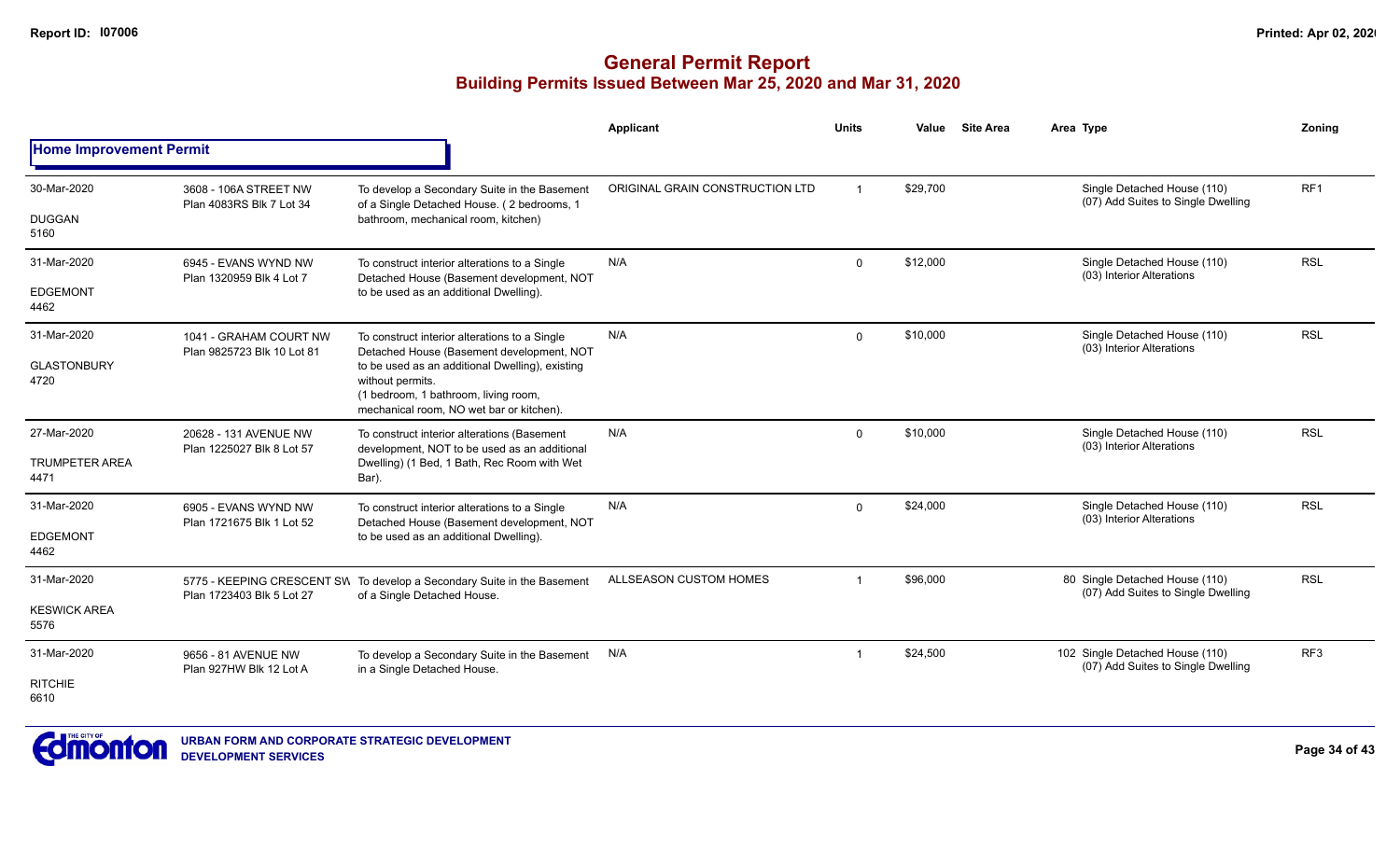|                                               |                                                                           |                                                                                                                                                                                          | Applicant                                  | <b>Units</b> | Value    | <b>Site Area</b> | Area Type                                              | Zoning                          |
|-----------------------------------------------|---------------------------------------------------------------------------|------------------------------------------------------------------------------------------------------------------------------------------------------------------------------------------|--------------------------------------------|--------------|----------|------------------|--------------------------------------------------------|---------------------------------|
| <b>Home Improvement Permit</b>                |                                                                           |                                                                                                                                                                                          |                                            |              |          |                  |                                                        |                                 |
| 30-Mar-2020<br><b>GRIESBACH</b><br>3111       | 5345 - ADMIRAL GIROUARD<br><b>STREET NW</b><br>Plan 1822492 Blk 25 Lot 73 | To construct an Accessory Building (a mutual<br>detached Garage 18.3 m x 6.71 m).                                                                                                        | <b>COVENTRY HOMES INC</b>                  | $\Omega$     | \$19,200 |                  | 115 Detached Garage (010)<br>(01) Building - New       | RF5g, RF5g,<br>RF <sub>5g</sub> |
| 31-Mar-2020<br><b>HAYS RIDGE AREA</b><br>5465 | 1466 - HOWES CRESCENT SW<br>Plan 1823170 Blk 12 Lot 31                    | To construct a rear uncovered deck to a Single<br>Detached House (2 tiered, upper level, 4.72m x<br>3.05m @0.76m in Height; lower level, 5.49m x<br>4.42m @ 0.40m in Height).            | <b>HILLVIEW MASTER BUILDER</b>             | $\Omega$     | \$3,700  |                  | 14 Single Detached House (110)<br>(03) Deck Attached   | <b>RSL</b>                      |
| 30-Mar-2020<br><b>WESTMOUNT</b><br>3440       | 10143 - CLIFTON PLACE NW<br>Plan 2955EO Blk B Lots 3-4                    | To demolish a Single Detached House and a<br>detached Garage.                                                                                                                            | EDGAR DEVELOPMENT CORP.<br><b>EDMONTON</b> | $\mathbf 0$  | \$3,500  |                  | Detached Garage(010)<br>(99) Demolition                | DC <sub>2</sub>                 |
| 30-Mar-2020<br><b>WESTMOUNT</b><br>3440       | 10143 - CLIFTON PLACE NW<br>Plan 2955EO Blk B Lots 3-4                    | To demolish a Single Detached House and a<br>detached Garage.                                                                                                                            | EDGAR DEVELOPMENT CORP.<br><b>EDMONTON</b> | $-1$         | \$6,700  |                  | Single Detached House (110)<br>(99) Demolition         | DC <sub>2</sub>                 |
| 31-Mar-2020<br><b>ROSENTHAL</b><br>4750       | 8168 - 224 STREET NW<br>Plan 1325400 Blk 3 Lot 11                         | To construct a rear uncovered deck to a Single<br>Detached House (6.18m x 3.14m @0.7m in<br>Height).                                                                                     | N/A                                        | $\mathbf{0}$ | \$5,000  |                  | 19 Single Detached House (110)<br>(03) Deck Attached   | <b>RPL</b>                      |
| 31-Mar-2020<br><b>WINDSOR PARK</b><br>5580    | 8343 - SASKATCHEWAN DRIVE<br><b>NW</b><br>Plan 1621549 Blk 1 Lot 2        | To construct an Accessory Building (a mutual<br>detached Garage. 12.19m x 6.1m).                                                                                                         | <b>LOZEN DEVELOPMENTS LTD</b>              | $\Omega$     | \$12,400 |                  | 74 Detached Garage (010)<br>(01) Building - New        | RF <sub>2</sub>                 |
| 31-Mar-2020<br><b>CHAPPELLE AREA</b><br>5462  | 6327 - CARTMELL ROAD SW<br>Plan 1820782 Blk 28 Lot 22                     | To construct interior alterations to a<br>Semi-Detached House (Basement development,<br>NOT to be used as an additional Dwelling) (1<br>Bed, 1 Bath, Living Room with Wet Bar, Utility). | N/A                                        | $\Omega$     | \$9,500  |                  | Semi-Detached House (210)<br>(03) Interior Alterations | RF4                             |

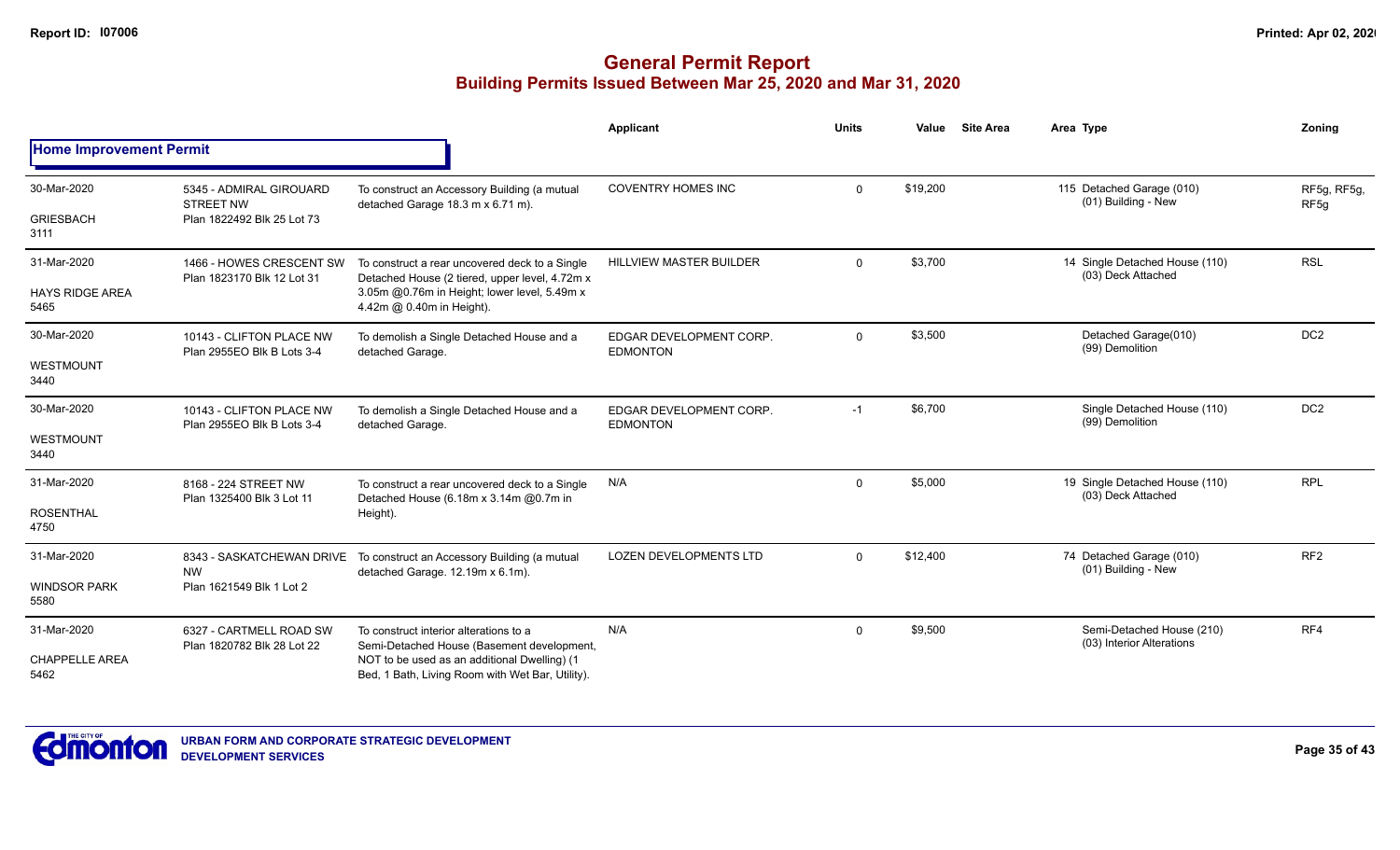|                                      |                                                      |                                                                                                                                    | Applicant               | <b>Units</b> | Value    | <b>Site Area</b> | Area Type |                                                          | Zoning                          |
|--------------------------------------|------------------------------------------------------|------------------------------------------------------------------------------------------------------------------------------------|-------------------------|--------------|----------|------------------|-----------|----------------------------------------------------------|---------------------------------|
| <b>Home Improvement Permit</b>       |                                                      |                                                                                                                                    |                         |              |          |                  |           |                                                          |                                 |
| 25-Mar-2020                          | 3919 - ROBINS CRESCENT NW                            | To construct interior alterations to a Single                                                                                      | N/A                     | 0            | \$9,500  |                  |           | Single Detached House (110)<br>(03) Interior Alterations | <b>RSL</b>                      |
| <b>STARLING</b><br>4474              | Plan 1720814 Blk 6 Lot 85                            | Detached House (Basement development, NOT<br>to be used as an additional Dwelling).                                                |                         |              |          |                  |           |                                                          |                                 |
| 25-Mar-2020                          | 7126 - EDGEMONT WAY NW<br>Plan 1922854 Blk 12 Lot 25 | To construct an Accessory Building (mutual<br>detached Garage (17.07m x 6.71m)).                                                   | ROHIT COMMUNITIES INC   | $\Omega$     | \$19,100 |                  |           | 115 Detached Garage (010)<br>(01) Building - New         | RMD, RMD.<br><b>RMD</b>         |
| <b>EDGEMONT</b><br>4462              |                                                      |                                                                                                                                    |                         |              |          |                  |           |                                                          |                                 |
| 25-Mar-2020                          | 545 - GLENRIDDING RAVINE<br><b>DRIVE SW</b>          | To construct an Accessory Building (a mutual<br>detached Garage (21.94m x 6.71m)).                                                 | ROHIT COMMUNITIES INC   | $\Omega$     | \$24,500 |                  |           | 147 Detached Garage (010)<br>(01) Building - New         | DC1, DC1, DC<br>DC <sub>1</sub> |
| <b>GLENRIDDING RAVINE</b><br>5579    | Plan 1921203 Blk 3 Lot 12                            |                                                                                                                                    |                         |              |          |                  |           |                                                          |                                 |
| 25-Mar-2020                          | 7428 - 178 AVENUE NW                                 | To construct an Accessory Building (detached                                                                                       | <b>IMPACT HOMES LTD</b> | $\mathbf 0$  | \$7,500  |                  |           | 45 Detached Garage (010)<br>(01) Building - New          | <b>RPL</b>                      |
| <b>CRYSTALLINA NERA WEST</b><br>2463 | Plan 1920842 Blk 9 Lot 34                            | Garage (6.71m x 6.71m)).                                                                                                           |                         |              |          |                  |           |                                                          |                                 |
| 31-Mar-2020                          | 3. 16204 - 102 AVENUE NW<br>Plan 1924AM Blk 8 Lot 1  | To construct interior alterations to a 4 Dwelling<br>unit Row House (Basement development (Unit 3                                  | NDURA DEVELOPMENTS LTD  | $\Omega$     | \$5,000  |                  |           | Row House (330)<br>(03) Interior Alterations             | RF <sub>3</sub>                 |
| <b>BRITANNIA YOUNGSTOWN</b><br>4060  |                                                      | ONLY), NOT to be used as an additional<br>Dwelling), (1 bedroom, 1 bathroom, rec room,<br>mechanical room, NO wet bar or kitchen). |                         |              |          |                  |           |                                                          |                                 |
| 31-Mar-2020                          | 2, 16204 - 102 AVENUE NW                             | To construct interior alterations to a 4 Dwelling<br>unit Row House (Basement development (Unit 2)                                 | NDURA DEVELOPMENTS LTD  | $\Omega$     | \$5,000  |                  |           | Row House (330)<br>(03) Interior Alterations             | RF <sub>3</sub>                 |
| <b>BRITANNIA YOUNGSTOWN</b><br>4060  | Plan 1924AM Blk 8 Lot 1                              | ONLY), NOT to be used as an additional<br>Dwelling), (1 bedroom, 1 bathroom, rec room,<br>mechanical room, No wet bar or kitchen). |                         |              |          |                  |           |                                                          |                                 |
| 25-Mar-2020                          | 6041 - 107A STREET NW<br>Plan 3756HW Blk 31 Lot 43   | To construct an Accessory Building (open<br>pergola, 7.57 m x 6.9 m), existing without                                             | <b>PERMIT MASTERS</b>   | 0            | \$0      |                  |           | 35 Pergola<br>(01) Building - New                        | RF1                             |
| <b>PLEASANTVIEW</b><br>5320          |                                                      | permits.                                                                                                                           |                         |              |          |                  |           |                                                          |                                 |

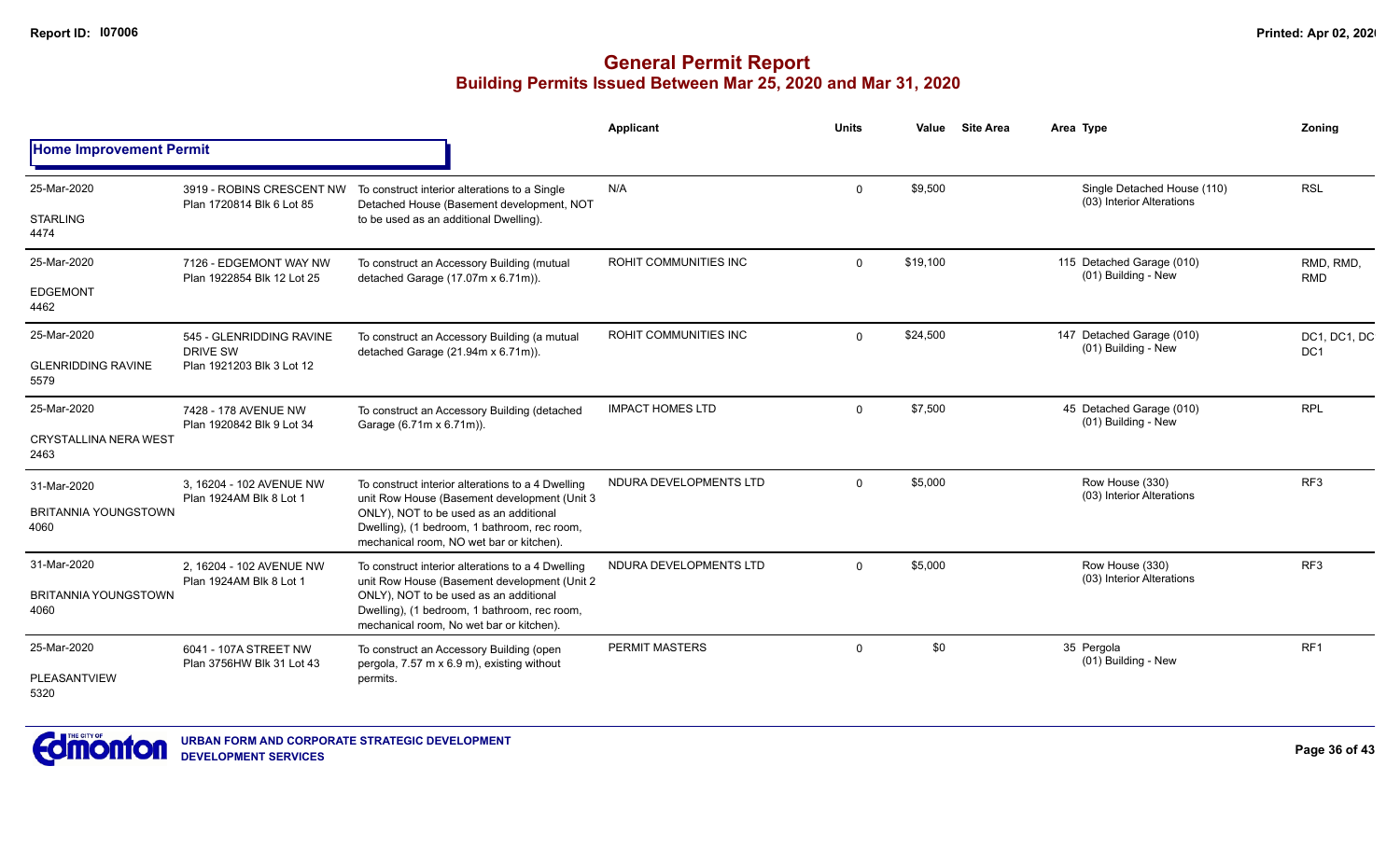|                                     |                                                        |                                                                                                                                                                                                                                                                   | <b>Applicant</b>                                | <b>Units</b> | Value    | <b>Site Area</b> | Area Type                                                             | Zoning          |
|-------------------------------------|--------------------------------------------------------|-------------------------------------------------------------------------------------------------------------------------------------------------------------------------------------------------------------------------------------------------------------------|-------------------------------------------------|--------------|----------|------------------|-----------------------------------------------------------------------|-----------------|
| <b>Home Improvement Permit</b>      |                                                        |                                                                                                                                                                                                                                                                   |                                                 |              |          |                  |                                                                       |                 |
| 25-Mar-2020                         | 1259 - ROSENTHAL<br><b>BOULEVARD NW</b>                | To construct an Accessory Building (detached<br>mutual Garage, 16.47m x 6.4m).                                                                                                                                                                                    | PACESETTER HOMES LTD                            | $\Omega$     | \$16,700 |                  | 100 Detached Garage (010)<br>(01) Building - New                      | RF5, RF5, RF5   |
| <b>ROSENTHAL</b><br>4750            | Plan 1923107 Blk 7 Lot 9                               |                                                                                                                                                                                                                                                                   |                                                 |              |          |                  |                                                                       |                 |
| 31-Mar-2020                         | Plan 1723442 Blk 16 Lot 105                            | 820 - SECORD BOULEVARD NW To construct interior alterations to a<br>Row-House, Unit 820 (Basement development,                                                                                                                                                    | <b>CRIMSON COVE HOMES INC</b>                   | $\Omega$     | \$13,800 |                  | Row House (330)<br>(03) Interior Alterations                          | RF <sub>5</sub> |
| SECORD<br>4487                      |                                                        | NOT to be used as an additional Dwelling).                                                                                                                                                                                                                        |                                                 |              |          |                  |                                                                       |                 |
| 31-Mar-2020                         | 4, 16204 - 102 AVENUE NW<br>Plan 1924AM Blk 8 Lot 1    | NDURA DEVELOPMENTS LTD<br>To construct interior alterations to a 4 Dwelling<br>unit Row House (Basement development (Unit 4<br>ONLY), NOT to be used as an additional<br>Dwelling), (1 bedroom, 1 bathroom, rec room,<br>mechanical room, NO wet bar or kitchen). |                                                 | $\Omega$     | \$5,000  |                  | Row House (330)<br>(03) Interior Alterations                          | RF <sub>3</sub> |
| <b>BRITANNIA YOUNGSTOWN</b><br>4060 |                                                        |                                                                                                                                                                                                                                                                   |                                                 |              |          |                  |                                                                       |                 |
| 31-Mar-2020                         | 11239 - 87 STREET NW<br>Plan 2025AJ Blk 84 Lot 11      | To construct interior alterations to a Single<br>Detached House (Removing a wall between the                                                                                                                                                                      | N/A                                             | 0            | \$20,000 |                  | Single Detached House (110)<br>(03) Interior Alterations              | RA7             |
| <b>PARKDALE</b><br>1160             |                                                        | kitchen and dining room creating an open<br>concept space).                                                                                                                                                                                                       |                                                 |              |          |                  |                                                                       |                 |
| 25-Mar-2020                         | 9339 - 91 STREET NW<br>Plan 1453HW Blk A Lot D         | To construct interior alterations to a Single<br>Detached House (Basement development, NOT                                                                                                                                                                        | NORTH POINTE HOMES LTD                          | $\Omega$     | \$35,000 |                  | Single Detached House (110)<br>(03) Interior Alterations              | RF <sub>1</sub> |
| <b>STRATHEARN</b><br>6710           |                                                        | to be used as an additional Dwelling).<br>(2 Bedrooms, 1 Bath, 1 Bar, 1 Rec room, and 1<br>Mechanical room)                                                                                                                                                       |                                                 |              |          |                  |                                                                       |                 |
| 31-Mar-2020                         | 3705 - HUMMINGBIRD WAY NW<br>Plan 1524288 Blk 5 Lot 15 | To develop a Secondary Suite in the Basement<br>of a Single Detached House.                                                                                                                                                                                       | 1110722 ALBERTA LTD O/A FINESSE<br><b>HOMES</b> |              | \$20,000 |                  | 801 Single Detached House (110)<br>(07) Add Suites to Single Dwelling | <b>RSL</b>      |
| <b>STARLING</b><br>4474             |                                                        |                                                                                                                                                                                                                                                                   |                                                 |              |          |                  |                                                                       |                 |
| 25-Mar-2020                         | 12014 - 92 STREET NW<br>Plan 3493X Blk 4 Lot 5         | To demolish a Single Detached House and<br>detached Garage.                                                                                                                                                                                                       | N/A                                             | 0            | \$3,500  |                  | Detached Garage(010)<br>(99) Demolition                               | RF <sub>3</sub> |
| <b>ALBERTA AVENUE</b><br>1010       |                                                        |                                                                                                                                                                                                                                                                   |                                                 |              |          |                  |                                                                       |                 |

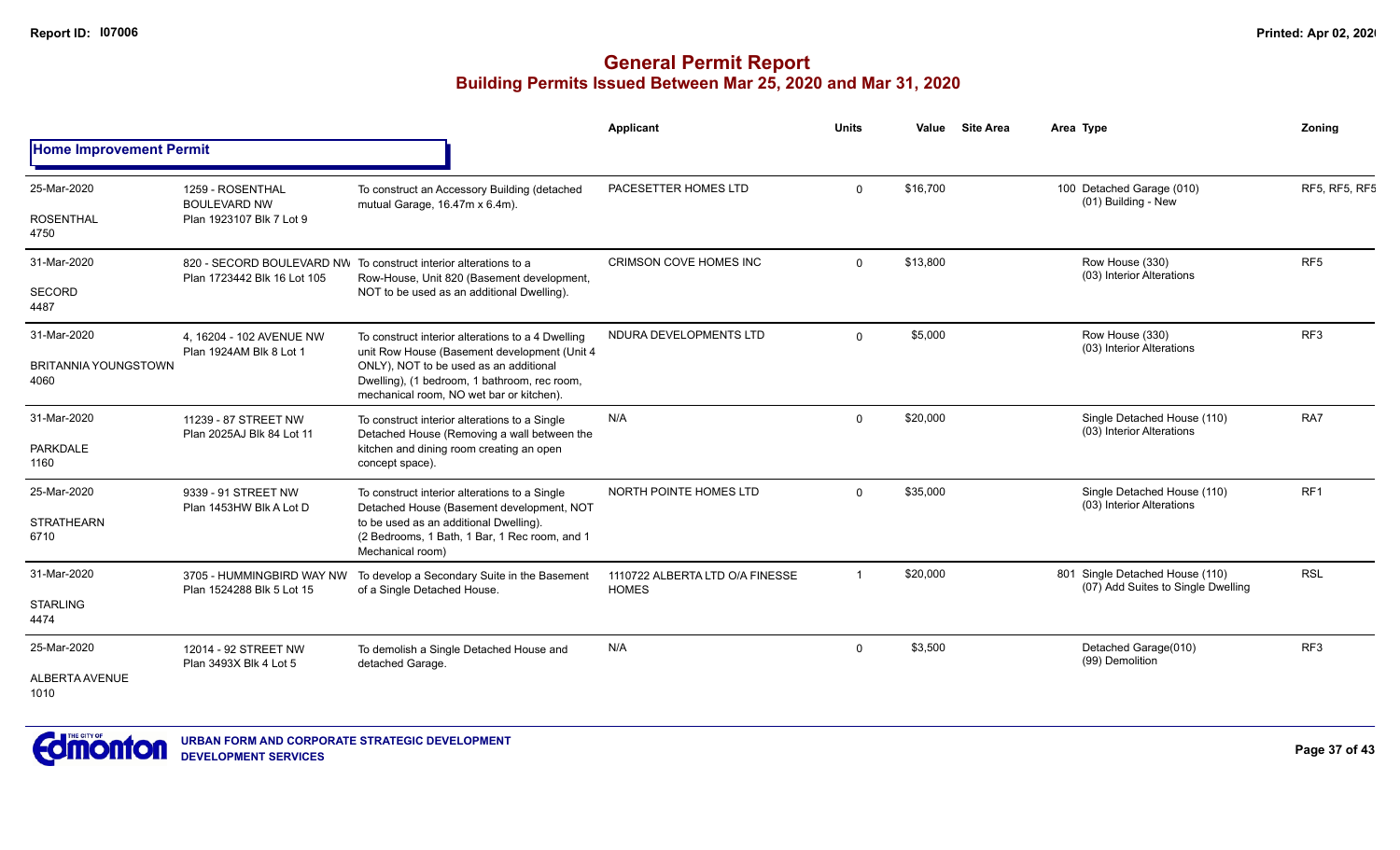|                                |                                                        |                                                                                                                           | Applicant                                            | <b>Units</b> | Value    | <b>Site Area</b> | Area Type                                                | <b>Zoning</b>   |
|--------------------------------|--------------------------------------------------------|---------------------------------------------------------------------------------------------------------------------------|------------------------------------------------------|--------------|----------|------------------|----------------------------------------------------------|-----------------|
| <b>Home Improvement Permit</b> |                                                        |                                                                                                                           |                                                      |              |          |                  |                                                          |                 |
| 25-Mar-2020                    | 12014 - 92 STREET NW<br>Plan 3493X Blk 4 Lot 5         | To demolish a Single Detached House and<br>detached Garage.                                                               | N/A                                                  | $-1$         | \$6,700  |                  | Single Detached House (110)<br>(99) Demolition           | RF <sub>3</sub> |
| ALBERTA AVENUE<br>1010         |                                                        |                                                                                                                           |                                                      |              |          |                  |                                                          |                 |
| 25-Mar-2020                    | 10814 - 83 AVENUE NW<br>Plan N4000R Blk 177 Lot 4      | To construct interior alterations to a Single<br>Detached House (Main Floor Renovations                                   | N/A                                                  | $\Omega$     | \$7,000  |                  | Single Detached House (110)<br>(03) Interior Alterations | RA7             |
| <b>GARNEAU</b><br>5200         |                                                        | (kitchen & bathroom), NOT to be used as an<br>additional Dwelling).                                                       |                                                      |              |          |                  |                                                          |                 |
| 25-Mar-2020                    | 2861 - ANDERSON PLACE SW<br>Plan 0920939 Blk 10 Lot 96 | To construct interior alterations to a Single<br>Detached House (Basement development, NOT                                | INSTINCT CONSTRUCTION                                | $\Omega$     | \$42,000 |                  | Single Detached House (110)<br>(03) Interior Alterations | <b>RSL</b>      |
| AMBLESIDE<br>5505              |                                                        | to be used as an additional Dwelling, 1<br>Bedroom, 1 Bathroom, 1 Mech Room, 1<br>Den/Office, 1 Living Room).             |                                                      |              |          |                  |                                                          |                 |
| 31-Mar-2020                    | 6472 - KING WYND SW<br>Plan 1723517 Blk 5 Lot 27       | To construct interior alterations to a Single<br>Detached House (Basement development, NOT                                | N/A                                                  | $\Omega$     | \$15,000 |                  | Single Detached House (110)<br>(03) Interior Alterations | DC1, DC1        |
| <b>KESWICK AREA</b><br>5576    |                                                        | to be used as an additional Dwelling), (1<br>bedroom, 1 bathroom, open space, mechanical<br>room. NO wet bar or kitchen). |                                                      |              |          |                  |                                                          |                 |
| 30-Mar-2020                    | 12247 - 106 STREET NW<br>Plan 1056HW Blk 5 Lot F       | To demolish a Single Detached House and<br>detached Garage.                                                               | <b>GAON CONSTRUCTION.LTD</b>                         | $\Omega$     | \$3,500  |                  | Detached Garage(010)<br>(99) Demolition                  | RF1             |
| WESTWOOD<br>1250               |                                                        |                                                                                                                           |                                                      |              |          |                  |                                                          |                 |
| 30-Mar-2020                    | 12247 - 106 STREET NW<br>Plan 1056HW Blk 5 Lot F       | To demolish a Single Detached House and<br>detached Garage.                                                               | <b>GAON CONSTRUCTION.LTD</b>                         | $-1$         | \$6,700  |                  | Single Detached House (110)<br>(99) Demolition           | RF1             |
| WESTWOOD<br>1250               |                                                        |                                                                                                                           |                                                      |              |          |                  |                                                          |                 |
| 25-Mar-2020                    | 9504 - 86 AVENUE NW<br>Plan 0929156 Blk 4 Lot 1B       | To construct interior alterations to a<br>Semi-Detached House (Basement development,                                      | 404821 ALBERTA LTD O/A PLETTL<br><b>CONSTRUCTION</b> | $\Omega$     | \$100    |                  | Semi-Detached House (210)<br>(03) Interior Alterations   | RF <sub>3</sub> |
| <b>BONNIE DOON</b><br>6040     |                                                        | NOT to be used as an additional Dwelling, 1<br>Mech Room, 1 Bathroom, 1 Living Room.).                                    |                                                      |              |          |                  |                                                          |                 |

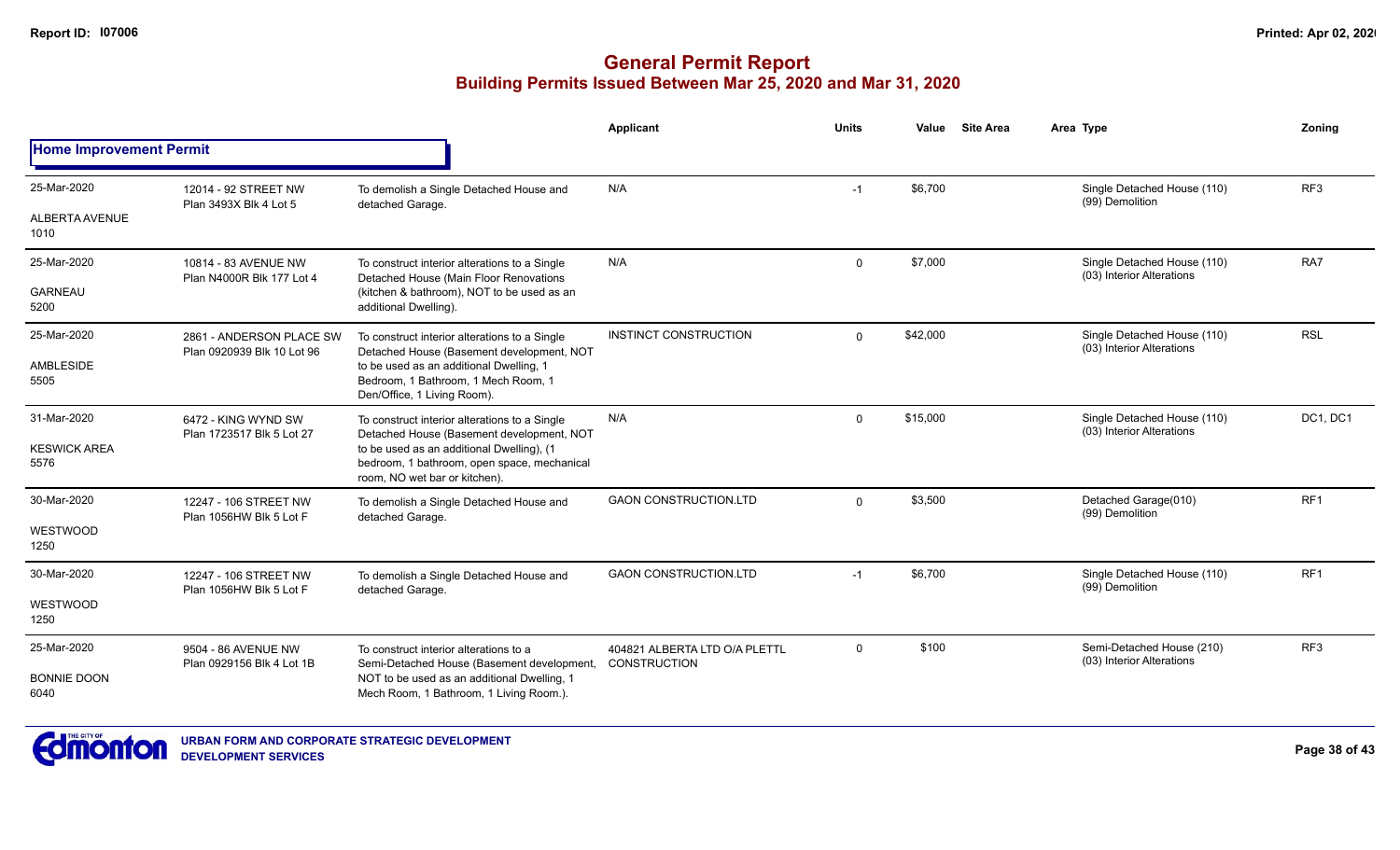|                                                 |                                                                        |                                                                                                                                                          | <b>Applicant</b>                | <b>Units</b> | Value    | <b>Site Area</b> | Area Type                                                       | <b>Zoning</b>   |
|-------------------------------------------------|------------------------------------------------------------------------|----------------------------------------------------------------------------------------------------------------------------------------------------------|---------------------------------|--------------|----------|------------------|-----------------------------------------------------------------|-----------------|
| <b>Home Improvement Permit</b>                  |                                                                        |                                                                                                                                                          |                                 |              |          |                  |                                                                 |                 |
| 31-Mar-2020<br><b>HAWKS RIDGE</b><br>4473       | 1046 - COOPERS HAWK LINK<br><b>NW</b><br>Plan 1525742 Blk 6 Lot 12     | To construct a rear uncovered deck (5.11m x<br>4.57m @ 0.97m in Height) to a Single Detached<br>House.                                                   | N/A                             | $\mathbf 0$  | \$6,100  |                  | 23 Single Detached House (110)<br>(03) Deck Attached            | <b>RSL</b>      |
| 25-Mar-2020<br><b>WALKER</b><br>6662            | SW<br>Plan 1624309 Blk 21 Lot 27                                       | 2324 - WONNACOTT CRESCEN <sup>T</sup> To construct an Accessory Building (LOT 27,<br>detached Garage (6.10m x 6.71m)).                                   | <b>BEDROCK HOMES LTD</b>        | $\Omega$     | \$6,800  |                  | 41 Detached Garage (010)<br>(01) Building - New                 | RF4             |
| 31-Mar-2020<br><b>INGLEWOOD</b><br>3240         | 11207 - 132 STREET NW<br>Plan 1521543 Blk 24 Lot 21                    | To develop a Secondary Suite in the Basement<br>of a Semi-detached House (Existing Suite) (1<br>Bed, 1 Bath, Kitchen, Living Room, Laundry,<br>Utility). | <b>SKYWARD HOMES INC</b>        | -1           | \$14,000 |                  | Semi-Detached House (210)<br>(07) Add Suites to Single Dwelling | RF <sub>3</sub> |
| 25-Mar-2020<br><b>MCCONACHIE AREA</b><br>2521   | 1240 - MCCONACHIE<br><b>BOULEVARD NW</b><br>Plan 1520683 Blk 16 Lot 22 | To construct an Accessory Building (rear<br>detached Garage (6.10m x 6.71m)).                                                                            | MORRISON HOMES (EDMONTON) LTD   | $\Omega$     | \$6,800  |                  | 41 Detached Garage (010)<br>(01) Building - New                 | <b>RPL</b>      |
| 31-Mar-2020<br><b>HENDERSON ESTATES</b><br>5230 | 327 - HEDLEY WAY NW<br>Plan 8122488 Blk 79 Lot 16                      | To construct a rear uncovered deck to a Single<br>Detached House (7.86m x 5.33m @ 2.59m in<br>Height).                                                   | TWO GENERATIONS CONSTRUCTION LT | $\Omega$     | \$4,500  |                  | 18 Single Detached House (110)<br>(03) Deck Attached            | RF1             |
| 31-Mar-2020<br><b>DELTON</b><br>1080            | 12209 - 93 STREET NW<br>Plan 2963X Blk D Lots 2-3                      | To construct exterior alterations to a Single<br>Detached House, existing without permits<br>(changing front facade materials).                          | ELITE LIVING INC                | 0            |          |                  | Single Detached House (110)<br>(03) Exterior Alterations        | RF <sub>3</sub> |
| 31-Mar-2020<br><b>BEACON HEIGHTS</b><br>2040    | 11937 - 38 STREET NW<br>Plan 491KS Blk 22 Lot 18                       | To demolish a Single Detached House and<br>detached Garage.                                                                                              | 2042654 ALBERTA LTD             | $\mathbf 0$  | \$3,400  |                  | Detached Garage(010)<br>(99) Demolition                         | RF <sub>1</sub> |

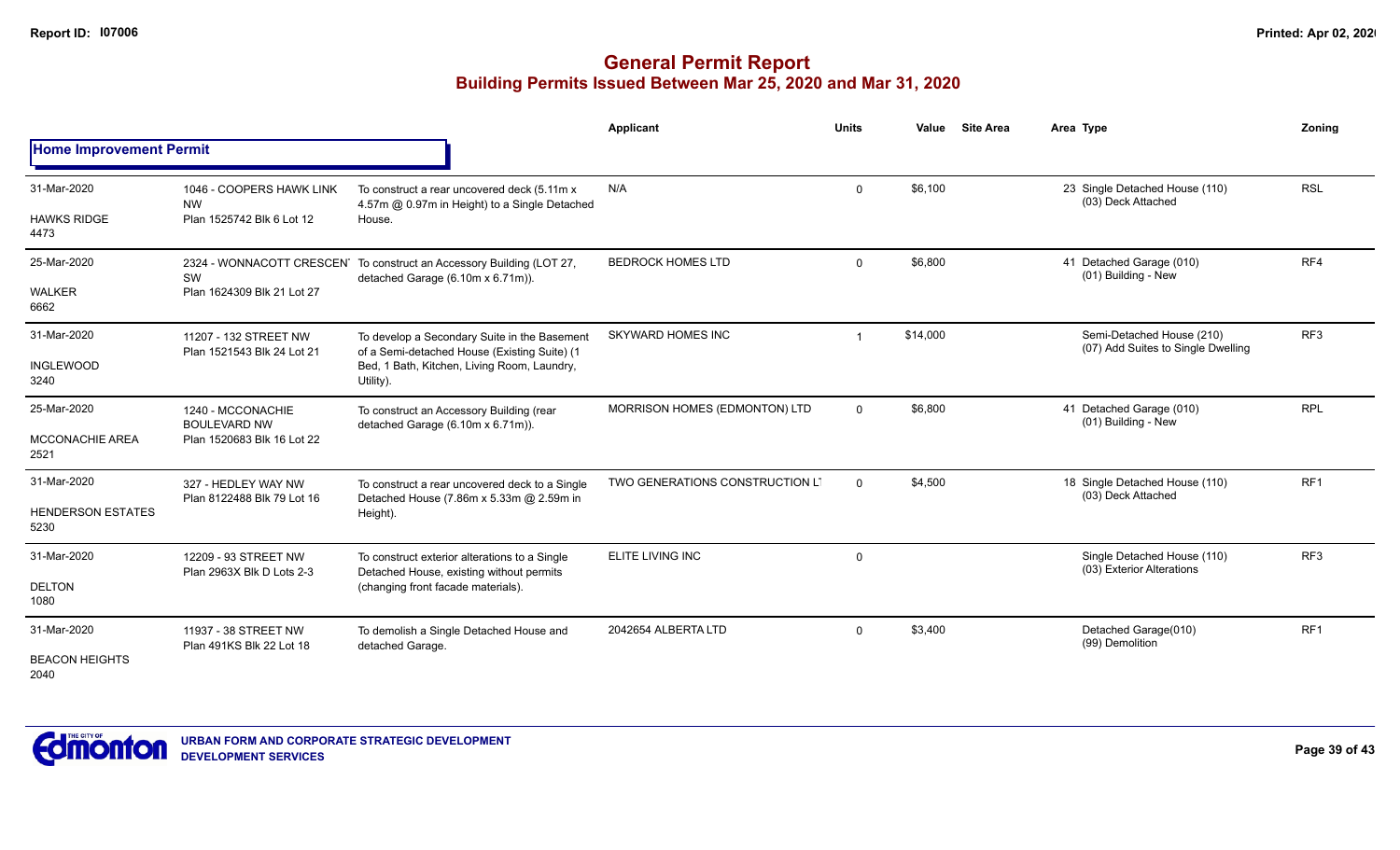|                                   |                                                                     |                                                                                          | Applicant                    | <b>Units</b> | Value    | <b>Site Area</b> | Area Type                                            | Zoning                          |
|-----------------------------------|---------------------------------------------------------------------|------------------------------------------------------------------------------------------|------------------------------|--------------|----------|------------------|------------------------------------------------------|---------------------------------|
| <b>Home Improvement Permit</b>    |                                                                     |                                                                                          |                              |              |          |                  |                                                      |                                 |
| 31-Mar-2020                       | 11937 - 38 STREET NW<br>Plan 491KS Blk 22 Lot 18                    | To demolish a Single Detached House and<br>detached Garage.                              | 2042654 ALBERTA LTD          | $-1$         | \$6,500  |                  | Single Detached House (110)<br>(99) Demolition       | RF <sub>1</sub>                 |
| <b>BEACON HEIGHTS</b><br>2040     |                                                                     |                                                                                          |                              |              |          |                  |                                                      |                                 |
| 31-Mar-2020                       | 14221 - 101 AVENUE NW<br>Plan 1624124 Blk 141 Lot 4B                | To construct an extension to the rear<br>uncovered deck (3.75m x 5.28m @ 0.85m in        | N/A                          | $\Omega$     | \$5,000  |                  | 20 Single Detached House (110)<br>(03) Deck Attached | RF <sub>1</sub>                 |
| <b>GROVENOR</b><br>3210           |                                                                     | Height) to a Single Detached House, deck<br>extended without permits.                    |                              |              |          |                  |                                                      |                                 |
| 31-Mar-2020                       | 553 - GLENRIDDING RAVINE<br><b>DRIVE SW</b>                         | To construct an Accessory Building (detached<br>mutual Garage 21.94 m x 6.71 m).         | ROHIT COMMUNITIES INC        | $\Omega$     | \$5,800  |                  | 35 Detached Garage (010)<br>(01) Building - New      | DC1, DC1, DC<br>DC <sub>1</sub> |
| <b>GLENRIDDING RAVINE</b><br>5579 | Plan 1921203 Blk 3 Lot 16                                           |                                                                                          |                              |              |          |                  |                                                      |                                 |
| 31-Mar-2020                       | 118 - BRINTNELL BOULEVARD<br><b>NW</b><br>Plan 0522926 Blk 23 Lot 8 | To construct an Accessory Building (rear<br>detached Garage (6.70m x 6.70m)).            | PREMIER BUILT GARAGES        | $\Omega$     | \$7,500  |                  | 45 Detached Garage (010)<br>(01) Building - New      | <b>RPL</b>                      |
| <b>BRINTNELL</b><br>2110          |                                                                     |                                                                                          |                              |              |          |                  |                                                      |                                 |
| 31-Mar-2020                       | 1282 - MCCONACHIE<br><b>BOULEVARD NW</b>                            | To construct an Accessory Building mutual<br>detached Garage (12.2m x 6.71m)).           | STERLING HOMES EDMONTON LTD. | $\Omega$     | \$13,600 |                  | 82 Detached Garage (010)<br>(01) Building - New      | RLD,                            |
| <b>MCCONACHIE AREA</b><br>2521    | Plan 1823225 Blk 29 Lot 8                                           |                                                                                          |                              |              |          |                  |                                                      |                                 |
| 25-Mar-2020                       | 9819 - 165 AVENUE NW<br>Plan 7922524 Blk 28 Lot 34                  | To construct exterior alterations to a Single<br>Detached House (Pergola, 1.94m x 4.75). | N/A                          | $\mathbf 0$  |          |                  | Single Detached House (110)<br>(02) Addition         | RF <sub>1</sub>                 |
| <b>LORELEI</b><br>3280            |                                                                     |                                                                                          |                              |              |          |                  |                                                      |                                 |
| 31-Mar-2020                       | 1763 - 26A STREET NW<br>Plan 1722382 Blk 9 Lot 45                   | To construct an Accessory Building (detached<br>Garage (5.79m x 6.1m)).                  | <b>HOMES BY AVI</b>          | $\Omega$     | \$5,900  |                  | 35 Detached Garage (010)<br>(01) Building - New      | DC1                             |
| <b>LAUREL</b><br>6444             |                                                                     |                                                                                          |                              |              |          |                  |                                                      |                                 |

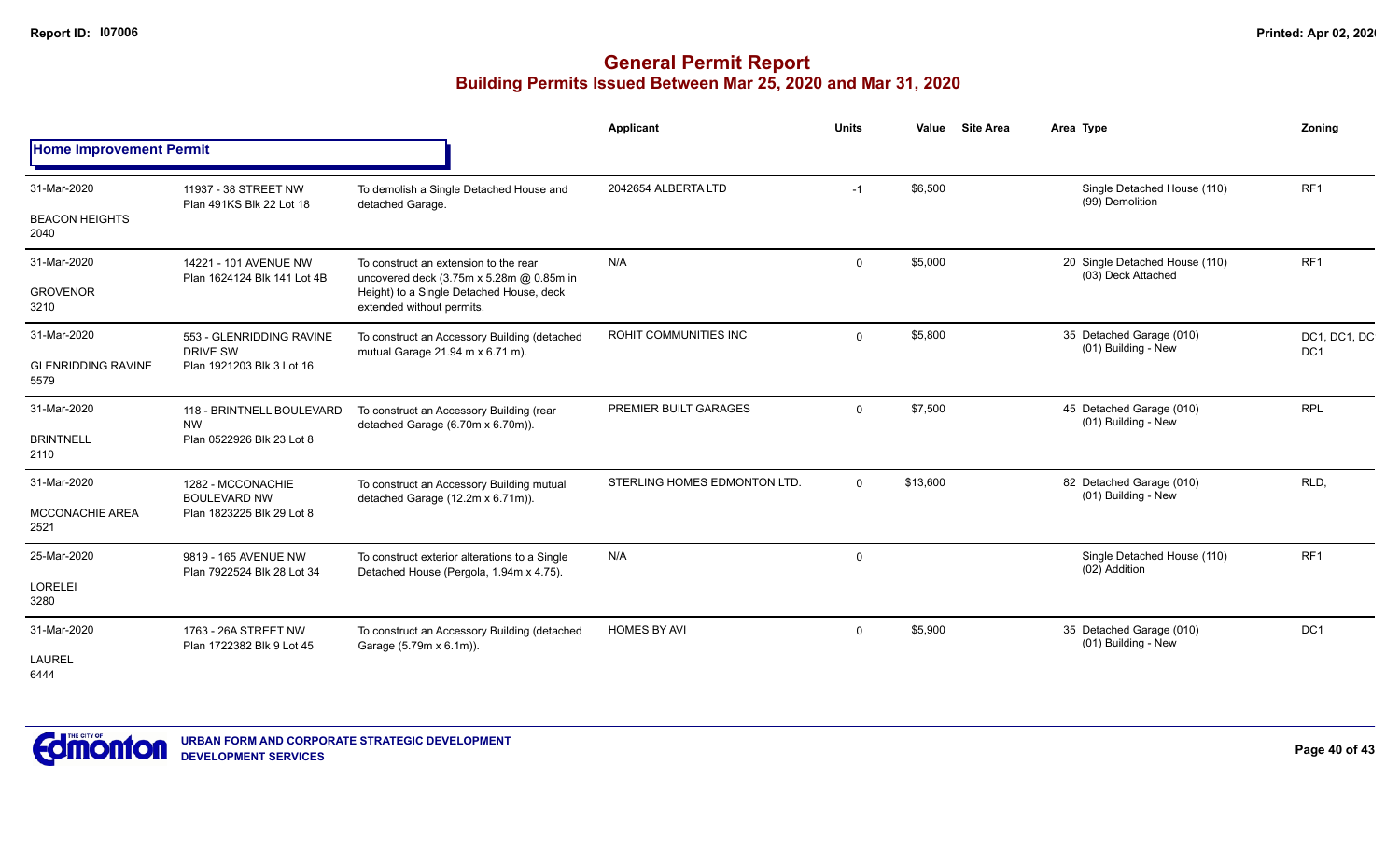|                                |                                                       |                                                                                                                                                                                                                                        | Applicant                    | <b>Units</b> | Value    | <b>Site Area</b> | Area Type                                                | Zonina     |
|--------------------------------|-------------------------------------------------------|----------------------------------------------------------------------------------------------------------------------------------------------------------------------------------------------------------------------------------------|------------------------------|--------------|----------|------------------|----------------------------------------------------------|------------|
| <b>Home Improvement Permit</b> |                                                       |                                                                                                                                                                                                                                        |                              |              |          |                  |                                                          |            |
| 27-Mar-2020                    | 4040 - 3 STREET NW<br>Plan 1623032 Blk 12 Lot 59      | To construct an Accessory Building (detached<br>Garage (6.10m x 6.71m)).                                                                                                                                                               | <b>BEDROCK HOMES LTD</b>     | $\mathbf 0$  | \$6,800  |                  | 41 Detached Garage (010)<br>(01) Building - New          | <b>RMD</b> |
| MAPLE<br>6441                  |                                                       |                                                                                                                                                                                                                                        |                              |              |          |                  |                                                          |            |
| 27-Mar-2020                    | 4044 - 3 STREET NW<br>Plan 1623032 Blk 12 Lot 58      | To construct an Accessory Building (detached<br>Garage (6.10m x 6.71m)).                                                                                                                                                               | <b>BEDROCK HOMES LTD</b>     | $\mathbf{0}$ | \$6,800  |                  | 41 Detached Garage (010)<br>(01) Building - New          | <b>RMD</b> |
| <b>MAPLE</b><br>6441           |                                                       |                                                                                                                                                                                                                                        |                              |              |          |                  |                                                          |            |
| 27-Mar-2020                    | 5908 - 208 STREET NW<br>Plan 0827369 Blk 34 Lot 123   | To construct interior alterations to a Single<br>Detached House (Basement development, NOT                                                                                                                                             | N/A                          | $\mathbf 0$  | \$10,000 |                  | Single Detached House (110)<br>(03) Interior Alterations | <b>RSL</b> |
| THE HAMPTONS<br>4461           |                                                       | to be used as an additional Dwelling), (1<br>bathroom, 1 exercise room, open space,<br>mechanical room, NO wet bar or kitchen).                                                                                                        |                              |              |          |                  |                                                          |            |
| 27-Mar-2020                    | 411 - DRAGOON PLACE NW<br>Plan 1322503 Blk 15 Lot 29  | To construct interior alterations to a Single<br>Detached House (to relocate a telepost in the                                                                                                                                         | N/A                          | $\Omega$     | \$500    |                  | Single Detached House (110)<br>(03) Interior Alterations | <b>GLG</b> |
| <b>GRIESBACH</b><br>3111       |                                                       | basement).                                                                                                                                                                                                                             |                              |              |          |                  |                                                          |            |
| 27-Mar-2020                    | 4886 - ALWOOD POINT SW<br>Plan 1920591 Blk 18 Lot 170 | To construct interior alterations to a 4 Dwelling<br>unit Row House (Basement development (LOT<br>170), NOT to be used as an additional<br>Dwelling), (1 bedroom, 1 bathroom, family room,<br>mechanical room, NO wet bar or kitchen). | STERLING HOMES EDMONTON LTD. | $\Omega$     | \$20,700 |                  | Row House (330)<br>(03) Interior Alterations             | RF5, RF5   |
| ALLARD<br>5458                 |                                                       |                                                                                                                                                                                                                                        |                              |              |          |                  |                                                          |            |
| 27-Mar-2020                    | 8514 - ELLIS LINK NW<br>Plan 1320959 Blk 2 Lot 34     | To construct interior alterations to a Single<br>Detached House (Basement development, NOT                                                                                                                                             | SALVADOR CONSTRUCTION LTD.   | $\Omega$     | \$20,000 |                  | Single Detached House (110)<br>(03) Interior Alterations | DC1        |
| <b>EDGEMONT</b><br>4462        |                                                       | to be used as an additional Dwelling) (1 Office,<br>1 Bath, Open Area, Utility, NO Kitchen/ Wet<br>Bar).                                                                                                                               |                              |              |          |                  |                                                          |            |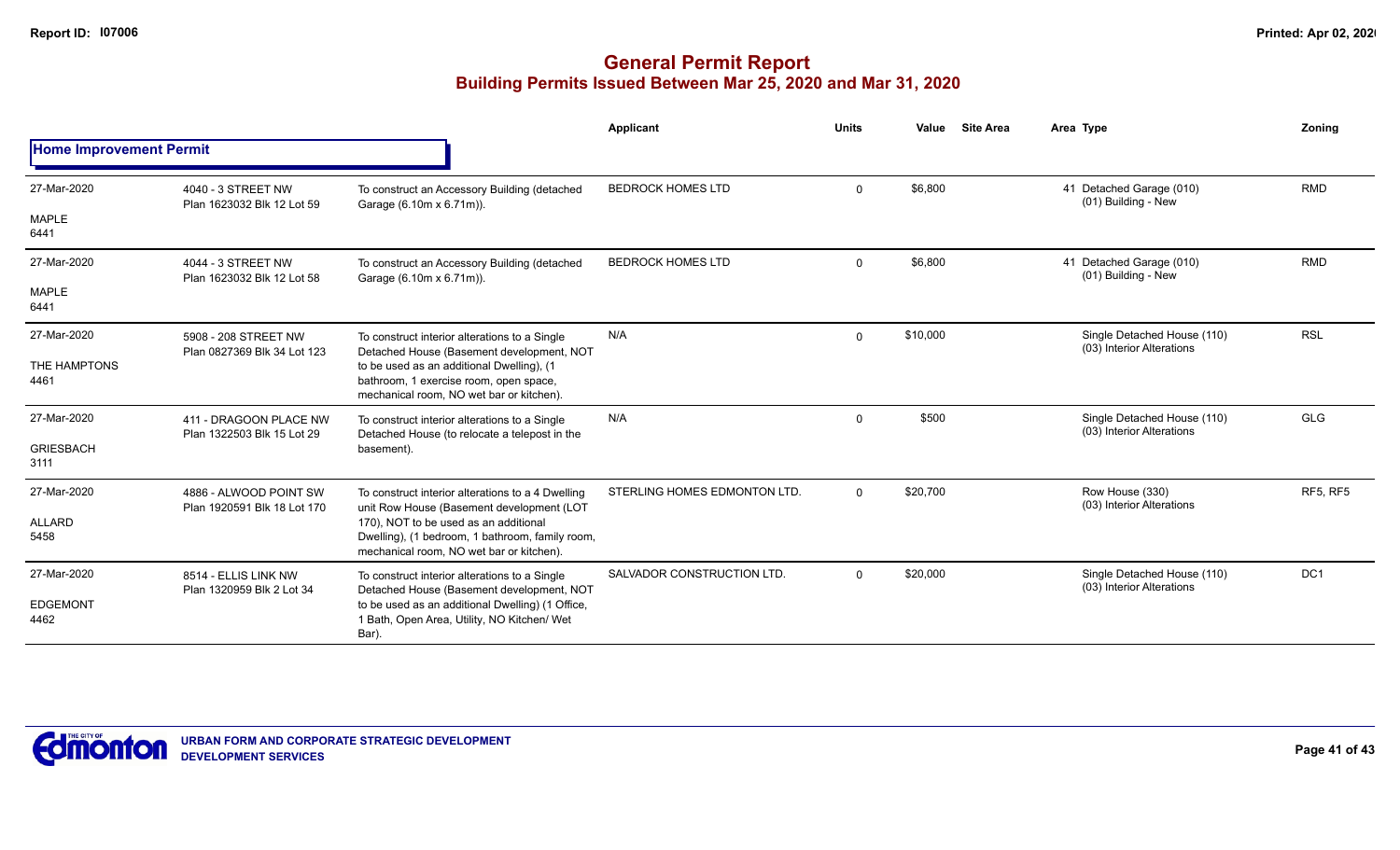|                                          |                                                             |                                                                                                                                                                                                                                                                                                   | Applicant                    | <b>Units</b> | Value    | <b>Site Area</b> | Area Type                                                             | Zoning          |
|------------------------------------------|-------------------------------------------------------------|---------------------------------------------------------------------------------------------------------------------------------------------------------------------------------------------------------------------------------------------------------------------------------------------------|------------------------------|--------------|----------|------------------|-----------------------------------------------------------------------|-----------------|
| <b>Home Improvement Permit</b>           |                                                             |                                                                                                                                                                                                                                                                                                   |                              |              |          |                  |                                                                       |                 |
| 27-Mar-2020<br><b>WALKER</b><br>6662     | 3252 - WINSPEAR CRESCENT<br>SW<br>Plan 1125397 Blk 12 Lot 9 | To construct interior alterations to a Single<br>Detached House (Basement development, NOT<br>to be used as an additional Dwelling) (2 Bed, 1<br>Bath, Family/ Living Room, Utility, NO Kitchen or<br>wet bar).                                                                                   | <b>BROCKMAN CONSTRUCTION</b> | $\Omega$     | \$25,000 |                  | Single Detached House (110)<br>(03) Interior Alterations              | <b>RSL</b>      |
| 27-Mar-2020<br><b>DOVERCOURT</b><br>3170 | 11908 - 141 STREET NW<br>Plan 5844HW Blk 18 Lot 15          | To construct interior alterations to a Single<br>Detached House (Basement development, NOT<br>to be used as an additional Dwelling) (2 Bed, 1<br>Bath, Living Room, Utility, NO Kitchen or Wet<br>Bar).                                                                                           | N/A                          | $\Omega$     | \$10,000 |                  | Single Detached House (110)<br>(03) Interior Alterations              | RF <sub>1</sub> |
| 25-Mar-2020<br><b>GLENORA</b><br>3200    | 10510 - 132 STREET NW<br>Plan 1820903 Blk 60 Lot 2B         | To construct a Secondary Suite in the<br>Basement and to construct interior and exterior<br>alterations to a Single Detached House<br>(removing front left side cantilever,<br>reconfiguring window locations, adding<br>fireplace, new side door, new front elevation,<br>new facade materials). | N/A                          |              | \$60,000 |                  | 957 Single Detached House (110)<br>(07) Add Suites to Single Dwelling | RF1             |
| 25-Mar-2020<br><b>GLENORA</b><br>3200    | 10510 - 132 STREET NW<br>Plan 1820903 Blk 60 Lot 2B         | To construct a Secondary Suite in the<br>Basement and to construct interior and exterior<br>alterations to a Single Detached House<br>(removing front left side cantilever,<br>reconfiguring window locations, adding<br>fireplace, new side door, new front elevation,<br>new facade materials). | N/A                          | $\Omega$     |          |                  | Single Detached House (110)<br>(03) Exterior Alterations              | RF1             |
| 25-Mar-2020<br><b>GLENORA</b><br>3200    | 10510 - 132 STREET NW<br>Plan 1820903 Blk 60 Lot 2B         | To construct a Secondary Suite in the<br>Basement and to construct interior and exterior<br>alterations to a Single Detached House<br>(removing front left side cantilever,<br>reconfiguring window locations, adding<br>fireplace, new side door, new front elevation,<br>new facade materials). | N/A                          | 0            |          |                  | Single Detached House (110)<br>(03) Interior Alterations              | RF1             |